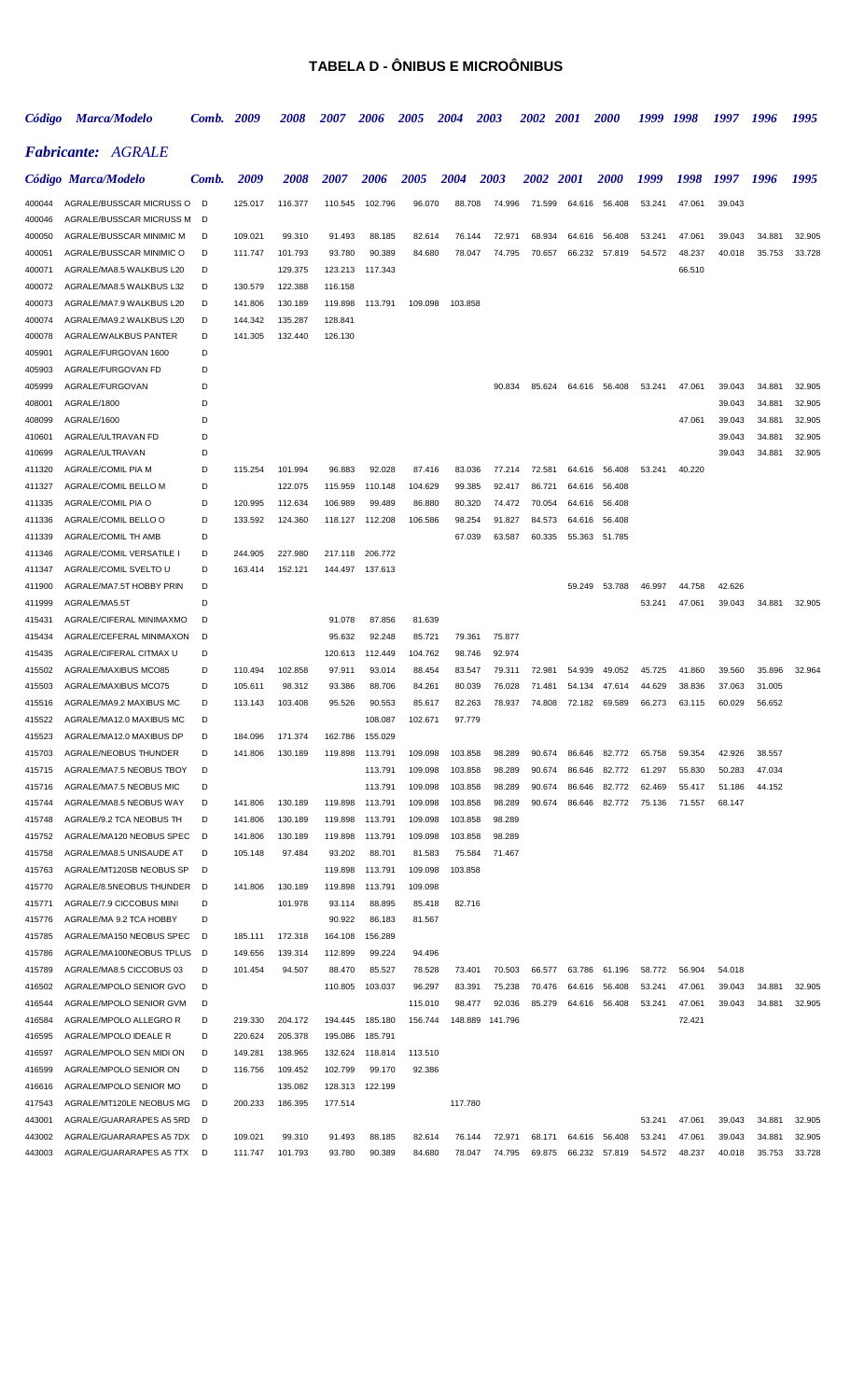| Código | <b>Marca/Modelo</b>        | Comb. | 2009    | 2008    | 2007    | 2006    | 2005    | 2004    | 2003    | 2002               | <b>2001</b> | <b>2000</b> | 1999   | 1998   | 1997   | 1996   | 1995   |
|--------|----------------------------|-------|---------|---------|---------|---------|---------|---------|---------|--------------------|-------------|-------------|--------|--------|--------|--------|--------|
| 443004 | AGRALE/GUARARAPES A5 850   | D     | 110.656 | 100.800 | 92.866  | 89.507  | 83.853  | 77.286  | 74.065  | 69.193             | 65.585      | 57.255      | 54.040 | 47.766 | 39.628 | 35.404 | 33.399 |
| 443005 | AGRALE/GUARARAPES AL7 75   | D     |         |         |         |         |         |         |         |                    |             |             | 53.241 | 47.061 | 39.043 |        |        |
| 443006 | AGRALE/GUARARAPES AL7 85   | D     |         |         |         |         |         |         |         |                    |             |             | 53.241 | 47.061 | 39.043 |        |        |
| 463002 | AGRALE/CAIO PICCOLI MA75   | D     |         |         |         |         |         |         |         |                    | 64.616      | 56.408      | 53.241 | 47.061 | 39.043 | 34.881 |        |
| 463006 | AGRALE/CAIO PICCOLO O      | D     |         |         |         |         |         |         | 93.042  | 85.967             | 64.616      | 56.408      | 53.241 | 47.061 | 39.043 |        |        |
| 463111 | AGRALE/INDUSCAR PICCO O    | D     |         | 97.748  | 91.078  | 87.856  | 81.639  | 75.583  | 72.264  | 65.562             |             |             |        |        |        |        |        |
| 463112 | AGRALE/INDUSCAR PICCOL O   | D     |         | 119.492 | 113.103 | 107.522 | 101.483 | 96.115  |         |                    |             |             |        |        |        |        |        |
| 463141 | AGRALE/INDUSCAR APA U MT   | D     | 133.025 | 123.832 | 117.626 | 110.938 | 106.158 | 100.346 | 96.203  |                    |             |             |        |        |        |        |        |
| 463144 | AGRALE/INDUSCAR FOZ O MA   | D     | 128.574 | 119.492 | 113.103 | 107.522 | 101.483 | 96.115  | 89.682  | 85.201             | 81.141      | 77.275      | 73.593 | 70.086 | 66.747 | 63.567 |        |
| 463151 | AGRALE/INDUSCAR FOZ U      | D     | 103.741 | 96.638  | 90.464  |         |         |         |         |                    |             |             |        |        |        |        |        |
| 464100 | AGRALE/TRAILCAR COMANDER   | D     |         | 126.750 | 120.399 | 114.366 | 106.348 | 98.890  | 91.957  | 84.464             | 64.616      |             |        |        |        |        |        |
| 464190 | AGRALE/MASCA GRANMIDI O    | D     | 105.764 | 99.310  | 91.493  | 88.185  | 82.614  | 76.144  | 72.971  | 68.457             | 64.616      | 56.408      | 53.241 | 47.061 | 39.043 | 34.881 | 32.905 |
| 464302 | AGRALE/MA8.5 VETTURA ME    | D     |         |         |         |         | 93.219  | 87.763  | 81.745  | 72.975             |             |             |        |        |        |        |        |
| 464307 | AGRALE/MA 8.5 TCA VETT     | D     |         |         |         | 135.664 | 128.797 | 122.236 | 116.412 | 109.734            | 104.506     | 99.527      | 94.785 | 90.269 | 85.968 | 81.873 |        |
| 464400 | AGRALE/MASCA GRANMINI M    | D     | 137.508 | 128,005 | 121.590 | 113.066 | 105.669 | 98.755  | 92.321  | 84.675             | 64.616      |             |        |        |        |        |        |
| 464401 | AGRALE/MASCA GRANMINI O    | D     | 89.842  | 82.835  | 77.748  | 74.581  | 70.687  | 67.039  | 63.587  | 60.335             | 57.681      | 54.932      |        |        |        |        |        |
| 464402 | AGRALE/MASCA GRANMICRO O D |       | 105.764 | 99.310  | 91.493  | 88.185  | 82.614  | 76.144  | 72.971  | 69.165             |             |             |        |        |        |        |        |
| 464416 | AGRALE/MASCA GRANMICROSO D |       | 114.614 | 104.752 | 96.767  | 91.730  | 86.730  | 83.332  |         |                    |             |             |        |        |        |        |        |
| 464419 | AGRALE/MASCA GRANMIDI O    | D     | 114.413 | 106.505 | 101.346 | 94.989  | 88.514  | 84.006  |         |                    |             |             |        |        |        |        |        |
| 464421 | AGRALE/MASCA GRANMIDI M    | D     |         | 116.851 | 107.944 | 102.325 | 96.748  |         |         |                    |             |             |        |        |        |        |        |
|        | <b>Fabricante: AMV</b>     |       |         |         |         |         |         |         |         |                    |             |             |        |        |        |        |        |
|        | Código Marca/Modelo        | Comb. | 2009    | 2008    | 2007    | 2006    | 2005    | 2004    | 2003    | <i><b>2002</b></i> | 2001        | <i>2000</i> | 1999   | 1998   | 1997   | 1996   | 1995   |
| 412001 | AMV/PUMA 916 MO            | D     |         |         |         |         |         |         |         |                    |             |             | 44.780 | 39.836 | 33.999 | 28.148 | 23.000 |
| 412002 | AMV/PUMA 8500 MO           | D     |         |         |         |         |         |         |         |                    |             |             |        |        |        |        |        |

*Fabricante: ASIA*

|        | Código Marca/Modelo | <b>Comb.</b> 2009 | <b>2008</b> | 2007 | 2006 | <b>2005</b> | <b>2004</b> | 2003 | 2002 2001 | <i>2000</i> | 1999   | 1998 1997 |        | 1996   | 1995   |
|--------|---------------------|-------------------|-------------|------|------|-------------|-------------|------|-----------|-------------|--------|-----------|--------|--------|--------|
| 412101 | IMP/ASIA HI-TOPIC   | D                 |             |      |      |             |             |      |           |             | 21.243 | 19.425    | 16.009 | 15.295 | 14.013 |
| 412102 | IMP/ASIA AM825 T    |                   |             |      |      |             |             |      |           |             | 33.873 | 30.640    | 28.407 | 26.839 | 24.118 |
| 412103 | IMP/ASIA TOPIC AMB  | D                 |             |      |      |             |             |      |           |             | 19.701 | 18.867    | 15.958 | 15.295 | 14.013 |
| 412104 | IMP/ASIA TOPIC      | D                 |             |      |      |             |             |      |           |             | 19.701 | 18.867    | 15.958 | 15.295 | 14.013 |
| 412105 | IMP/ASIA TOPIC DLX  | D                 |             |      |      |             |             |      |           |             | 24.100 | 22.365    | 20.215 | 19.442 | 18.386 |
| 412199 | IMP/ASIA            |                   |             |      |      |             |             |      |           | 24.228      | 22.672 | 19.742    | 18.240 | 16.983 | 15.137 |
|        |                     |                   |             |      |      |             |             |      |           |             |        |           |        |        |        |

### *Fabricante: BUSSCAR*

|        | Código Marca/Modelo        | Comb. | 2009    | 2008    | 2007    | 2006    | 2005    | <b>2004</b> | 2003    | <b>2002</b>     | -2001  | <b>2000</b>   | 1999   | 1998   | 1997   | 1996   | 1995   |
|--------|----------------------------|-------|---------|---------|---------|---------|---------|-------------|---------|-----------------|--------|---------------|--------|--------|--------|--------|--------|
| 400066 | BUSSCAR/URBPLUSELE TROLE D |       | 111.711 | 101.721 | 91.205  | 88.025  | 81.953  | 75.732      | 65.782  | 62.007          |        | 57.436 44.017 |        |        |        |        |        |
| 400068 | BUSSCAR/URBPLUSS HIBRIDO D |       |         | 101.721 | 91.205  | 88.025  | 81.953  | 75.732      | 71.901  | 68.482          | 57.873 | 44.285        |        |        |        |        |        |
| 400069 | BUSSCAR/URBPLUSTOUR 610T D |       |         |         |         |         |         | 87.173      | 82.611  | 77.675          |        |               |        |        |        |        |        |
| 400077 | BUSSCAR/URBPLUSS LF GNV    | D.    |         |         |         |         |         |             |         |                 |        |               | 41.857 | 39.760 | 37.865 |        |        |
| 412901 | BUSSCAR/JUM BUSS 340       | D     |         |         |         |         |         |             |         | 67.643          | 62.777 | 48.319        | 45.028 | 40.201 | 34.259 | 28.411 | 23.000 |
| 412902 | BUSSCAR/MIDUSS ISBE250     | D     |         |         |         |         |         | 114.394     |         | 109.923 103.345 |        |               |        |        |        |        |        |
| 412903 | BUSSCAR/MIDUSS ISBE250     | D     | 276,500 | 257.391 | 245.127 |         |         |             |         |                 |        |               |        |        |        |        |        |
| 412906 | AGRALE/BUSSCAR URBPLUS U D |       |         |         |         | 133.982 | 126.191 | 110.233     | 103.638 |                 |        |               |        |        |        |        |        |

# *Fabricante: CITROEN*

|        | Código Marca/Modelo         | Comb. | 2009   | <b>2008</b> | 2007   | 2006   | 2005   | 2004   | 2003   | 2002          | <b>2001</b>   | <b>2000</b> | 1999   | 1998   | 1997   | 1996   | 1995   |
|--------|-----------------------------|-------|--------|-------------|--------|--------|--------|--------|--------|---------------|---------------|-------------|--------|--------|--------|--------|--------|
| 415900 | I/CITROEN JUMPER 320M       | D     |        |             |        |        |        |        |        |               | 37.386 27.984 | 26.711      | 23.904 | 20.595 | 16.496 | 15.791 | 13.878 |
| 415901 | I/CITROEN JUMPER 320M 10    | D     |        |             |        |        |        |        |        |               |               |             |        |        |        | 14.610 | 14.099 |
| 416100 | CITROEN/JUMPER MBS 33M15 D  |       |        |             |        |        |        | 46.503 | 41.042 | 37.386        |               |             |        |        |        |        |        |
| 416101 | CITROEN/JUMPER MBS 33M16 D  |       |        |             |        | 56.305 | 51.623 | 46.503 | 41.042 | 37.386        | 35.691        | 32.901      | 30.373 | 20.595 | 16.013 |        |        |
| 416102 | CITROEN/JUMPER MBS 33M10 D  |       |        |             |        |        |        | 46.503 |        | 41.042 37.386 |               |             |        |        |        |        |        |
| 416105 | CITROEN/JUMPER M33M HDI     | D     | 66.993 | 62.375      | 59.704 | 56.305 | 51.623 | 46.503 |        |               |               |             |        |        |        |        |        |
| 416108 | CITROEN/JUMPER M35L HDI     | D     |        |             |        |        |        | 35.695 | 33.906 | 31.962        |               |             |        |        |        |        |        |
| 416109 | CITROEN/JUMPER C33M HDI     | D     |        |             |        | 56.305 | 51.623 | 46.503 |        |               |               |             |        |        |        |        |        |
| 416113 | CITROEN/JUMPER M33M 23S     | D     | 64.930 |             |        |        |        |        |        |               |               |             |        |        |        |        |        |
|        | <b>Fabricante: COBRASMA</b> |       |        |             |        |        |        |        |        |               |               |             |        |        |        |        |        |

|        | Código Marca/Modelo | Comb. 2009 | 2008 |  |  | 2007 2006 2005 2004 2003 2002 2001 |  | 2000 1999 1998 1997 |  | 1996 | 1995 |
|--------|---------------------|------------|------|--|--|------------------------------------|--|---------------------|--|------|------|
| 409201 | COBRASMA/CX 202     |            |      |  |  |                                    |  |                     |  |      |      |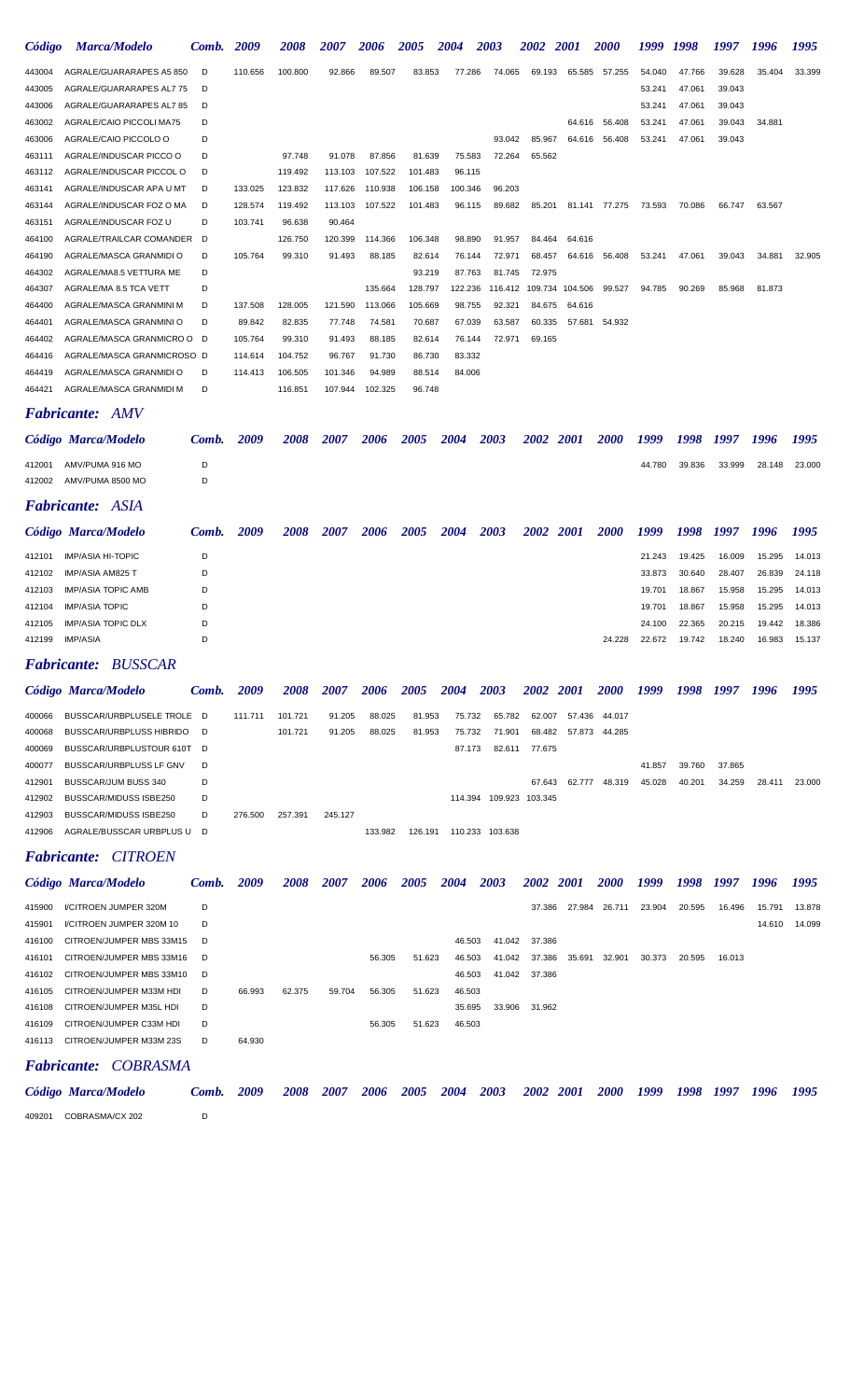| <i><b>Código</b></i>       | Marca/Modelo                                             | Comb. 2009  |        | <i><b>2008</b></i> | <i><b>2007</b></i> | 2006   | 2005               | <i><b>2004</b></i> | 2003   | <i><b>2002</b></i> | <i><b>2001</b></i> | <i><b>2000</b></i>   |                  | 1998             |                  | 1996             | 1995             |
|----------------------------|----------------------------------------------------------|-------------|--------|--------------------|--------------------|--------|--------------------|--------------------|--------|--------------------|--------------------|----------------------|------------------|------------------|------------------|------------------|------------------|
|                            | <b>Fabricante: COMIL</b>                                 |             |        |                    |                    |        |                    |                    |        |                    |                    |                      |                  |                  |                  |                  |                  |
|                            | Código Marca/Modelo                                      | Comb.       | 2009   | 2008               | <i><b>2007</b></i> | 2006   | <i><b>2005</b></i> | 2004               | 2003   | 2002               | <i>2001</i>        | <i><b>2000</b></i>   | 1999             | 1998             | 1997             | 1996             | 1995             |
| 411301<br>411399           | COMIL/CONDOTTIERE<br>COMIL/CONDOTTIERE                   | D<br>D      |        |                    |                    |        |                    |                    | 71.901 | 68.482             | 62.199             | 48.319<br>48.319     | 45.028<br>45.028 | 40.201<br>39.808 | 34.259<br>33.826 | 28.411<br>28.218 | 23.000<br>22.814 |
|                            | <b>Fabricante: CUMMINS</b>                               |             |        |                    |                    |        |                    |                    |        |                    |                    |                      |                  |                  |                  |                  |                  |
|                            | Código Marca/Modelo                                      | Comb.       | 2009   | <i><b>2008</b></i> | <i>2007</i>        | 2006   | <i><b>2005</b></i> | 2004               | 2003   | <i><b>2002</b></i> | <i>2001</i>        | <i><b>2000</b></i>   | 1999             | 1998             | 1997             | 1996             | 1995             |
| 406001<br>406002<br>406099 | <b>CUMMINS/UC</b><br><b>CUMMINS/RC</b><br><b>CUMMINS</b> | D<br>D<br>D |        |                    |                    |        |                    |                    |        |                    |                    |                      |                  |                  |                  |                  |                  |
|                            | <b>Fabricante: DIMEX</b>                                 |             |        |                    |                    |        |                    |                    |        |                    |                    |                      |                  |                  |                  |                  |                  |
|                            | Código Marca/Modelo                                      | Comb.       | 2009   | <i><b>2008</b></i> | <i>2007</i>        | 2006   | <i><b>2005</b></i> | 2004               | 2003   | <i><b>2002</b></i> | <b>2001</b>        | <i><b>2000</b></i>   | 1999             | 1998             | 1997             | 1996             | 1995             |
|                            | 411324 I/DIMEX COMIL SVELTO U                            | D           |        |                    |                    |        |                    |                    |        |                    |                    |                      | 42.539           | 38.137           | 32.368           |                  |                  |
|                            | <b>Fabricante: DODGE</b>                                 |             |        |                    |                    |        |                    |                    |        |                    |                    |                      |                  |                  |                  |                  |                  |
|                            | Código Marca/Modelo                                      | Comb.       | 2009   | <i><b>2008</b></i> | <i><b>2007</b></i> | 2006   | <i><b>2005</b></i> | 2004               | 2003   | <i><b>2002</b></i> | <b>2001</b>        | <i><b>2000</b></i>   | 1999             | 1998             | 1997             | 1996             | 1995             |
| 407801<br>407899           | <b>IMP/DODGE MAXI WAGON</b><br><b>DODGE</b>              | D<br>D      |        |                    |                    |        |                    |                    |        |                    |                    |                      | 45.028           | 40.201           | 34.259<br>34.259 | 28.411<br>28.226 | 23.000<br>23.000 |
|                            | <b>Fabricante: DUCATO</b>                                |             |        |                    |                    |        |                    |                    |        |                    |                    |                      |                  |                  |                  |                  |                  |
|                            | Código Marca/Modelo                                      | Comb.       | 2009   | <i><b>2008</b></i> | <i><b>2007</b></i> | 2006   | <i><b>2005</b></i> | 2004               | 2003   | <i><b>2002</b></i> | <i>2001</i>        | <i><b>2000</b></i>   | 1999             | 1998             |                  | 1996             | 1995             |
| 411511<br>411513           | I/DUCATO MAXI REFAM MIC3<br>I/DUCATO 15 REFAM MIC 6      | D<br>D      |        |                    |                    |        |                    |                    |        |                    | 34.813<br>33.774   | 29.784<br>32.092     | 25.399<br>27.632 | 22.575           |                  |                  |                  |
|                            | <b>Fabricante: FIAT</b>                                  |             |        |                    |                    |        |                    |                    |        |                    |                    |                      |                  |                  |                  |                  |                  |
|                            | Código Marca/Modelo                                      | Comb.       | 2009   | 2008               | 2007               | 2006   | 2005               | 2004               | 2003   | <b>2002</b>        | 2001               | <b>2000</b>          | 1999             | 1998             | 1997             | 1996             | 1995             |
| 404401                     | FIAT/FIAT 80 OD                                          | D           |        |                    |                    |        |                    |                    |        |                    |                    |                      |                  |                  |                  |                  |                  |
| 404402                     | <b>FIAT/130 OD</b>                                       | D           |        |                    |                    |        |                    |                    |        |                    |                    |                      |                  |                  |                  |                  |                  |
| 404403                     | <b>FIAT/140 OD</b>                                       | D           |        |                    |                    |        |                    |                    |        |                    |                    |                      |                  |                  |                  |                  |                  |
| 404405                     | FIAT/DUCATO COMBINATO                                    | D           | 63.457 | 59.124             | 55.535             | 49.096 | 46.920             | 44.125             | 37.897 |                    |                    | 36.343 32.581 30.179 | 25.401           | 22.724           | 21.093           | 20.081           |                  |
| 404406                     | <b>FIAT/DUCATO MINIBUS</b>                               |             | 73.969 | 67.514             | 62.219             | 59.054 | 52.600             | 49.992             | 47.730 | 44.679             | 38.444             | 35.637               | 32.479           | 28.517           | 25.362           | 23.678           | 21.336           |
| 404407                     | FIAT/DUCAMA FFORMA MIC23                                 | D           | 69.343 | 62.576             | 59.233             | 52.829 | 47.426             | 43.666             | 38.542 | 35.551             | 33.601             | 30.718               | 29.079           | 25.170           |                  |                  |                  |
| 404408                     | FIAT/DUCATO 15REFAMMIC13                                 | D           | 54.783 | 50.996             | 48.441             | 46.014 | 43.709             | 41.518             | 38.607 | 35.230             |                    | 32.517 30.753        | 26.695           |                  |                  |                  |                  |
| 404409                     | FIAT/DUCATO C REFAMMIC12                                 | D           |        | 63.609             | 58.567             | 55.447 | 51.128             | 47.037             | 43.366 | 39.207             |                    | 34.813 32.826        |                  |                  |                  |                  |                  |
| 404410                     | FIAT/DUCATO M REFAMMIC11                                 | D           | 70.201 | 63.609             | 58.567             | 55.447 | 52.467             | 48.443             | 43.366 | 39.245             |                    | 34.813 32.997        |                  |                  |                  |                  |                  |
| 404411                     | <b>FIAT/DUCATO REVESCAP</b>                              | D           |        | 62.576             | 58.567             | 52.413 | 46.843             | 42.953             | 37.929 | 35.338             |                    | 32.905 29.859        | 25.406           |                  |                  |                  |                  |
| 404412                     | FIAT/DUCACOMFFORMA MIC21                                 | D           | 69.343 | 62.576             | 59.233             | 52.413 | 46.963             | 43.284             | 37.697 | 35.559             |                    | 33.062 30.779        |                  |                  |                  |                  |                  |
| 404413                     | FIAT/DUCA15 FFORMA MIC20                                 | D           | 58.926 | 54.855             | 52.105             | 49.493 | 46.023             | 43.013             | 40.199 |                    |                    | 36.483 34.015 32.025 | 27.619           | 26.598           | 25.332           |                  |                  |

| 404409 | FIAT/DUCATO C REFAMMIC12        | D |        | 63.609 | 58.567 | 55.447 | 51.128 | 47.037 | 43.366 | 39.207 | 34.813 | 32.826 |        |        |        |        |  |
|--------|---------------------------------|---|--------|--------|--------|--------|--------|--------|--------|--------|--------|--------|--------|--------|--------|--------|--|
| 404410 | <b>FIAT/DUCATO M REFAMMIC11</b> | D | 70.201 | 63.609 | 58.567 | 55.447 | 52.467 | 48.443 | 43.366 | 39.245 | 34.813 | 32.997 |        |        |        |        |  |
| 404411 | <b>FIAT/DUCATO REVESCAP</b>     | D |        | 62.576 | 58.567 | 52.413 | 46.843 | 42.953 | 37.929 | 35.338 | 32.905 | 29.859 | 25.406 |        |        |        |  |
| 404412 | FIAT/DUCACOMFFORMA MIC21        | D | 69.343 | 62.576 | 59.233 | 52.413 | 46.963 | 43.284 | 37.697 | 35.559 | 33.062 | 30.779 |        |        |        |        |  |
| 404413 | FIAT/DUCA15 FFORMA MIC20        | D | 58.926 | 54.855 | 52.105 | 49.493 | 46.023 | 43.013 | 40.199 | 36.483 | 34.015 | 32.025 | 27.619 | 26.598 | 25.332 |        |  |
| 404414 | <b>FIAT/DUCATO NIKS</b>         | D | 70.201 | 63.609 | 58.567 | 55.447 | 50.592 | 46.859 | 43.366 | 39.046 | 34.813 | 33.709 | 32.687 |        |        |        |  |
| 404415 | <b>FIAT/DUCATO NIKS 16</b>      | D | 70.201 | 63.609 | 58.567 | 55.447 | 50.900 | 48.443 | 43.366 | 39.347 | 34.813 | 33.403 | 32.079 |        |        |        |  |
| 404416 | FIAT/DUCATO VIATURE MV          | D |        | 61.257 | 58.174 | 54.420 | 50.737 | 43.459 | 41.922 | 38.329 | 35.459 | 29.123 | 25.130 | 22.326 | 21.234 | 17.204 |  |
| 404417 | FIAT/DUC MAXI CIRILO M07        | D |        | 61.257 | 58.174 | 54.420 | 50.737 | 44.700 | 43.183 | 39.578 | 36.656 | 30.410 | 25.769 |        |        |        |  |
| 404418 | FIAT/DUCATO MAXI JAEDI T        | D |        |        |        | 54.420 | 50.737 | 44.165 | 41.771 | 39.061 | 35.652 | 29.574 | 25.277 |        |        |        |  |
| 404419 | <b>FIAT/DUCATO 15 JAEDI TUR</b> | D |        | 53.107 | 50.446 | 47.918 | 45.516 | 43.235 | 40.204 | 36.625 | 33.830 | 32.092 | 27.910 |        |        |        |  |
| 404420 | <b>FIAT/DUCA ESCOLAR FFBM25</b> | D | 73.969 | 67.514 | 62.219 | 59.054 | 53.450 | 50.396 | 47.730 | 44.679 | 38.784 | 36.079 | 32.912 |        |        |        |  |
| 404421 | FIAT/DUCA ESCOLAR FFBM26        | D | 73.969 | 67.514 | 62.219 | 59.054 | 53.298 | 49.722 | 47.730 | 44.679 | 38.562 | 35.801 |        |        |        |        |  |
| 404422 | <b>FIAT/DUCATO EMBRAFI 16</b>   | D |        |        | 62.219 | 59.054 | 54.023 | 51.910 | 47.730 | 44.679 | 39.317 | 36.970 | 33.295 | 28.960 | 27.582 | 26.268 |  |
| 404423 | <b>FIAT/DUCATO 15 JAEDI ESC</b> | D |        | 67.514 | 62.219 | 59.054 | 53.373 | 49.645 | 47.730 | 44.679 | 38.645 | 36.311 | 35.228 |        |        |        |  |
| 404424 | <b>FIAT/DUCATO MUL REVESCAP</b> | D | 70.201 | 65.540 | 59.324 | 56.483 | 53.415 | 49.732 | 44.676 | 39.729 | 36.174 |        |        |        |        |        |  |
| 404425 | <b>FIAT/DUCATO NIKS MULT 16</b> | D | 70.201 | 63.609 | 58.567 | 55.447 | 50.411 | 47.058 | 43.366 | 38.687 | 34.813 | 32.004 | 30.479 |        |        |        |  |
| 404426 | FIAT/DUCATO NIKS MULT 17        | D |        | 63.609 | 58.567 | 55.447 | 51.216 | 46.872 | 43.366 | 39.227 |        |        |        |        |        |        |  |
| 404427 | FIAT/DUCATO MC VIA VAN          | D | 69.097 | 61.257 | 58.174 | 54.420 | 50.737 | 43.187 | 41.922 | 37.682 | 35.072 |        |        |        |        |        |  |
| 404428 | FIAT/DUCATO MULT JAEDI T        | D | 70.201 | 63.609 | 58.567 | 55.447 | 50.794 | 48.443 | 43.366 | 38,908 |        |        |        |        |        |        |  |
| 404429 | <b>FIAT/DUCATO C VIA VAN</b>    | D |        | 67.514 | 62.219 | 59.054 | 52.983 | 50.396 | 47.730 | 44.679 | 38.836 | 36.341 | 33.040 |        |        |        |  |
| 404430 | FIAT/DUCATO MC JAEDI TUR        | D | 73.969 | 67.514 | 62.219 | 59.054 | 53.542 | 51.910 | 47.730 | 44.679 | 40.283 | 38.475 | 35.228 |        |        |        |  |
| 404431 | FIAT/DUCATO COMB JAEDI T        | D | 69.343 | 62.576 | 59.233 | 52.646 | 47.032 | 42.892 | 37.892 | 35.042 | 33.196 | 31.615 | 29.865 |        |        |        |  |
| 404432 | <b>FIAT/DUCATO MU CIRILO A3</b> | D | 70.201 | 63.609 | 58.567 | 55.447 | 50.924 | 48.443 | 43.366 | 38.509 |        |        |        |        |        |        |  |
| 404434 | FIAT/DUCATO CO CIRILO A2        | D | 73.969 | 67.514 | 62.219 | 59.054 | 53.337 | 50.396 | 47.730 | 44.679 | 40.283 | 38.475 |        |        |        |        |  |
| 404435 | I/FIAT 370 1225                 | D |        |        |        |        |        |        |        |        |        |        |        |        |        |        |  |
| 404436 | <b>FIAT/DUCATO MARTICAR 17</b>  | D | 73.969 | 67.514 | 62.219 | 56.073 | 52.800 | 50.396 |        |        |        |        |        |        |        |        |  |
| 404437 | <b>FIAT/DUCATO MARTICAR 16</b>  | D | 73.969 | 67.514 | 62.219 | 59.054 | 52.447 | 49.516 | 47.730 | 44.679 |        |        |        |        |        |        |  |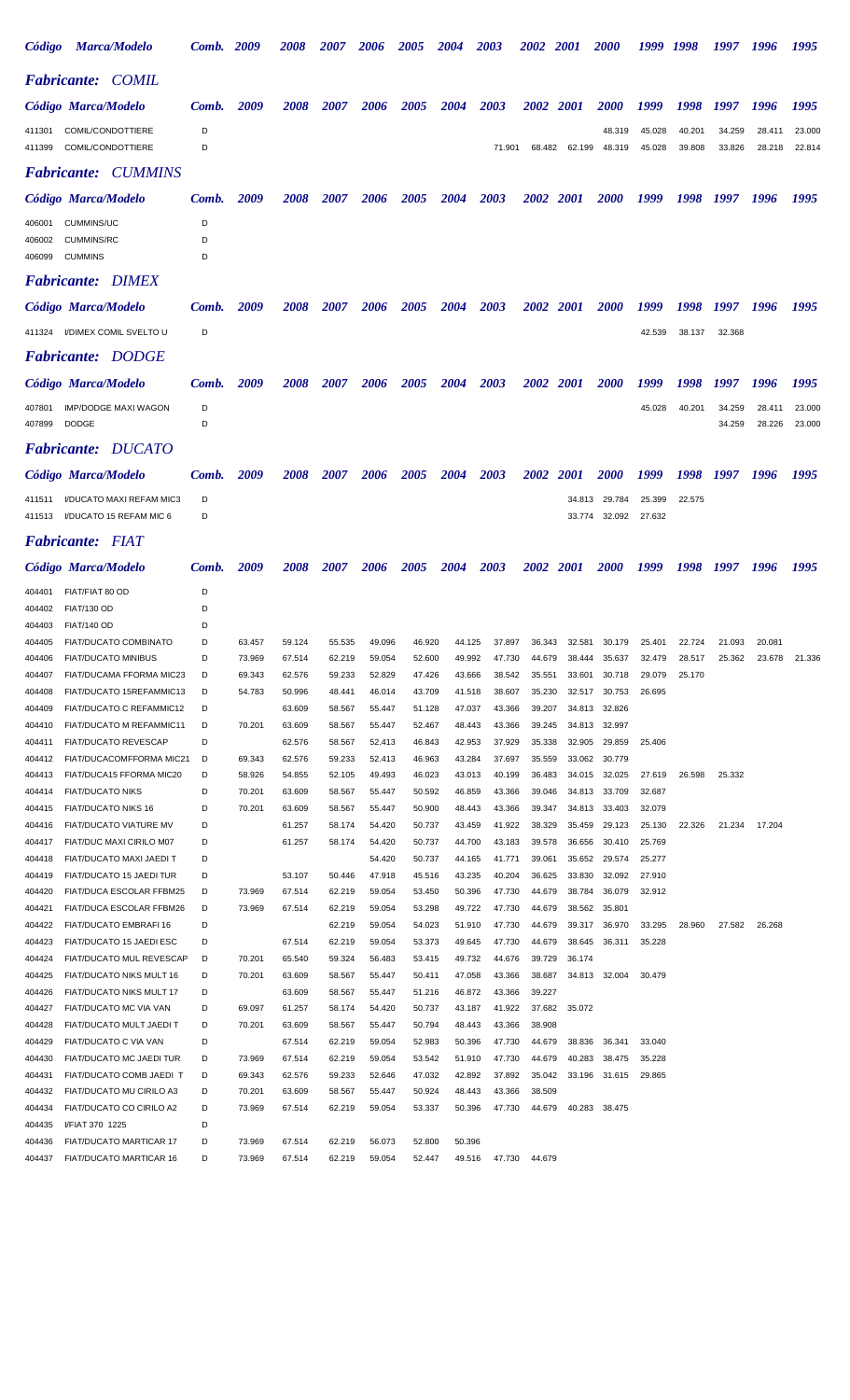| Código           | <b>Marca/Modelo</b>                                  | Comb.  | 2009             | 2008             | 2007               | 2006             | 2005             | 2004             | 2003   | <i><b>2002</b></i> | <b>2001</b>      | <i><b>2000</b></i> | 1999             | 1998             | 1997   | 1996   | 1995   |
|------------------|------------------------------------------------------|--------|------------------|------------------|--------------------|------------------|------------------|------------------|--------|--------------------|------------------|--------------------|------------------|------------------|--------|--------|--------|
| 404438           | FIAT/DUCATO MARTICAR 14                              | D      | 63.457           | 59.124           | 55.535             | 49.096           | 46.920           | 44.125           | 37.897 | 36.094             | 34.373           | 32.737             |                  |                  |        |        |        |
| 404440           | FIAT/DUCATO GREENCAR MO1                             | D      | 65.868           | 61.372           | 57.645             | 50.962           | 48.703           |                  |        |                    |                  |                    |                  |                  |        |        |        |
| 404441           | <b>FIAT/DUCATO MODIFICAR EM</b>                      | D      | 65.995           | 61.489           | 57.756             | 51.060           |                  |                  |        |                    |                  |                    |                  |                  |        |        |        |
| 404442           | FIAT/DUCATO TRANSFORM P                              | D      | 69.097           | 61.257           | 58.174             | 54.420           | 50.737           | 43.442           | 41.922 | 38.079             | 34.976           | 30.652             | 28.779           | 26.301           | 25.047 | 23.854 |        |
| 404443           | <b>FIAT/DUCATO ALLTECH</b>                           | D      |                  | 67.514           | 62.219             | 59.054           | 53.347           | 50.072           | 47.730 | 44.679             | 38.833           | 36.488             |                  |                  |        |        |        |
| 404444           | FIAT/DUCATO M BUS RONTAN                             | D      | 70.201           | 63.414           | 58.727             | 56.303           | 52.535           | 49.732           |        |                    |                  |                    |                  |                  |        |        |        |
| 404445           | FIAT/DUCATO TECFORM TP                               | D      | 67.868           | 63.609           | 58.567             | 55.447           |                  |                  |        |                    |                  |                    |                  |                  |        |        |        |
| 404446           | FIAT/DUCATO MODIFICAR TP                             | D      | 72.413           | 64.197           | 60.966             | 57.033           |                  |                  |        |                    |                  |                    |                  |                  |        |        |        |
| 404447           | FIAT/DUCATO NIKS MIC 20                              | D      | 78.085           | 72.688           | 69.046             | 65.756           | 62.624           |                  |        |                    |                  |                    |                  |                  |        |        |        |
| 404448           | FIAT/DUCATO GUERRA MC 20                             | D      | 77.297           | 70.552           | 65.019             | 59.309           | 55.164           | 52.189           | 49.877 | 46.690             | 39.910           |                    |                  |                  |        |        |        |
| 404449           | FIAT/DUCATO MC TCA MIC                               | D<br>D | 77.573           | 72.211           | 68.593             | 65.325           | 62.212           | 59.249           | 56.426 | 49.467             | 47.111           |                    |                  |                  |        |        |        |
| 404450<br>404452 | FIAT/DUCATO GUERRA MC 16<br>FIAT/DUCATO M JAEDI OESC | D      | 73.850<br>72.255 | 66.644<br>65.204 | 63.084<br>61.721   | 55.726<br>54.522 | 49.832<br>48.756 | 45.854           | 40.398 | 37.381             | 35.208           | 33.530             | 31.805           |                  |        |        |        |
| 404453           | FIAT/DUCATO MUL ATENA MI                             | D      | 77.889           | 71.092           | 65.517             | 59.273           | 57.033           | 54.661           |        |                    |                  |                    |                  |                  |        |        |        |
| 404454           | FIAT/DUCATO MULTI REVESC                             | D      | 76.011           | 70.759           | 67.212             | 64.010           | 60.960           | 58.055           | 55.290 | 52.118             |                  |                    |                  |                  |        |        |        |
| 404455           | FIAT/DUCATO GCASA MIC1                               | D      | 77.963           | 71.160           | 65.580             |                  |                  |                  |        |                    |                  |                    |                  |                  |        |        |        |
| 404458           | FIAT/DUCATO CLASSY VANS                              | D      | 79.531           | 72.591           |                    |                  |                  |                  |        |                    |                  |                    |                  |                  |        |        |        |
| 404459           | FIAT/DUC M APLIKART M20                              | D      | 66.230           | 61.708           |                    |                  |                  |                  |        |                    |                  |                    |                  |                  |        |        |        |
| 404499           | <b>FIAT</b>                                          | D      |                  |                  |                    |                  |                  |                  |        | 52.998             | 48.244           | 45.899             | 42.392           | 39.816           | 34.259 | 28.202 | 23.000 |
| 411501           | <b>IMP/FIAT DUCATO</b>                               | D      |                  |                  | 62.219             | 59.054           | 53.701           | 50.499           | 47.730 | 44.679             | 38.564           | 36.431             | 33.021           | 28.726           | 27.496 | 24.937 | 23.327 |
| 411503           | <b>IMP/FIAT DUCATO MINIBUS</b>                       | D      |                  |                  |                    |                  |                  |                  |        | 37.116             | 32.941           | 30.779             | 26.175           | 23.265           | 21.474 | 20.379 |        |
| 411504           | <b>IMP/FIAT DUCATO COMBINAT</b>                      | D      |                  |                  |                    |                  |                  |                  |        |                    | 33.920           | 30.779             | 26.051           | 23.543           | 21.753 |        |        |
| 411505           | I/FIAT DUCATO 10 GB MIC                              | D      |                  |                  |                    |                  |                  |                  |        |                    |                  |                    |                  | 25.818           | 21.547 | 19.860 |        |
| 411506           | I/FIAT DUCATO 15 GB MIC                              | D      |                  |                  |                    |                  |                  |                  |        | 36.538             | 33.739           | 32.092             | 27.602           | 25.948           | 24.254 |        |        |
| 411507           | I/FIAT DUCAMAXI GB MIC                               | D      |                  |                  |                    |                  |                  |                  |        |                    |                  | 28.831             | 24.982           | 22.060           | 19.927 |        |        |
| 411508           | I/FIAT DUCATO 10 MC CCAP                             | D      |                  |                  |                    |                  |                  |                  |        | 34.684             | 32.182           | 30.486             | 26.705           | 25.869           | 21.519 | 19.188 |        |
| 411509           | I/FIAT DUCATO FFORMA M09                             | D      |                  |                  |                    | 55.447           | 50.907           | 48.443           | 43.366 | 38.924             | 34.813           | 32.932             | 31.080           | 25.778           |        |        |        |
| 411510<br>411512 | I/FIAT DUCATO FFORMA M11<br>I/FDUCATO FFORMA ESCOLAR | D<br>D |                  |                  |                    |                  |                  |                  |        | 39.221<br>39.803   | 34.813<br>34.813 | 33.681<br>33.681   | 31.821<br>32.152 | 25.648<br>25.818 | 24.472 |        |        |
| 411514           | I/FIAT DUC MAX CIRILO M4                             | D      |                  |                  |                    |                  |                  |                  |        |                    | 32.941           | 30.124             | 26.175           | 23.265           | 21.474 | 20.379 |        |
| 411515           | I/FIAT DUCAT15 CIRILO M5                             | D      |                  |                  |                    |                  |                  |                  |        | 36.144             | 33.660           | 32.092             | 27.624           | 25.832           |        |        |        |
| 411516           | FIAT/DUCAT15VT CIRILO M6                             | D      |                  |                  |                    |                  |                  | 43.184           | 40.156 | 36.274             | 34.048           | 32.092             | 27.602           |                  |        |        |        |
| 411517           | I/FIAT DUCATO 15 JAEDI T                             | D      |                  |                  |                    |                  |                  |                  | 36.762 | 34.523             | 31.988           | 30.404             | 27.976           | 25.941           |        |        |        |
| 411599           | <b>IMP/FIAT</b>                                      | D      |                  |                  |                    |                  |                  |                  |        | 46.023             | 39.560           | 36.879             | 33.585           | 29.075           | 27.605 | 26.599 | 25.333 |
| 411700           | FIAT/DUCATO M EMBRAFI 16                             | D      | 73.969           | 67.514           | 62.219             | 56.631           | 54.162           | 49.848           | 47.730 | 44.679             | 40.283           | 38.475             | 35.228           | 33.610           |        |        |        |
| 411701           | FIAT/DUCATO C EMBRAFI 16                             | D      | 73.969           | 67.514           | 62.219             | 59.054           | 53.755           | 51.910           | 47.730 | 44.679             |                  |                    |                  |                  |        |        |        |
| 415604           | I/FIAT DUCA10 FFORMA M03                             | D      |                  |                  |                    |                  |                  |                  |        | 36.087             | 33.710           | 32.092             | 27.339           | 25.749           | 22.571 | 21.048 |        |
| 415605           | I/FIAT DUCAMA FFORMA M04                             | D      |                  |                  |                    |                  |                  |                  |        |                    | 31.864           | 29.990             | 28.143           | 24.633           | 23.199 | 21.840 |        |
| 415606           | I/FIAT DUCA10 GUEVEL MIC                             | D      |                  |                  |                    |                  |                  |                  |        |                    |                  |                    |                  | 25.833           | 21.455 | 20.637 |        |
| 415607           | I/FIAT DUCA15 FFORMA M07                             | D      |                  |                  |                    |                  |                  |                  | 38.914 | 36.586             | 34.147           | 32.092             | 27.901           | 25.818           | 24.301 | 23.060 |        |
| 415608           | I/FIAT DUCA15 FFORMA M06                             | D      |                  |                  |                    |                  |                  |                  |        |                    | 33.937           | 32.092             | 27.813           | 25.925           | 24.746 |        |        |
| 463500           | FIAT/TAKO DUCATO 16                                  | D      |                  |                  |                    |                  |                  |                  | 47.730 | 44.679             | 38.506           |                    |                  |                  |        |        |        |
| 463502           | FIAT/DUCATO MULT TAKO MI                             | D<br>D | 77.371           | 70.620           | 65.082             | 59.366           | 55.218           | 52.239<br>42.964 | 49.925 | 46.735             | 39.948           | 37.745<br>30.930   |                  |                  |        |        |        |
| 464500           | FIAT/DUCATO MC SITNE                                 |        | 69.097           | 61.257           | 58.174             | 54.420           | 50.737           |                  | 40.699 | 37.737             | 34.852           |                    |                  |                  |        |        |        |
|                  | <b>Fabricante: FLEXIBLE</b>                          |        |                  |                  |                    |                  |                  |                  |        |                    |                  |                    |                  |                  |        |        |        |
|                  | Código Marca/Modelo                                  | Comb.  | 2009             | 2008             | <i><b>2007</b></i> | 2006             | 2005             | 2004             | 2003   | 2002 2001          |                  | <i>2000</i>        | 1999             | 1998             | 1997   | 1996   | 1995   |
|                  |                                                      |        |                  |                  |                    |                  |                  |                  |        |                    |                  |                    |                  |                  |        |        |        |
| 413599           | <b>IMP/FLEXIBLE</b>                                  | D      |                  |                  |                    |                  |                  |                  |        |                    |                  |                    |                  |                  |        |        |        |
|                  | <b>Fabricante:</b> FORD                              |        |                  |                  |                    |                  |                  |                  |        |                    |                  |                    |                  |                  |        |        |        |
|                  | Código Marca/Modelo                                  | Comb.  | 2009             | 2008             | 2007               | 2006             | 2005             | <b>2004</b>      | 2003   | 2002 2001          |                  | <b>2000</b>        | 1999             | 1998             | 1997   | 1996   | 1995   |
| 400003           | FORD/BUSSCAR URBANUS U                               | D      |                  |                  |                    |                  |                  |                  |        |                    |                  |                    | 43.246           | 39.979           | 31.836 | 26.765 |        |
| 400010           | FORD/BUSSCAR URBANUSS U                              | D      |                  |                  |                    |                  |                  |                  |        |                    |                  |                    | 70.661           | 67.120           | 63.922 |        |        |
| 402099           | FORD/FB4000                                          | D      |                  |                  |                    |                  |                  |                  |        |                    | 50.488           | 48.031             | 46.146           | 44.638           | 42.952 | 39.737 | 38.283 |
| 407399           | FORD/F100                                            | G      |                  |                  |                    |                  |                  |                  |        |                    |                  |                    |                  |                  |        |        |        |
| 407399           | FORD/F100                                            | D      |                  |                  |                    |                  |                  |                  |        |                    |                  |                    |                  |                  |        |        |        |
| 407799           | FORD/F1000                                           | G      |                  |                  |                    |                  |                  | 26.076           | 24.769 | 23.288             | 22.121           | 21.013             | 19.960           | 17.371           | 16.234 | 14.070 | 13.611 |
| 407799           | FORD/F1000                                           | D      |                  |                  |                    |                  |                  | 48.528           | 46.094 | 43.339             | 41.167           | 39.104             | 37.144           | 29.325           | 27.695 | 25.868 | 21.215 |
| 408299           | <b>FORD</b>                                          | D      |                  |                  |                    |                  |                  |                  |        |                    |                  |                    | 43.041           | 39.979           | 31.836 | 26.765 | 21.390 |
| 409001           | <b>FORD/SR IBIZA</b>                                 | D      |                  |                  |                    |                  |                  |                  |        |                    |                  |                    |                  |                  | 43.478 | 41.299 | 39.731 |
| 409001           | <b>FORD/SR IBIZA</b>                                 | G      |                  |                  |                    |                  |                  |                  |        |                    |                  |                    |                  |                  | 19.971 | 18.970 | 18.020 |
| 409199           | FORD/FURGLAINE                                       | D      |                  |                  |                    |                  |                  |                  |        |                    |                  |                    |                  |                  |        |        |        |
| 409199           | FORD/FURGLAINE                                       | G      |                  |                  |                    |                  |                  |                  |        |                    |                  |                    |                  |                  |        |        |        |
| 409601           | FORD/ENGERAUTO CENTURION D                           |        |                  |                  |                    |                  |                  |                  |        |                    |                  |                    |                  |                  | 31.836 | 26.765 | 21.390 |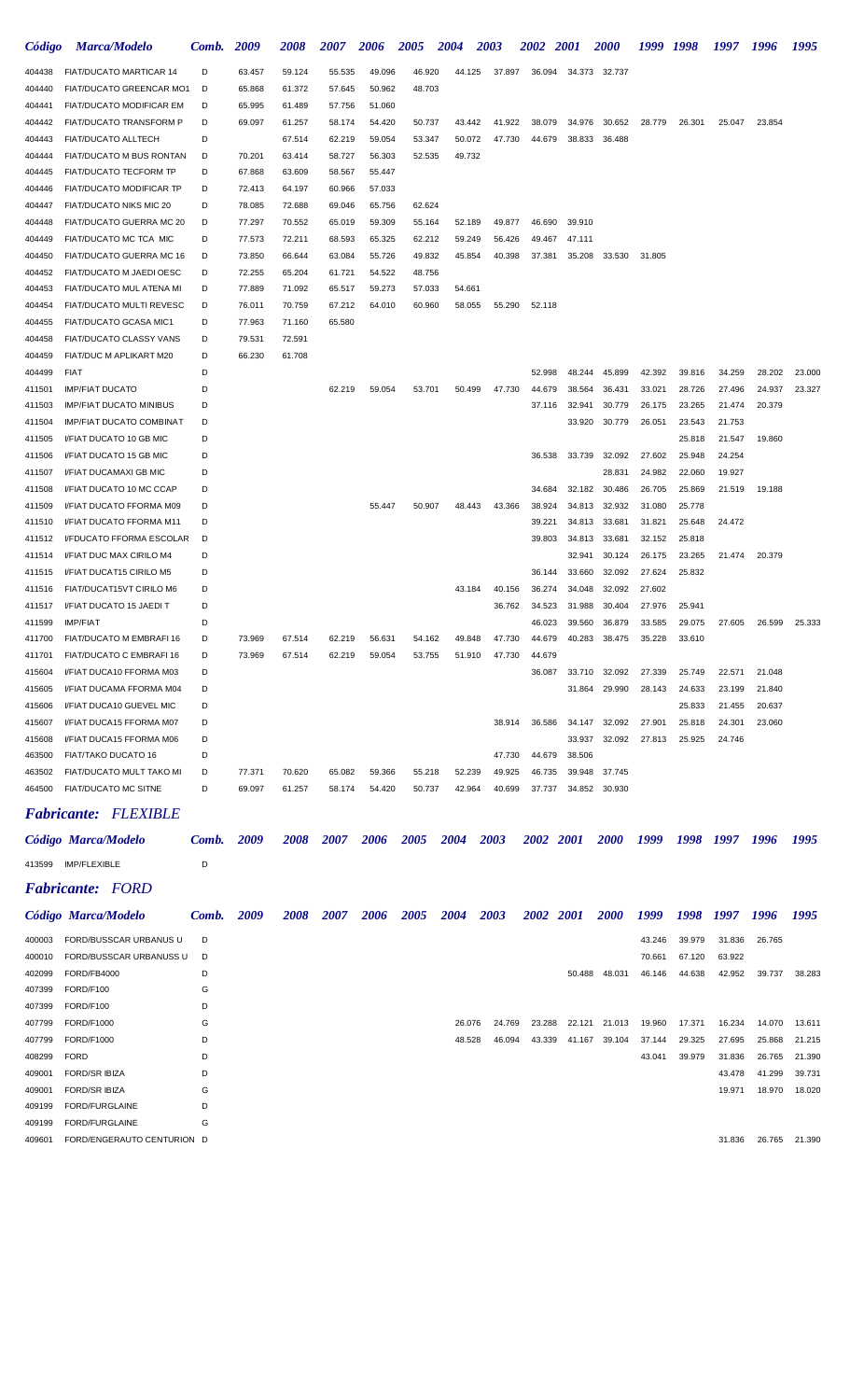| Código | <b>Marca/Modelo</b>             | Comb. 2009 |        | <b>2008</b> | 2007   | 2006 | 2005   | 2004 | 2003   |        | <b>2002</b> | <b>2001</b> | <b>2000</b> | 1999   | 1998   | 1997   | 1996   | 1995   |
|--------|---------------------------------|------------|--------|-------------|--------|------|--------|------|--------|--------|-------------|-------------|-------------|--------|--------|--------|--------|--------|
| 410901 | <b>FORD/B 1618</b>              | D          |        |             |        |      |        |      |        |        |             |             |             | 33.772 | 32.080 | 30.030 | 24.782 | 19.955 |
| 410902 | FORD/B 12000                    | D          |        |             |        |      |        |      |        |        |             |             |             |        |        | 31.836 | 26.765 | 21.390 |
| 411305 | <b>FORD/COMIL VERSATILE I</b>   | D          |        |             |        |      |        |      |        |        |             |             |             | 43.368 | 39.979 | 31.836 | 26.765 |        |
| 411315 | FORD/COMIL SVELTO U             | D          |        |             |        |      |        |      |        |        |             |             |             | 43.400 | 39.979 | 31.836 | 26.765 |        |
| 411799 | FORD/MULTIVAN                   | D          |        |             |        |      |        |      |        |        |             |             |             |        |        |        | 43.256 | 41.440 |
| 411799 | FORD/MULTIVAN                   | G          |        |             |        |      |        |      |        |        |             |             |             |        |        |        | 22.145 | 18.120 |
| 412401 | SR/IBIZA 15                     | D          |        |             |        |      |        |      |        |        |             |             |             |        |        |        |        |        |
| 413201 | <b>IMP/FORD CLUB WAGON XLT</b>  | G          |        |             |        |      |        |      |        |        |             |             |             |        |        | 27.775 | 26.058 | 24.082 |
| 413202 | <b>IMP/FORD M.ONIBUS ES</b>     | D          |        |             |        |      |        |      |        |        |             | 95.366      | 89.754      | 84.990 | 80.943 |        |        |        |
| 413203 | IMP/FORD ONIBUS ESCOLAR         | D          |        |             |        |      |        |      |        |        |             |             |             |        |        |        |        |        |
| 413204 | IMP/FORD ODONTOC.MOVEL          | D          |        |             |        |      |        |      |        |        |             |             |             |        |        |        |        |        |
| 413205 | <b>IMP/FORD AMBULANCIA</b>      | G          |        |             |        |      |        |      |        |        |             |             |             |        |        |        | 26.223 | 24.082 |
| 413206 | I/FORD COMBI FECADA TBS         | D          |        |             |        |      |        |      |        |        |             |             |             |        |        |        |        |        |
| 413207 | I/FORD XLT E 350 ECOLINE        | D          |        |             |        |      |        |      |        |        |             |             | 44.199      | 42.341 | 40.707 |        |        |        |
| 413208 | I/FORD TRANSIT 350L BUS         | D          | 79.260 | 74.268      | 70.730 |      |        |      |        |        |             |             |             |        |        |        |        |        |
| 413210 | <b>I/FORD TRANSIT NIKS MO17</b> | D          | 83.878 | 78.082      | 74.360 |      |        |      |        |        |             |             |             |        |        |        |        |        |
| 413214 | I/FORD ECONOLINE E350           | D          |        |             |        |      | 75.056 |      | 69.593 | 64.999 |             |             |             |        |        |        |        |        |
| 413299 | <b>IMP/FORD</b>                 | D          |        |             |        |      |        |      |        |        |             |             |             |        | 39.979 | 31.836 | 26.765 | 21.390 |
| 415407 | FORD/CIFERAL PCID U             | D          |        |             |        |      |        |      |        |        |             |             |             | 43.293 | 39.979 | 31.836 | 26.765 |        |
| 415418 | FORD/CIFERAL PCIDII U           | D          |        |             |        |      |        |      |        |        |             |             |             | 41.414 | 39.979 | 31.836 |        |        |
| 416531 | FORD/MPOLO TORINO GVU           | D          |        |             |        |      |        |      |        |        |             |             |             | 43.359 | 39.979 | 31.836 |        |        |
| 443009 | FORD/GUARARAPES ALFA 12         | D          |        |             |        |      |        |      |        |        |             |             |             | 43.044 | 39.979 | 31.836 |        |        |
| 463025 | FORD/CAIO ALPHA U               | D          |        |             |        |      |        |      |        |        |             |             |             | 43.469 | 39.979 | 31.836 |        |        |
| 463046 | FORD/CAIO ALPHA B1621           | D          |        |             |        |      |        |      |        |        |             |             |             | 40.219 | 37.230 | 34.357 |        |        |

#### *Fabricante: GEVISA*

|        | Código Marca/Modelo | Comb. | 2009 | 2008 | 2007 | 2006 | 2005 | 2004 | 2003 | 2002 2001 | <b>2000</b> | 1999   | 1998 1997 |        | - 1996 | 1995 |
|--------|---------------------|-------|------|------|------|------|------|------|------|-----------|-------------|--------|-----------|--------|--------|------|
| 414801 | GEVISA/GMV IGBT3P   | D     |      |      |      |      |      |      |      |           |             | 44.759 | 39.980    | 34.259 | 28.411 |      |
| 414802 | GEVISA/GNM IGBT3P   | D.    |      |      |      |      |      |      |      |           |             |        | 40.201    | 34.259 | 28.212 |      |
| 414803 | GEVISA/GNM IGBT5P   | D.    |      |      |      |      |      |      |      |           |             |        | 40.201    | 34.096 | 28.411 |      |

# *Fabricante: GM - CHEVROLET*

|        | Código Marca/Modelo             | Comb. | 2009    | 2008    | 2007    | 2006 | 2005 | 2004   | 2003   |        | 2002 2001 | <b>2000</b> | 1999   | 1998   | 1997   | 1996   | 1995   |
|--------|---------------------------------|-------|---------|---------|---------|------|------|--------|--------|--------|-----------|-------------|--------|--------|--------|--------|--------|
| 405699 | <b>GM/INVEL</b>                 | D     |         |         |         |      |      |        |        |        |           |             |        |        |        |        |        |
| 406199 | <b>GM/BRASINCA MANGALARGA</b>   | D     |         |         |         |      |      |        |        |        |           |             |        |        |        |        |        |
| 406199 | <b>GM/BRASINCA MANGALARGA</b>   | G     |         |         |         |      |      |        |        |        |           |             |        |        |        |        |        |
| 407401 | GM/CHEVROLET A2501              | D     |         |         |         |      |      |        |        |        |           |             |        |        |        |        |        |
| 407403 | GM/CHEVROLET D2501              | D     |         |         |         |      |      |        |        |        |           |             |        |        |        |        |        |
| 407499 | GM/CHEVROLET 2501               | D     |         |         |         |      |      |        |        |        |           |             |        |        |        |        | 23.000 |
| 408399 | IMP/GM                          | D     |         |         |         |      |      |        |        |        |           |             | 45.028 | 40.201 | 34.092 | 28.411 | 23.000 |
| 408801 | <b>IMP/GMC M.ONIBUS ESCOLAR</b> | D     |         |         |         |      |      |        | 71.214 | 66.645 | 62.777    | 48.319      | 44.692 | 40.201 | 34.259 | 28.411 | 23.000 |
| 408802 | <b>IMP/GMC ONIBUS ESCOLAR</b>   | D     |         |         |         |      |      |        |        |        |           |             |        |        |        |        |        |
| 409599 | <b>GM/CHEVROLET</b>             | D     |         |         |         |      |      |        |        |        |           |             | 45.028 | 40.201 | 34.259 | 28.114 | 22.823 |
| 411101 | <b>IMP/CHEVROLET TRAFIC</b>     | D     |         |         |         |      |      |        |        |        |           |             | 26.176 | 21.358 | 18.382 | 16.580 | 15.316 |
| 411101 | <b>IMP/CHEVROLET TRAFIC</b>     | G     |         |         |         |      |      |        |        |        |           |             | 20.542 | 18.909 | 17.004 | 15.041 | 14.466 |
| 411102 | I/CHEVROLET SPORT VAN           | D     |         |         |         |      |      |        |        |        |           |             |        |        |        | 18.729 | 17.312 |
| 411103 | <b>I/CHEVROLET SPACE VAN</b>    | D     |         |         |         |      |      |        |        |        |           |             | 18.845 | 17.883 | 16.574 | 15.055 |        |
| 411104 | I/CHEVROLET CHEVY EXPRES        | D     |         |         |         |      |      |        |        |        |           |             | 40.290 | 37.656 | 34.264 |        |        |
| 411105 | I/CHEVROLET SPORTVAN G30        | D     |         |         |         |      |      |        |        |        |           |             |        |        |        |        |        |
| 411106 | I/GM VAN 2500 EXPRESS           | D     |         |         |         |      |      | 46.691 | 44.352 | 41.808 |           |             |        |        |        |        |        |
| 411107 | I/GM EXPRESS G3500              | D     | 128.277 | 119.411 | 113.722 |      |      |        |        |        |           |             |        |        |        |        |        |
| 413301 | <b>GM/EVM VERANEIO M</b>        | D     |         |         |         |      |      |        |        |        |           |             |        |        |        | 24.967 | 21.754 |
| 413301 | <b>GM/EVM VERANEIO M</b>        | G     |         |         |         |      |      |        |        |        |           |             |        |        |        | 15.797 | 14.012 |
| 413401 | IMP/GM EVM VERANEIO M           | G     |         |         |         |      |      |        |        |        |           |             |        |        | 18.878 | 17.882 | 15.485 |
|        | <b>Fabricante: HOME-CAR</b>     |       |         |         |         |      |      |        |        |        |           |             |        |        |        |        |        |

Código Marca/Modelo Comb. 2009 2008 2007 2006 2005 2004 2003 2002 2001 2000 1999 1998 1997 1996 1995 HOME-CAR/VANGUARD D HOME-CAR/VOYAGE D 71.901 56.102 50.591 46.622 41.442 38.151 34.259 28.116 22.834 HOME-CAR/JUNIOR D

# *Fabricante: HYUNDAI*

|        | Código Marca/Modelo  | Comb. | 2009 | <b>2008</b> |  | 2007 2006 2005 2004 2003 |  |  | * 2002 2001 2000 1999 1998 1997 1996 |        |        |        |        | 1995   |
|--------|----------------------|-------|------|-------------|--|--------------------------|--|--|--------------------------------------|--------|--------|--------|--------|--------|
| 414001 | IMP/HYUNDAI H100 GSR |       |      |             |  |                          |  |  | 20.531                               | 18.266 | 15.813 | 15.021 | 13.836 | 12.823 |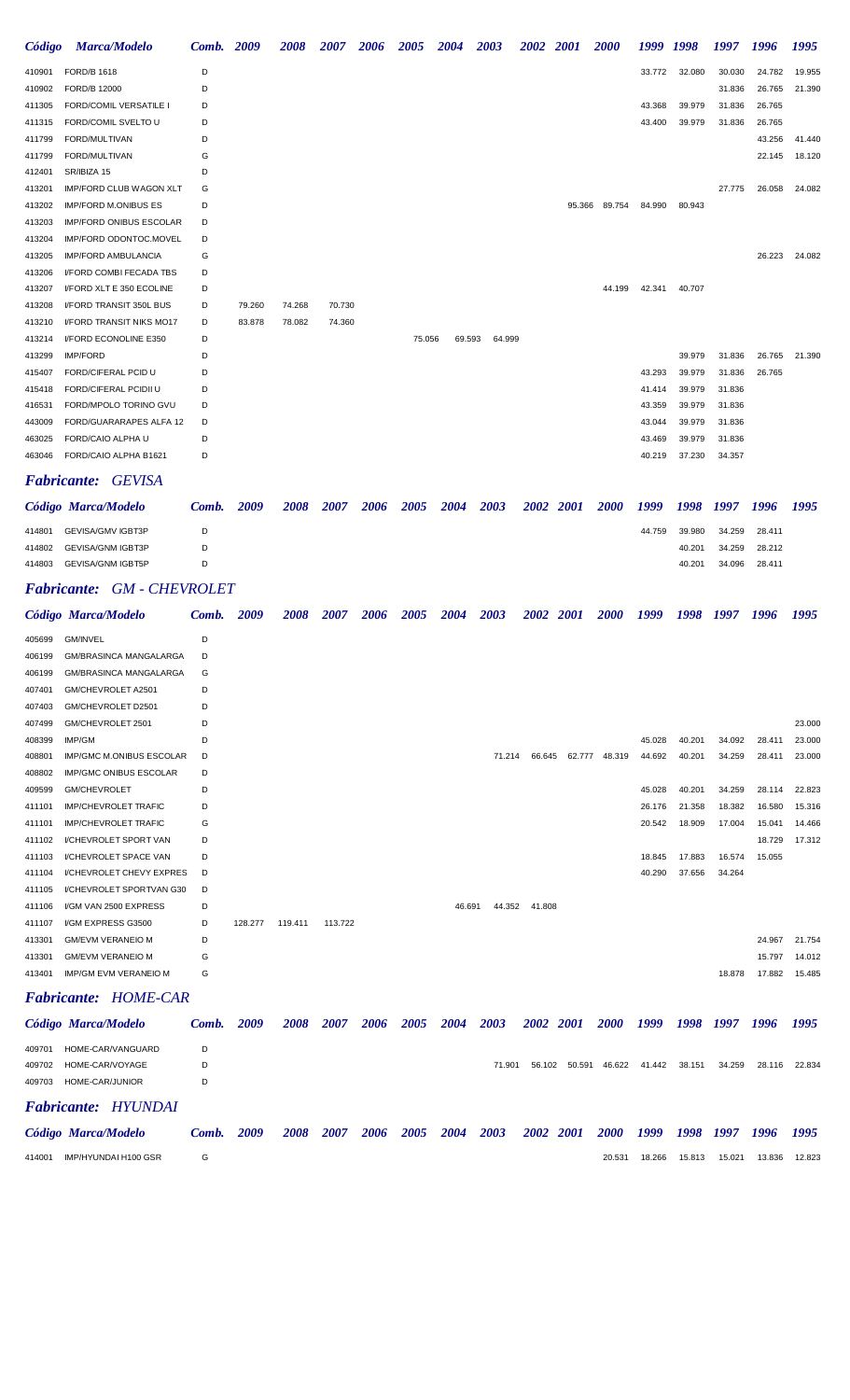| Código           | <b>Marca/Modelo</b>                                  | Comb.  | 2009    | <i><b>2008</b></i> | <i><b>2007</b></i> | 2006        | 2005               | 2004        | 2003   | <b>2002</b>        | <b>2001</b>      | <i><b>2000</b></i>   | 1999             | 1998             | 1997             | 1996             | 1995   |
|------------------|------------------------------------------------------|--------|---------|--------------------|--------------------|-------------|--------------------|-------------|--------|--------------------|------------------|----------------------|------------------|------------------|------------------|------------------|--------|
| 414001           | IMP/HYUNDAI H100 GSR                                 | D      |         |                    |                    |             |                    |             |        |                    |                  | 24.655               | 23.167           | 20.832           | 18.971           | 17.339           | 16.747 |
| 414002           | IMP/HYUNDAI H100 DLX                                 | D      |         |                    |                    |             |                    |             | 32.807 | 26.379             | 25.464           | 23.856               | 22.719           | 21.608           | 20.857           | 18.915           | 16.062 |
| 414003           | IMP/HYUNDAI H100 SPR                                 | D      |         |                    |                    |             | 56.382             | 52.430      | 49.931 | 47.068             | 44.824           | 35.922               | 33.313           | 28.731           | 26.904           | 23.174           | 21.505 |
| 414004           | IMP/HYUNDAI H100 SPREL                               | D      |         |                    |                    |             |                    |             | 46.363 | 42.672             | 39.881           | 35.922               | 33.313           | 28.731           | 26.904           | 24.929           | 23.653 |
| 414005           | IMP/HYUNDAI H100 GS                                  | D      |         |                    |                    |             |                    |             |        |                    | 27.732           | 24.917               | 23.027           | 20.720           | 19.014           | 17.411           | 16.522 |
| 414005<br>414006 | IMP/HYUNDAI H100 GS<br>I/HYUNDAI H100 GLS            | G<br>D |         |                    |                    | 53.067      | 50.407             | 45.888      | 42.707 | 39.873             | 22.231<br>38.209 | 20.542<br>35.876     | 18.768<br>31.060 | 15.648<br>25.540 | 15.117<br>22.609 | 13.759<br>19.104 | 12.470 |
| 414007           | I/HYUNDAI H100 GL                                    | D      |         |                    |                    |             |                    | 38.292      | 35.604 | 31.627             | 29.697           | 28.378               | 25.327           | 21.678           | 19.851           | 17.945           | 17.090 |
| 414008           | I/HYUNDAI H100 TOP                                   | D      |         |                    |                    |             |                    |             |        |                    | 35.808           | 32.946               | 25.959           | 23.832           |                  |                  |        |
| 414009           | I/HYUNDAI H1STAREX SV                                | D      |         |                    |                    | 60.856      | 53.540             | 45.718      | 43.001 |                    | 39.821           | 37.559               | 35.256           |                  |                  |                  |        |
| 414010           | I/HYUNDAI H1STAREX SVX                               | D      |         |                    |                    |             | 53.540             | 45.718      | 43.001 | 40.742             | 38.658           | 36.463               | 35.256           | 28.870           | 26.574           | 24.449           |        |
| 414011           | I/HYUNDAI H1STAREX SVXT                              | D      |         |                    |                    | 60.856      | 53.540             | 45.718      | 43.001 |                    | 39.821           | 37.559               | 35.256           |                  |                  |                  |        |
| 414012           | I/HYUNDAI H1STAREX SVX                               | D      | 73.419  | 68.345             | 65.694             | 60.320      | 53.540             | 45.718      | 43.001 |                    |                  |                      |                  |                  |                  |                  |        |
| 414012           | I/HYUNDAI H1STAREX SVX                               | G      | 102.370 | 95.295             | 90.218             | 85.995      | 78.320             | 69.011      | 61.186 |                    |                  |                      |                  |                  |                  |                  |        |
| 414013<br>415001 | I/HYUNDAI H1STAREX SVX12<br>IMP/HP GALLOPER T.CXLLWB | G<br>G | 75.731  | 70.681             |                    |             |                    |             |        |                    | 24.468           | 23.242               | 20.421           | 17.943           | 15.846           | 14.823           |        |
| 415001           | IMP/HP GALLOPER T.CXLLWB                             | D      |         |                    |                    |             |                    |             |        |                    | 29.758           | 28.268               | 26.981           | 25.834           | 23.703           | 22.173           |        |
|                  |                                                      |        |         |                    |                    |             |                    |             |        |                    |                  |                      |                  |                  |                  |                  |        |
|                  | <b>Fabricante:</b> IFN                               |        |         |                    |                    |             |                    |             |        |                    |                  |                      |                  |                  |                  |                  |        |
|                  | Código Marca/Modelo                                  | Comb.  | 2009    | 2008               | 2007               | <b>2006</b> | <b>2005</b>        | 2004        | 2003   | <i><b>2002</b></i> | <b>2001</b>      | <b>2000</b>          | 1999             | 1998             | 1997             | 1996             | 1995   |
| 416300           | <b>IFN/M 220</b>                                     | D      |         |                    |                    |             |                    |             | 65.771 | 61.453 57.690      |                  |                      |                  |                  |                  |                  |        |
|                  | <b>Fabricante: INDABRA</b>                           |        |         |                    |                    |             |                    |             |        |                    |                  |                      |                  |                  |                  |                  |        |
|                  |                                                      |        |         |                    |                    |             |                    |             |        |                    |                  |                      |                  |                  |                  |                  |        |
|                  | Código Marca/Modelo                                  | Comb.  | 2009    | 2008               | 2007               | 2006        | 2005               | 2004        | 2003   | 2002               | <b>2001</b>      | <i><b>2000</b></i>   | 1999             | 1998             | 1997             | 1996             | 1995   |
| 415724           | INDABRA/OA106 NEOBUS TH                              | D      |         |                    |                    |             |                    |             | 71.901 | 68.482             | 62.777           | 47.907               |                  |                  |                  |                  |        |
| 415741           | INDABRA/OA101 INDUST SUP                             | D      |         |                    |                    |             |                    | 64.121      | 59.266 | 53.565             |                  |                      |                  |                  |                  |                  |        |
| 463405           | INDABRA/OA106 HOBBY PRIN                             | D      |         |                    |                    |             |                    | 75.732      | 71.901 | 68.482             | 60.825           |                      |                  |                  |                  |                  |        |
| 463600           | INDABRA/ELDETALLE OA1011                             | D      |         |                    |                    |             |                    |             |        | 68.482             | 62.777           | 47.810               |                  |                  |                  |                  |        |
| 463601           | INDABRA/ELDETALLE OA1012                             | D      |         |                    |                    |             |                    |             | 71.570 | 68.482             | 62.521           | 48.319               |                  |                  |                  |                  |        |
| 464301           | INDABRA/OA106 VETTURA ME                             | D      |         |                    |                    |             |                    | 75.732      | 71.901 | 68.482             | 62.777           |                      |                  |                  |                  |                  |        |
|                  | <b>Fabricante: INDUSCAR</b>                          |        |         |                    |                    |             |                    |             |        |                    |                  |                      |                  |                  |                  |                  |        |
|                  | Código Marca/Modelo                                  | Comb.  | 2009    | 2008               | 2007               | 2006        | <i><b>2005</b></i> | 2004        | 2003   | 2002               | <b>2001</b>      | <i><b>2000</b></i>   | 1999             | 1998             | 1997             | 1996             | 1995   |
| 463154           | INDUSCAR/MILLENNIUM TR U                             | D      | 186.415 | 173.532            | 165.263            |             |                    |             |        |                    |                  |                      |                  |                  |                  |                  |        |
|                  |                                                      |        |         |                    |                    |             |                    |             |        |                    |                  |                      |                  |                  |                  |                  |        |
|                  | <b>Fabricante: INTERNATIONAL</b>                     |        |         |                    |                    |             |                    |             |        |                    |                  |                      |                  |                  |                  |                  |        |
|                  | Código Marca/Modelo                                  | Comb.  | 2009    | <b>2008</b>        | <b>2007</b>        | <b>2006</b> | <b>2005</b>        | <b>2004</b> | 2003   | 2002 2001          |                  |                      | 1999             |                  |                  | 1998 1997 1996   | 1995   |
| 414201           |                                                      |        |         |                    |                    |             |                    |             |        |                    |                  | <b>2000</b>          |                  |                  |                  |                  |        |
|                  | IMP/INTERNATIONAL ESCOLAR                            | D      |         |                    |                    |             |                    |             |        |                    |                  |                      |                  |                  |                  |                  |        |
| 414299           | IMP/INTERNATIONAL                                    | D      |         |                    |                    |             |                    |             | 71.901 |                    |                  | 68.482 62.777 48.319 | 45.028           | 39.889           | 34.259           | 28.411           | 23.000 |
|                  |                                                      |        |         |                    |                    |             |                    |             |        |                    |                  |                      |                  |                  |                  |                  |        |
|                  | <b>Fabricante: INVEL</b>                             |        |         |                    |                    |             |                    |             |        |                    |                  |                      |                  |                  |                  |                  |        |
|                  | Código Marca/Modelo                                  | Comb.  | 2009    | <b>2008</b>        | 2007               | <b>2006</b> | <b>2005</b>        | 2004        | 2003   | 2002 2001          |                  | <i>2000</i>          | 1999             | 1998             | 1997             | 1996             | 1995   |
| 405701           | <b>INVEL/MICROBUS</b>                                | D      |         |                    |                    |             |                    |             |        |                    |                  |                      |                  |                  |                  |                  |        |
| 405799           | INVEL                                                | D      |         |                    |                    |             |                    |             |        |                    |                  |                      |                  |                  |                  |                  |        |
|                  | <b>Fabricante: ITAPEMIRIM</b>                        |        |         |                    |                    |             |                    |             |        |                    |                  |                      |                  |                  |                  |                  |        |
|                  |                                                      |        |         |                    |                    |             |                    |             |        |                    |                  |                      |                  |                  |                  |                  |        |
|                  | Código Marca/Modelo                                  | Comb.  | 2009    | <b>2008</b>        | 2007               | <b>2006</b> | <b>2005</b>        | <b>2004</b> | 2003   | 2002 2001          |                  | <b>2000</b>          | 1999             | 1998             | 1997 1996        |                  | 1995   |
| 406701           | ITAPEMIRIM/2-1350-M                                  | D      |         |                    |                    |             |                    |             |        |                    |                  |                      |                  |                  |                  |                  |        |
| 406702           | ITAPEMIRIM/2-1350-S                                  | D      |         |                    |                    |             |                    |             |        |                    |                  |                      |                  |                  |                  |                  |        |
| 406799           | ITAPEMIRIM/2-1350                                    | D      |         |                    |                    |             |                    |             |        |                    |                  |                      |                  |                  |                  |                  |        |
| 406801           | ITAPEMIRIM/1-12152-AR                                | D      |         |                    |                    |             |                    |             |        |                    |                  |                      |                  |                  |                  |                  |        |
| 406899           | ITAPEMIRIM/1-12152                                   | D      |         |                    |                    |             |                    |             |        |                    |                  |                      |                  |                  |                  |                  |        |
| 406901           | ITAPEMIRIM/1-1250-AR-1                               | D      |         |                    |                    |             |                    |             |        |                    |                  |                      |                  |                  |                  |                  |        |
| 406902           | ITAPEMIRIM/2-1250-AR-2                               | D      |         |                    |                    |             |                    |             |        |                    |                  |                      |                  |                  |                  |                  |        |
| 406999           | ITAPEMIRIM/2-1250                                    | D      |         |                    |                    |             |                    |             |        |                    |                  |                      |                  |                  |                  |                  |        |
| 407901           | ITAPEMIRIM/12045-1                                   | D      |         |                    |                    |             |                    |             |        |                    |                  |                      |                  |                  |                  |                  |        |
| 407902           | ITAPEMIRIM/12045-2                                   | D<br>D |         |                    |                    |             |                    |             |        |                    |                  |                      |                  |                  |                  |                  |        |
| 407905<br>407906 | ITAPEMIRIM/12045-AR-1<br>ITAPEMIRIM/12045-AR-2       | D      |         |                    |                    |             |                    |             |        |                    |                  |                      |                  |                  |                  |                  |        |
| 407907           | ITAPEMIRIM/12045-AR-3                                | D      |         |                    |                    |             |                    |             |        |                    |                  |                      |                  |                  |                  |                  |        |
| 407909           | ITAPEMIRIM/1-12910-212                               | D      |         |                    |                    |             |                    |             |        |                    |                  |                      |                  |                  |                  |                  |        |
| 407910           | ITAPEMIRIM/2-212910-212                              | D      |         |                    |                    |             |                    |             |        |                    |                  |                      |                  |                  |                  | 28.253           | 23.000 |
| 407999           | ITAPEMIRIM/12045                                     | D      |         |                    |                    |             |                    |             |        |                    |                  |                      |                  |                  |                  |                  |        |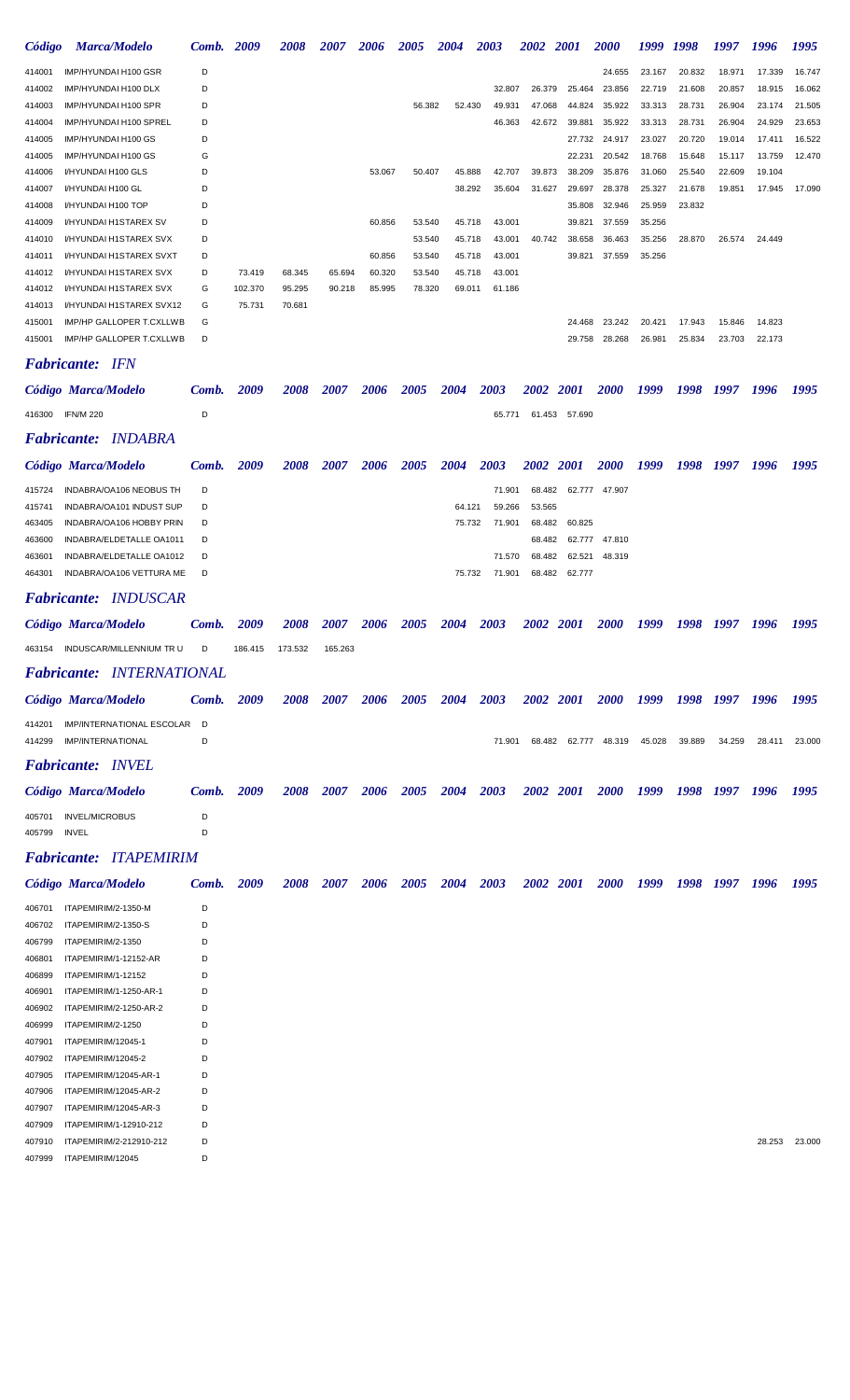| Código | <b>Marca/Modelo</b>       | Comb. | 2009 | 2008    | 2007   | 2006   | 2005   | 2004   | 2003   | 2002      | <b>2001</b> | <b>2000</b> | 1999   | 1998   | 1997   | 1996   | 1995   |
|--------|---------------------------|-------|------|---------|--------|--------|--------|--------|--------|-----------|-------------|-------------|--------|--------|--------|--------|--------|
| 410701 | ITAPEMIRIM/SBVM           | D     |      |         |        |        |        |        |        |           |             |             |        |        |        |        |        |
| 410799 | ITAPEMIRIM/SBVM           | D     |      |         |        |        |        |        |        |           |             |             |        |        |        |        |        |
|        | <b>Fabricante: ITAPOA</b> |       |      |         |        |        |        |        |        |           |             |             |        |        |        |        |        |
|        | Código Marca/Modelo       | Comb. | 2009 | 2008    | 2007   | 2006   | 2005   | 2004   | 2003   | 2002 2001 |             | <b>2000</b> | 1999   | 1998   | 1997   | 1996   | 1995   |
| 405801 | ITAPOA/ITAPOA 800         | D     |      | 101.721 | 91.205 | 88.025 | 81.953 | 75.732 | 69.653 | 65.261    | 62.777      | 48.319      | 45.028 | 38.956 | 34.259 | 28.411 | 23,000 |
| 405802 | ITAPOA/900                | D     |      | 101.721 | 91.205 | 88.025 | 81.953 | 75.732 | 71.901 | 68.482    | 62.777      | 46.973      | 43.483 | 40.201 | 34.259 | 28.411 | 23,000 |
| 405803 | ITAPOA/1000               | D     |      |         |        |        |        |        |        |           |             |             |        |        |        |        |        |
| 405899 | <b>ITAPOA</b>             | D     |      |         |        |        |        |        |        |           |             |             |        |        |        |        |        |

### *Fabricante: IVECO-FIAT*

|        | Código Marca/Modelo             | Comb. | 2009   | <i><b>2008</b></i> | <i><b>2007</b></i> | 2006    | 2005    | 2004    | 2003   | 2002   | <i>2001</i>   | <i><b>2000</b></i> | 1999   | 1998   | 1997   | 1996   | 1995 |
|--------|---------------------------------|-------|--------|--------------------|--------------------|---------|---------|---------|--------|--------|---------------|--------------------|--------|--------|--------|--------|------|
| 400061 | <b>IVECO/BUSSCAR MINIMIC O</b>  | D     |        |                    |                    |         |         |         |        |        | 67.209        | 64.065             | 60.653 |        |        |        |      |
| 400062 | <b>IVECO/BUSSCAR MINIMIC M</b>  | D     |        |                    |                    |         |         |         |        |        |               | 68.024             | 65.330 | 63.253 |        |        |      |
| 404433 | IVECOFIAT/DAILY VIA VAN         | D     | 85.405 | 80.930             | 76.875             | 72.926  | 70.756  | 65.878  | 61.827 | 58.281 | 55.504        | 52.860             | 50.341 |        |        |        |      |
| 404456 | <b>IVECO/D TRANSFORM MICRO</b>  | D     | 74.005 | 68.891             | 65.439             | 61.783  | 56.079  | 52.673  |        |        |               |                    |        |        |        |        |      |
| 404457 | <b>IVECO/DAILY SITNEI MIC</b>   | D     | 76.424 | 71.568             | 68.158             |         |         |         |        |        |               |                    |        |        |        |        |      |
| 411331 | <b>IVECO FIAT/COMIL BELLA M</b> | D     |        |                    |                    |         |         | 71.084  | 67.896 | 63.011 |               | 60.741 57.674      | 50.733 |        |        |        |      |
| 411344 | <b>IVECO/COMIL SVELTO U</b>     | D     |        | 179.681            | 170.677            | 161.750 | 154.277 |         |        |        |               |                    |        |        |        |        |      |
| 415058 | IVECO/DAILY5013 THB MIS         | D     | 80.358 | 74.804             | 71.077             | 66.697  |         |         |        |        |               |                    |        |        |        |        |      |
| 415601 | I/IVECO T3510 FFORMA M01        | D     |        |                    |                    |         |         |         |        |        | 38.927        | 36.926             | 35.298 | 33.425 | 31.480 | 29.567 |      |
| 415602 | I/IVECO T3510 GUEVEL MIC        | D     |        |                    | 56.660             | 54.338  | 51.123  | 47.475  | 44.025 | 40.521 | 38.927        | 36.926             | 35.298 | 33.425 | 31.480 | 29.440 |      |
| 415603 | I/IVECO T3510 RONTAN MIC        | D     |        |                    |                    |         |         |         |        |        | 38.927        | 36.926             | 35.298 | 33.425 | 31.480 |        |      |
| 415609 | I/IVECO T4912 FFORMA M02        | D     |        |                    |                    |         |         |         |        | 44.145 | 42.110        | 40.562             | 38.823 | 35.768 | 34.122 |        |      |
| 415610 | I/IVECO T4912 GUEVEL MIC        | D     |        |                    |                    |         |         |         |        |        | 42.110        | 40.562             | 38.823 | 35.768 |        |        |      |
| 415611 | I/IVECO T3510 GCASA MIC         | D     |        |                    |                    |         |         |         |        |        | 38.927        | 36.926             | 35.298 | 33.425 | 31.480 |        |      |
| 415612 | I/IVECO T4912 GCASA MIC         | D     |        |                    |                    |         |         |         |        |        | 42.110        | 40.562             | 38.823 |        |        |        |      |
| 415717 | IVECO/4912 NEOBUS TBOY          | D     |        |                    |                    |         |         |         | 46.648 | 44.145 | 42.110        | 40.562             | 38.823 |        |        |        |      |
| 415723 | IVECO/5912 NEOBUS TBOY          | D     |        |                    |                    |         |         | 52.485  | 49.561 | 45.295 | 43.938        | 38.548             |        |        |        |        |      |
| 415735 | IVECO/6013 NEOBUS TBOY          | D     |        |                    |                    | 124.804 | 116.272 | 109.596 |        |        |               |                    |        |        |        |        |      |
| 415775 | IVECO/6013 NEOBUS TBOY E        | D     |        |                    | 110.905            | 105.257 | 100.916 |         |        |        |               |                    |        |        |        |        |      |
| 415801 | I/IVECOFIAT D4010 MAXIV.        | D     |        |                    |                    |         |         |         |        |        |               |                    | 36.300 | 33.492 | 31.305 |        |      |
| 415802 | I/IVECOFIAT D4012 MAXIV.        | D     |        |                    |                    |         |         |         |        | 52.123 | 48.747        | 46.861             | 40.877 | 38.017 | 35.561 |        |      |
| 415803 | <b>I/IVECOFIAT DT3510M CCAP</b> | D     |        |                    |                    |         |         |         |        | 41.061 | 39.615        | 36.926             | 35.298 | 33.425 | 31.480 |        |      |
| 415804 | <b>I/IVECOFIAT DT4912M CCAP</b> | D     |        |                    |                    |         |         |         |        | 44.145 | 42.110        | 40.562             | 38.823 | 35.768 | 34.063 |        |      |
| 415805 | I/IVECOFIAT T3510 FFBM12        | D     |        |                    |                    |         |         |         |        |        | 38.927        | 36.926             | 35.298 | 33.425 | 31.480 |        |      |
| 415806 | I/IVECOFIAT T4912 FFBM08        | D     |        |                    |                    |         |         |         |        |        |               | 40.562             | 38.823 | 35.768 |        |        |      |
| 415807 | I/IVECOFIAT T4912 FFBM14        | D     |        |                    |                    |         |         |         |        |        | 42.110        | 40.562             | 38.823 | 35.768 |        |        |      |
| 415808 | I/IVECOFIAT T3510 FFBM15        | D     |        |                    |                    |         |         |         |        |        | 38.927        | 36.926             | 35.298 | 33.425 | 31.480 |        |      |
| 415809 | I/IVECOFIAT T3510 FFBM16        | D     |        |                    |                    |         |         |         |        | 40.521 | 38.927        | 36.926             | 35.298 | 33.425 | 31.480 |        |      |
| 415810 | I/IVECOFIAT T4912 FFBM13        | D     |        |                    |                    |         |         |         |        |        |               | 40.562             | 38.823 | 35.768 |        |        |      |
| 415811 | I/IVECOFIAT 4912 REFAM01        | D     |        |                    |                    |         |         |         |        |        | 42.110        | 40.562             | 38.823 | 35.768 |        |        |      |
| 415812 | I/IVECOFIAT 3510 REFAM02        | D     |        |                    |                    |         |         |         |        |        | 38.927        | 36.926             | 35.298 | 33.425 | 31.480 |        |      |
| 415813 | <b>I/IVECOFIAT T3510 FFBM17</b> | D     |        |                    |                    |         |         |         |        | 40.521 | 38.927        | 36.926             | 35.298 | 33.425 | 31.480 |        |      |
| 415814 | <b>I/IVECOF DT49 JAEDI TB2</b>  | D     |        |                    |                    |         |         |         |        |        |               | 39.560             | 38.373 | 34.114 |        |        |      |
| 415815 | I/IVECOF DT35 JAEDI TB1         | D     |        |                    |                    |         |         |         |        | 52.123 | 48.747        | 46.861             | 37.311 | 35.411 | 34.159 |        |      |
| 415816 | I/IVECOFIAT T3510 NIKS16        | D     |        |                    |                    |         |         |         |        |        | 38.927        | 36.926             | 35.298 | 33.425 |        |        |      |
| 415817 | I/IVECO 3510 REFAM MIC 4        | D     |        |                    |                    |         |         |         |        | 40.521 | 38.927        | 36.926             |        |        |        |        |      |
| 415818 | I/IVECO 4912 REFAM MIC 5        | D     |        |                    |                    |         |         |         |        |        | 42.110        | 40.562             | 38.823 | 35.768 | 33.084 |        |      |
| 415819 | I/IVECOFIAT 4910 JAEDI T        | D     |        |                    |                    |         |         | 63.673  | 59.210 | 54.141 | 50.018        | 46.208             | 39.527 | 34.114 | 32.608 |        |      |
| 415820 | I/IVECODAILYNNPR 50C13V         | D     |        |                    |                    | 72.631  | 68.527  | 65.416  |        |        |               |                    |        |        |        |        |      |
| 416000 | IVECOFIAT/D4912 MAXIVAN         | D     |        |                    | 62.069             | 58.601  | 53.190  | 49.960  | 46.648 | 44.145 | 42.110        | 40.562             | 38.823 | 35.768 |        |        |      |
| 416001 | IVECOFIAT/D4012 MAXIVAN         | D     |        |                    |                    |         |         | 61.312  | 56.692 | 51.173 | 46.403        | 43.954             | 37.636 |        |        |        |      |
| 416002 | IVECOFIAT/D4012 MAXIVAN1        | D     |        |                    |                    | 68.184  | 64.333  | 61.715  | 56.609 | 51.126 | 47.148        | 43.829             | 38.847 | 36.337 |        |        |      |
| 416003 | IVECOFIAT/D4912 MAXIVAN1        | D     |        |                    |                    | 67.752  | 65.252  | 62.502  | 57.615 | 53.502 | 50.909        | 48.224             |        |        |        |        |      |
| 416004 | <b>IVECOFIAT/4912 GCASA MIC</b> | D     |        |                    |                    |         |         | 49.960  | 46.648 | 44.145 | 42.110        | 40.562             | 38.823 | 35.768 |        |        |      |
| 416005 | IVECOFIAT/3510 GCASA MIC        | D     |        |                    |                    |         |         | 47.475  | 44.025 | 40.521 | 38.927        | 36.926             | 35.298 |        |        |        |      |
| 416006 | IVECOFIAT/3510 GUEVELMIC        | D     |        |                    |                    |         |         |         | 44.025 | 40.521 | 38.927        | 36.926             | 35.298 | 33.425 |        |        |      |
| 416007 | IVECOFIAT/3510FFBM MIC22        | D     |        |                    |                    |         | 51.123  | 47.475  | 44.025 | 40.521 | 38.927        | 36.926             | 35.298 | 33.425 | 31.480 |        |      |
| 416008 | IVECO/3510 REFAM MIC 08         | D     |        |                    |                    |         |         |         | 44.025 | 40.521 | 38.927        | 36.926             | 35.298 |        |        |        |      |
| 416009 | IVECO/4912 REFAM MIC 10         | D     |        |                    |                    |         |         | 49.960  | 46.648 | 44.145 | 42.110        | 40.562             | 38.823 | 35.768 |        |        |      |
| 416010 | IVECOFIAT/4912FFBM MIC24        | D     |        |                    | 62.069             | 58.601  | 53.190  | 49.960  | 46.648 | 44.145 | 42.110        | 40.562             | 38.823 | 35.768 | 34.414 |        |      |
| 416011 | IVECOFIAT/4912 JAEDI TUR        | D     |        | 61.460             | 58.499             | 55.231  | 53.190  | 49.960  | 46.648 | 44.145 | 42.110        | 40.562             | 38.823 |        |        |        |      |
| 416012 | IVECO/4912 REFAM MIC 09         | D     |        |                    | 62.069             | 58.601  | 53.190  | 49.960  | 46.648 |        | 44.145 42.110 | 40.562             | 38.823 | 35.768 |        |        |      |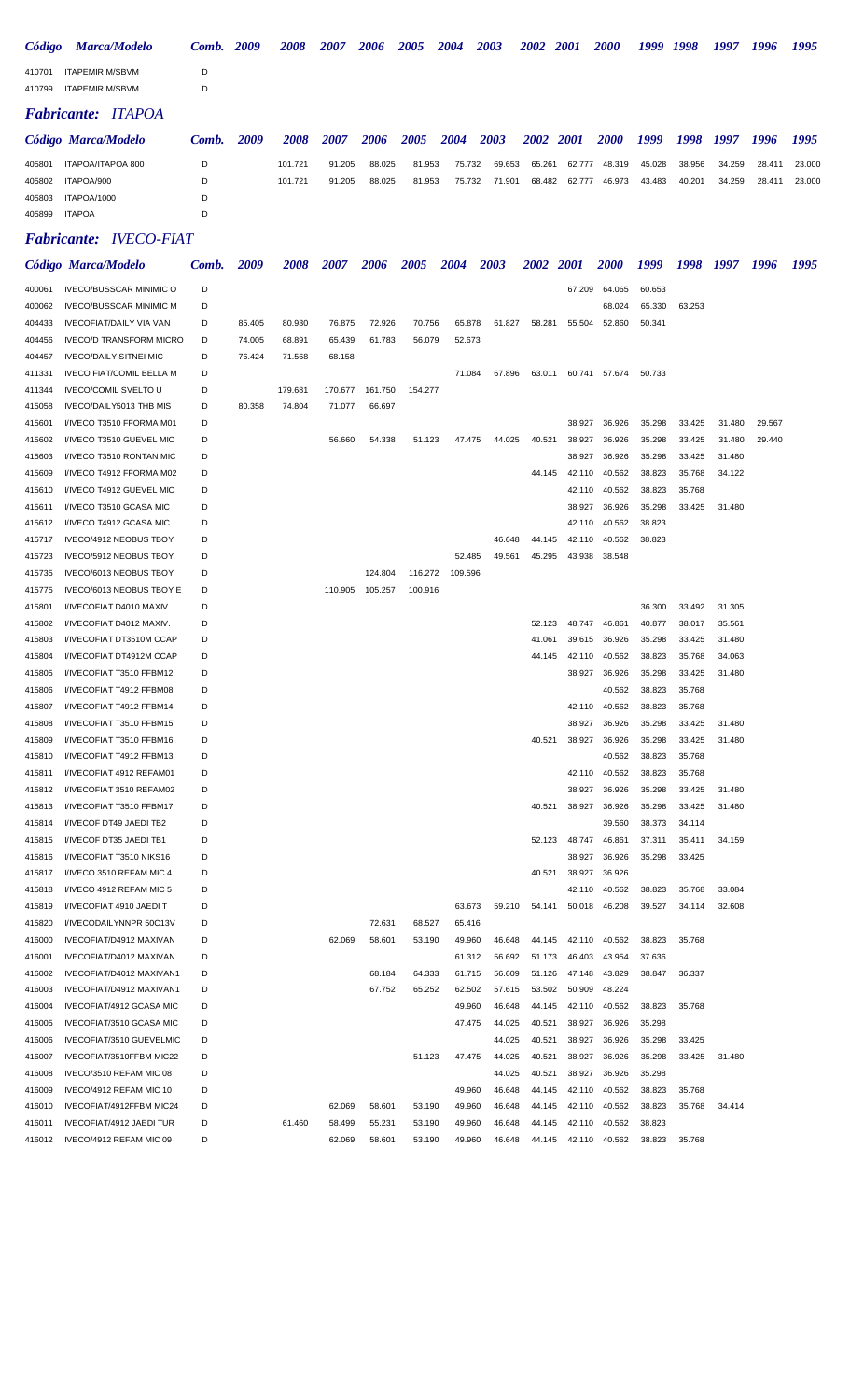| Código           | <b>Marca/Modelo</b>                                        | Comb.  | 2009             | <i><b>2008</b></i> | <i><b>2007</b></i> | <b>2006</b>        | 2005               | <b>2004</b>        | 2003             | <i><b>2002</b></i> | <i>2001</i>      | <i><b>2000</b></i> | 1999 1998 |        | 1997   | 1996   | 1995   |
|------------------|------------------------------------------------------------|--------|------------------|--------------------|--------------------|--------------------|--------------------|--------------------|------------------|--------------------|------------------|--------------------|-----------|--------|--------|--------|--------|
| 416013           | IVECO/3510 REFAM MIC 07                                    | D      |                  |                    |                    |                    |                    |                    | 44.025           | 40.521             | 38.927           | 36.926             | 35.298    |        |        |        |        |
| 416014           | IVECOFIAT/3510 GC MIC20                                    | D      |                  | 61.186             | 56.660             | 54.338             | 51.123             | 47.475             | 44.025           | 40.521             | 38.927           | 36.926             | 35.298    |        |        |        |        |
| 416015           | IVECOFIAT/BRAZCAR D4912V                                   | D      |                  |                    |                    |                    |                    |                    |                  | 44.145             | 42.110           | 40.562             | 38.823    |        |        |        |        |
| 416016           | IVECOFIAT/BRAZCAR D3510V                                   | D      |                  |                    |                    |                    |                    |                    |                  | 40.521             | 38.927           | 36.926             | 35.298    |        |        |        |        |
| 416017           | <b>IVECOFIAT/NOGUEIRA NOTUR</b>                            | D      |                  |                    |                    |                    |                    |                    |                  | 52.123             | 48.747           | 46.861             | 42.392    |        |        |        |        |
| 416018           | <b>IVECOFIAT/DAILY VIATUREM</b>                            | D<br>D |                  |                    |                    |                    |                    |                    | 56.648           | 51.132             | 47.209           | 44.533             |           |        |        |        |        |
| 416019<br>416020 | IVECO/4912 REFAM MIC14<br>IVECO/4912 REFAM MIC15           | D      |                  |                    |                    |                    |                    |                    |                  | 44.145             | 42.110<br>42.110 | 40.562<br>40.562   | 38.823    |        |        |        |        |
| 416021           | <b>IVECOFIAT/DAILY CIRILOM3</b>                            | D      | 89.012           | 82.860             | 71.699             | 68.749             | 66.137             | 61.385             | 56.851           | 51.296             | 47.676           | 44.650             | 41.522    |        |        |        |        |
| 416023           | IVECOFIAT/D4012MAXIVAN S                                   | D      |                  |                    |                    |                    |                    |                    | 56.473           | 50.947             | 47.583           |                    |           |        |        |        |        |
| 416024           | IVECOFIAT/D4912MAXIVANS1                                   | D      |                  |                    |                    |                    | 76.559             | 72.174             | 67.997           | 62.957             | 59.958           | 57.100             | 54.380    |        |        |        |        |
| 416025           | IVECOFIAT/D4012MAXIVANS1                                   | D      |                  |                    |                    |                    |                    | 61.172             | 56.523           | 51.270             | 48.505           |                    |           |        |        |        |        |
| 416026           | IVECOFIAT/3510 JAEDI TUR                                   | D      |                  |                    |                    | 57.777             | 55.551             | 52.248             | 48.546           | 43.957             | 40.684           | 38.950             | 37.242    | 34.492 | 31.985 |        |        |
| 416027           | IVECO/5912REFAM ATTUALE1                                   | D      |                  |                    |                    |                    |                    | 67.880             | 64.495           | 60.579             | 57.421           |                    |           |        |        |        |        |
| 416029           | IVECO/DAILY 40 JAEDI TUR                                   | D      | 59.427           | 55.320             | 52.685             |                    |                    |                    |                  |                    |                  |                    |           |        |        |        |        |
| 416032           | IVECO/CITYCLASS 6012                                       | D      |                  |                    |                    |                    |                    | 82.379             | 78.489           | 72.445             |                  |                    |           |        |        |        |        |
| 416033           | <b>IVECO/CITYCLASS 6012 IF</b>                             | D      |                  |                    |                    |                    |                    | 95.336             | 90.548           | 83.869             |                  |                    |           |        |        |        |        |
| 416034           | IVECO/CITYCLASS 6013                                       | D      |                  | 98.520             | 93.584             | 89.616             | 85.478             | 82.379             | 78.489           | 69.210             |                  |                    |           |        |        |        |        |
| 416035<br>416036 | IVECO/CITYCLASS 6013 IF<br>IVECOFIAT/DAILY3510 NAP         | D<br>D |                  | 105.756            | 93.584             | 89.616             | 85.478             | 82.379<br>53.132   | 78.489<br>49.214 | 67.513<br>44.564   |                  | 41.711 39.273      | 37.492    | 34.186 | 32.414 |        |        |
| 416037           | IVECO/CITYCLASS 6012 MO1                                   | D      |                  |                    |                    |                    | 85.478             | 82.379             | 78.489           | 72.897             |                  |                    |           |        |        |        |        |
| 416038           | IVECOFIAT/DAILY4912 NAP                                    | D      |                  |                    |                    | 58.601             | 53.190             | 49.960             | 46.648           | 44.145             | 42.110           | 40.562             | 38.823    | 35.768 |        |        |        |
| 416039           | IVECOFIAT/D3510VAN NAP A                                   | D      |                  |                    |                    |                    |                    |                    | 46.446           | 43.320             | 41.793           | 38.957             | 37.240    | 35.263 | 33.212 |        |        |
| 416040           | IVECO/DAILY5013 MAXIVAN1                                   | D      |                  |                    | 77.842             | 73.339             | 70.951             | 66.288             |                  |                    |                  |                    |           |        |        |        |        |
| 416041           | IVECO/DAILY4013 MAXIVAN                                    | D      |                  | 72.302             | 68.678             | 63.660             | 59.539             |                    |                  |                    |                  |                    |           |        |        |        |        |
| 416042           | IVECO/DAILY4013 MAXIVAN1                                   | D      |                  |                    | 71.772             | 68.586             | 66.137             | 61.525             |                  |                    |                  |                    |           |        |        |        |        |
| 416043           | IVECO/DAILY5013 MAXIVAN                                    | D      |                  | 83.759             | 77.082             | 72.656             | 70.146             | 67.022             |                  |                    |                  |                    |           |        |        |        |        |
| 416044           | IVECO/CITYCLASS 6013 MO                                    | D      |                  | 99.902             | 93.584             | 89.616             | 85.478             | 82.379             | 78.489           |                    |                  |                    |           |        |        |        |        |
| 416045           | IVECO/CITYCLASS 6013 M                                     | D      |                  |                    |                    | 86.963             | 81.009             | 74.506             |                  |                    |                  |                    |           |        |        |        |        |
| 416046<br>416047 | IVECO/6013 CICCOBUS GRAN<br><b>IVECO/TRAILCAR CONCORDE</b> | D<br>D |                  | 126.458            | 116.200            | 110.806<br>123.238 | 105.084<br>117.366 | 100.078<br>111.774 |                  |                    |                  |                    |           |        |        |        |        |
| 416048           | <b>IVECO/DAILY GCASA MIC1</b>                              | D      | 80.613           | 75.042             | 70.883             | 66.514             |                    |                    |                  |                    |                  |                    |           |        |        |        |        |
| 416049           | IVECO/DAILY45S16 MINIBUS                                   | D      | 82.922           | 77.929             | 73.865             | 70.345             | 66.994             | 63.802             | 60.762           | 57.276             |                  | 54.547 51.947      | 49.472    | 47.115 | 44.869 |        |        |
| 416050           | <b>IVECO/DAILY GREENCAR MO</b>                             | D      | 67.175           | 62.533             | 59.153             | 56.729             |                    |                    |                  |                    |                  |                    |           |        |        |        |        |
| 416052           | <b>IVECO/DAILY MODIFICAR TP</b>                            | D      | 80.081           | 74.794             | 71.112             | 67.723             | 64.496             | 61.423             |                  |                    |                  |                    |           |        |        |        |        |
| 416053           | IVECO/DAILY CIRILO 55C16                                   | D      | 74.669           | 70.396             | 67.042             |                    |                    |                    |                  |                    |                  |                    |           |        |        |        |        |
| 416054           | <b>IVECO/DAILY NIKS MIC 20</b>                             | D      | 78.465           | 73.480             | 69.979             |                    |                    |                    |                  |                    |                  |                    |           |        |        |        |        |
| 416057           | IVECO/DAILY 55C16MINIBUS                                   | D      |                  | 85.402             | 81.122             | 75.930             |                    |                    |                  |                    |                  |                    |           |        |        |        |        |
| 416058           | IVECO/DAILY5013 THB MIS                                    | D      | 73.135           | 68.952             | 65.667             |                    |                    |                    |                  |                    |                  |                    |           |        |        |        |        |
| 416059           | IVECO/DAILY55C16 TCA MIC<br>IVECO/CITYCLASS 70C16          | D<br>D | 73.878           | 69.652             | 66.333             |                    |                    |                    |                  |                    |                  |                    |           |        |        |        |        |
| 416060<br>416061 | <b>IVECO/DAILY CIRILO MICRO</b>                            | D      | 82.989<br>89.321 | 77.362<br>84.278   | 80.262             |                    |                    |                    |                  |                    |                  |                    |           |        |        |        |        |
| 416400           | I/IVECO MASCA GRANVIA O                                    | D      |                  |                    |                    | 153.770            | 146.283            | 138.030            |                  |                    |                  |                    |           |        |        |        |        |
| 416564           | <b>IVECO/MPOLO FRATELLO ON</b>                             | D      |                  |                    |                    | 90.966             | 83.523             | 78.070             | 74.987           | 70.811             | 67.844           | 65.089             | 62.511    |        |        |        |        |
| 416565           | <b>IVECO/MPOLO FRATELLO ESC</b>                            | D      |                  |                    |                    |                    |                    |                    | 74.987           | 70.811             | 67.844           | 65.089             | 62.511    |        |        |        |        |
| 416566           | <b>IVECO/MPOLO FRATELLO MO</b>                             | D      |                  |                    |                    | 90.966             | 83.523             | 78.070             | 74.987           | 70.811             | 67.844           | 65.089             | 62.511    | 54.395 |        |        |        |
| 416601           | I/IVECO MPOLO VOLARE MO                                    | D      |                  |                    |                    |                    |                    |                    |                  |                    |                  | 65.089             | 62.511    | 60.523 |        |        |        |
| 416602           | I/IVECO MPOLO VOLARE ESC                                   | D      | 104.830          | 97.748             | 91.078             | 87.856             | 81.639             | 75.583             | 72.264           | 65.562             | 49.083           | 41.920             | 38.054    | 36.377 | 35.153 | 32.075 | 30.299 |
| 416603           | I/IVECO MPOLO VOLARE LOT                                   | D      |                  |                    |                    |                    |                    |                    |                  | 65.562             | 62.020           | 58.641             | 56.744    | 54.457 | 47.233 |        |        |
| 416610           | I/IVECO MPOLO PARADISO R                                   | D      |                  |                    |                    |                    |                    |                    |                  |                    | 101.857          | 91.673             | 84.346    | 63.422 |        |        |        |
| 416612<br>463123 | I/IVECO MPOLO VIALE U<br><b>IVECOFIAT/INDUSCAR PIC O</b>   | D<br>D |                  |                    |                    | 84.589             | 79.852             | 72.670             | 66.949           | 61.936             | 56.136<br>48.747 | 46.861             | 43.163    |        |        |        |        |
| 464001           | I/IVECOF DT4912V BRAZCAR                                   | D      |                  |                    |                    |                    |                    |                    |                  | 44.145             | 42.110           | 40.562             | 38.823    | 35.768 | 33.756 |        |        |
| 464002           | I/IVECOF BRAZCAR DT3510V                                   | D      |                  |                    |                    |                    |                    |                    |                  |                    | 38.927           | 36.926             | 35.298    | 33.425 | 31.480 |        |        |
| 464413           | <b>IVECO/MASCA GRANMINI M</b>                              | D      |                  |                    |                    |                    |                    | 61.367             | 56.615           | 51.219             |                  |                    |           |        |        |        |        |
| 464428           | <b>IVECO/MASCA GRANVIA O</b>                               | D      |                  |                    |                    | 151.300 143.786    | 137.137            |                    |                  |                    |                  |                    |           |        |        |        |        |
|                  | <b>Fabricante: JIMBEI</b>                                  |        |                  |                    |                    |                    |                    |                    |                  |                    |                  |                    |           |        |        |        |        |
|                  | Código Marca/Modelo                                        | Comb.  | 2009             | <i><b>2008</b></i> | <i><b>2007</b></i> | 2006               | 2005               | 2004               | 2003             | 2002 2001          |                  | <i>2000</i>        | 1999      | 1998   | 1997   | 1996   | 1995   |
| 465201           | I/JIMBEI HAISE SY6480 AD<br><b>Fabricante: JIMBEI8</b>     | G      |                  | 21.896             | 20.799             | 19.809             |                    |                    |                  |                    |                  |                    |           |        |        |        |        |
|                  | Código Marca/Modelo                                        | Comb.  | 2009             | <i><b>2008</b></i> | <i><b>2007</b></i> | 2006               | 2005               | 2004               | 2003             | 2002 2001          |                  | <b>2000</b>        | 1999      | 1998   | 1997   | - 1996 | 1995   |
| 465200           | I/JIMBEI8 HAISE SY6480A1C                                  | G      |                  | 22.090             | 20.983             | 19.983             |                    |                    |                  |                    |                  |                    |           |        |        |        |        |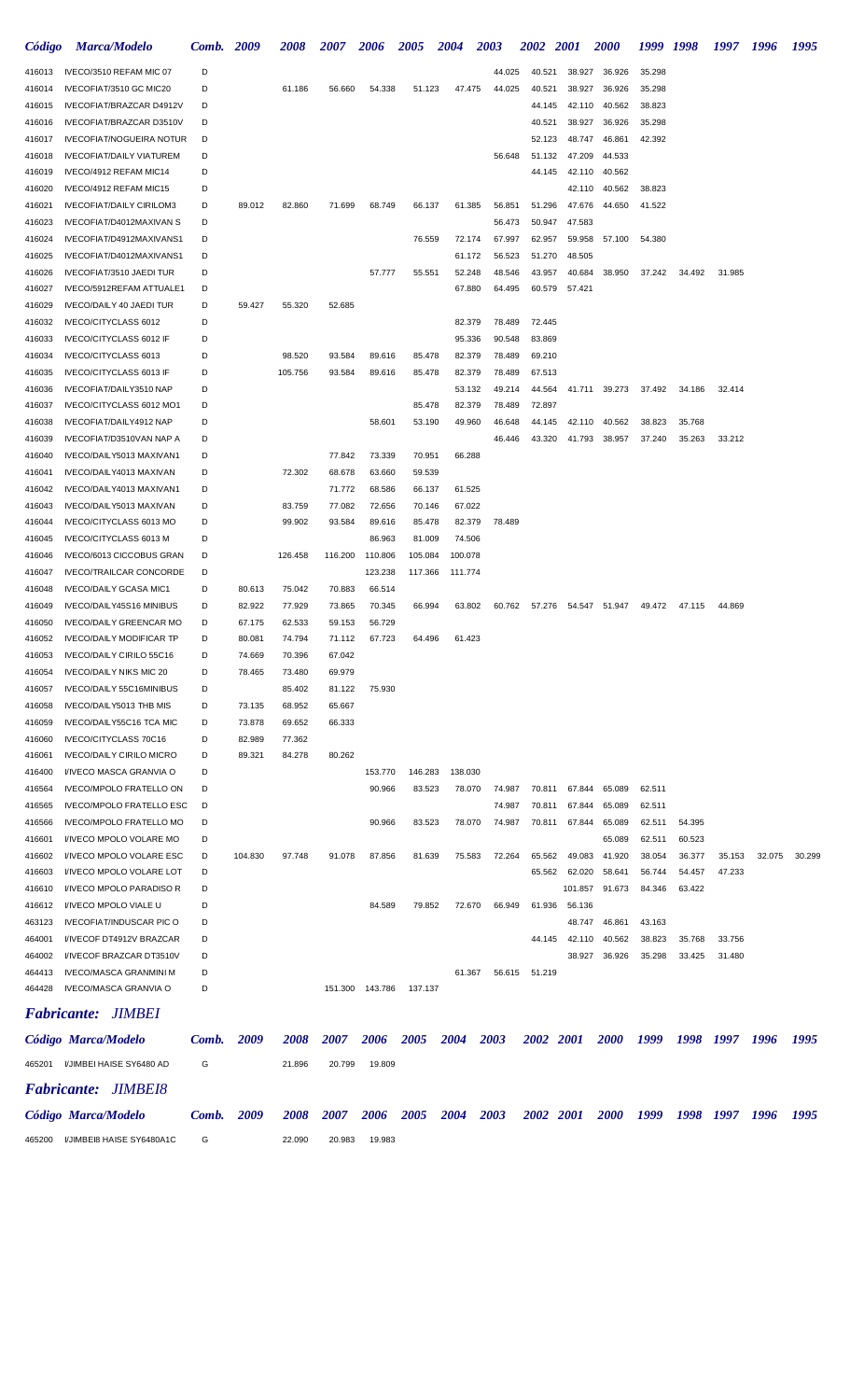| <i><b>Código</b></i> | <b>Marca/Modelo</b>                                      | Comb.  | 2009               | <i><b>2008</b></i> | <i><b>2007</b></i> | 2006               | <i><b>2005</b></i> | 2004               | 2003              | <i><b>2002</b></i> | - 2001           | <i><b>2000</b></i> | 1999             | 1998             | 1997             | 1996             | 1995             |
|----------------------|----------------------------------------------------------|--------|--------------------|--------------------|--------------------|--------------------|--------------------|--------------------|-------------------|--------------------|------------------|--------------------|------------------|------------------|------------------|------------------|------------------|
|                      | <b>Fabricante: JINBEI</b>                                |        |                    |                    |                    |                    |                    |                    |                   |                    |                  |                    |                  |                  |                  |                  |                  |
|                      | Código Marca/Modelo                                      | Comb.  | 2009               | 2008               | 2007               | 2006               | 2005               | 2004               | 2003              | <b>2002</b>        | <b>2001</b>      | <b>2000</b>        | 1999             | 1998             | 1997             | 1996             | 1995             |
| 465202               | I/JINBEI VAN 13P L                                       | G      | 51.398             | 47.970             | 45.685             |                    |                    |                    |                   |                    |                  |                    |                  |                  |                  |                  |                  |
| 465203               | I/JINBEI VAN 13P SL                                      | G      | 48.385             | 45.157             | 43.006             |                    |                    |                    |                   |                    |                  |                    |                  |                  |                  |                  |                  |
| 465204               | I/JINBEI FABUSFORMA M35                                  | G      | 52.615             | 49.107             | 46.767             |                    |                    |                    |                   |                    |                  |                    |                  |                  |                  |                  |                  |
|                      | <b>Fabricante:</b> JV                                    |        |                    |                    |                    |                    |                    |                    |                   |                    |                  |                    |                  |                  |                  |                  |                  |
|                      | Código Marca/Modelo                                      | Comb.  | 2009               | <i><b>2008</b></i> | 2007               | 2006               | <i><b>2005</b></i> | 2004               | 2003              | <i><b>2002</b></i> | <i>2001</i>      | <i><b>2000</b></i> | 1999             | 1998             | 1997             | 1996             | 1995             |
| 410401               | <b>JV/JOTAVE I</b>                                       | D      |                    |                    |                    |                    |                    |                    |                   |                    |                  |                    |                  |                  | 34.035           | 28.411           | 23.000           |
| 410402<br>410403     | <b>JV/JOTAVE II</b>                                      | D<br>D |                    |                    |                    |                    |                    |                    |                   |                    |                  |                    |                  |                  | 34.259           | 28.243           | 23.000<br>22.862 |
|                      | <b>JV/JOTAVE III</b>                                     |        |                    |                    |                    |                    |                    |                    |                   |                    |                  |                    |                  |                  |                  | 28.150           |                  |
|                      | <b>Fabricante:</b> KIA                                   |        |                    |                    |                    |                    |                    |                    |                   |                    |                  |                    |                  |                  |                  |                  |                  |
|                      | Código Marca/Modelo                                      | Comb.  | 2009               | <i><b>2008</b></i> | 2007               | 2006               | <i><b>2005</b></i> | 2004               | 2003              | <b>2002</b>        | <i>2001</i>      | <i><b>2000</b></i> | 1999             | 1998             | 1997             | 1996             | 1995             |
| 412801               | <b>IMP/KIA BESTA SV</b>                                  | D      |                    |                    |                    |                    |                    |                    |                   |                    | 24.157           | 20.776             | 19.290           | 15.842           | 14.967           | 14.263           | 13.649           |
| 412802<br>412803     | <b>IMP/KIA BESTA</b><br><b>IMP/KIA BESTA EST</b>         | D<br>D |                    |                    |                    |                    | 40.469             | 28.824             | 26.803            | 25.397<br>31.526   | 24.157<br>29.621 | 20.857<br>27.420   | 19.258<br>21.339 | 15.842<br>17.969 | 14.967<br>16.772 | 14.263<br>15.962 | 13.649<br>15.156 |
| 412804               | IMP/KIA BESTA 10P GS                                     | D      |                    |                    |                    |                    |                    |                    |                   |                    |                  |                    |                  | 22.712           | 20.579           | 18.740           |                  |
| 412805               | IMP/KIA BESTA 12P GS                                     | D      |                    |                    |                    | 49.593             | 42.611             | 41.008             | 36.835            | 31.526             | 29.621           | 27.420             | 21.098           | 17.903           | 16.547           | 15.652           | 15.156           |
| 412806<br>412807     | IMP/KIA BESTA 10P RS<br>IMP/KIA BESTA 12P RS             | D<br>D |                    |                    |                    |                    |                    |                    | 41.776            | 31.526             | 29.621           | 27.420             | 21.028           | 22.616<br>18.446 | 20.487<br>16.830 | 18.926<br>15.708 | 14.615           |
| 412808               | I/KIA BESTA GS GRAND                                     | D      |                    |                    |                    |                    | 61.319             | 48.204             | 44.639            | 41.337             | 39.008           | 37.313             | 28.270           | 26.157           | 24.065           | 22.139           | 20.369           |
| 412812               | I/KIA BESTA GS GRAND2                                    | D      |                    |                    |                    | 60.537             | 57.290             | 48.204             | 46.660            |                    |                  |                    |                  |                  |                  |                  |                  |
| 412899               | <b>IMP/KIA</b>                                           | D      |                    |                    |                    |                    |                    |                    | 38.849            | 31.526             | 29.621           | 27.420             | 21.680           | 18.446           | 16.830           | 15.708           | 14.615           |
|                      | <b>Fabricante:</b> KIA MOTORS                            |        |                    |                    |                    |                    |                    |                    |                   |                    |                  |                    |                  |                  |                  |                  |                  |
|                      | Código Marca/Modelo                                      | Comb.  | 2009               | <i><b>2008</b></i> | <i>2007</i>        | 2006               | <i><b>2005</b></i> | 2004               | 2003              | <i><b>2002</b></i> | <i>2001</i>      | <i><b>2000</b></i> | 1999             | 1998             | 1997             | 1996             | 1995             |
| 412800               | I/KIA MRE CGPI                                           | D      | 111.711            | 101.721            | 91.205             | 88.025             | 81.953             | 75.732             | 71.901            | 68.482             | 62.777           | 47.902             | 45.028           | 39.879           | 34.259           | 28.411           | 22.739           |
| 412809               | I/KIA PREGIO GS 2.7                                      | D      |                    |                    |                    |                    |                    |                    |                   |                    |                  |                    | 21.702           | 20.614           | 19.127           |                  |                  |
| 412810<br>412811     | I/KIA CARNIVAL GS TDI 10<br>I/KIA BESTA G RONTAN MIC     | D<br>D |                    |                    |                    |                    | 79.636             | 63.065             |                   | 31.526             | 41.950<br>29.621 | 27.420             | 25.658           | 22.151           | 21.096           |                  |                  |
|                      |                                                          |        |                    |                    |                    |                    |                    |                    |                   |                    |                  |                    |                  |                  |                  |                  |                  |
|                      | <b>Fabricante: L.ROVER</b>                               |        |                    |                    |                    |                    |                    |                    |                   |                    |                  |                    |                  |                  |                  |                  |                  |
|                      | Código Marca/Modelo                                      | Comb.  | 2009               | <i><b>2008</b></i> | <i><b>2007</b></i> | 2006               | <i><b>2005</b></i> | 2004               | 2003              | <i><b>2002</b></i> | <i>2001</i>      | <i><b>2000</b></i> | 1999             | 1998             | 1997             | 1996             | 1995             |
| 413601               | IMP/L.ROVER DEFENDER 110                                 | D      |                    |                    |                    |                    |                    |                    |                   |                    |                  | 48.031             | 45.563           | 42.854           | 41.172           | 39.304           | 37.414           |
| 413700               | LR/DEFENDER110 DL                                        | D      |                    |                    |                    |                    |                    |                    | 61.505            | 57.497             | 50.876           | 48.031             | 45.563           | 42.854           | 41.172           | 39.304           | 37.414           |
|                      | <b>Fabricante:</b> LDV                                   |        |                    |                    |                    |                    |                    |                    |                   |                    |                  |                    |                  |                  |                  |                  |                  |
|                      | Código Marca/Modelo                                      | Comb.  | 2009               | 2008               | 2007               | 2006               | 2005               | 2004               | 2003              | <b>2002</b>        | <b>2001</b>      | <i><b>2000</b></i> | 1999             | 1998             | 1997             | 1996             | 1995             |
| 463700               | I/LDV CONVOY MICROONIBUS                                 | D      |                    |                    |                    | 87.856             | 81.639             | 75.583             | 72.264            | 65.562             | 59.408           | 56.578             | 53.882           | 51.314           | 48.869           | 46.541           |                  |
|                      | <b>Fabricante: M.BENZ</b>                                |        |                    |                    |                    |                    |                    |                    |                   |                    |                  |                    |                  |                  |                  |                  |                  |
|                      | Código Marca/Modelo                                      | Comb.  | 2009               | 2008               | <i><b>2007</b></i> | 2006               | 2005               | 2004               | 2003              | <b>2002</b>        | <b>2001</b>      | <b>2000</b>        | 1999             | 1998             | 1997             | 1996             | 1995             |
| 400001               | M.BENZ/BUSSCAR ELBUSS 340                                | D      |                    |                    |                    |                    |                    |                    |                   |                    |                  |                    | 54.026           | 47.258           | 42.968           | 37.060           | 32.123           |
| 400004               | M.BENZ/BUSSCAR URBANUS U                                 | D      |                    |                    |                    |                    |                    |                    |                   | 71.503             | 65.136           | 61.114             | 54.026           | 47.258           | 42.968           | 37.060           | 32.123           |
| 400006               | M.BENZ/BUSSCAR URBANUSS U D                              |        | 176.276            | 164.093            | 155.871            | 144.942            | 135.461            | 100.625            | 92.920            | 83.752             | 65.136           | 61.114             | 54.026           | 47.258           | 42.968           | 37.060           | 32.123           |
| 400016<br>400017     | M.BENZ/BUSSCAR SUP M SS U<br>M.BENZ/BUSSCAR URBANUSS A D | D      |                    |                    |                    |                    |                    |                    |                   |                    | 65.136           | 61.114<br>55.272   | 54.026<br>48.570 | 47.258<br>42.393 | 42.968<br>38.881 | 37.060<br>33.199 | 32.123           |
| 400023               | M.BENZ/BUSSCAR INTERBUS R                                | D      |                    | 128.457            | 122.019            | 113.465            | 105.510            | 98.113             | 91.233            | 83.984             | 65.136           | 61.114             | 54.026           | 47.258           | 42.968           | 37.060           | 32.123           |
| 400027               | MBENZ/BUSSCAR MAXI M V R                                 | D      |                    |                    |                    |                    |                    |                    |                   |                    | 65.136           | 61.114             | 54.026           | 47.258           | 42.968           |                  |                  |
| 400030               | M.BENZ/BUSSCAR EL BUSS R                                 | D      | 190.125            | 176.985            | 168.115            | 156.329            | 138.544            | 102.563            | 95.852            | 82.912             | 65.136           | 61.114             | 54.026<br>54.026 | 47.258           | 42.968           | 37.060           | 32.123<br>32.123 |
| 400033<br>400035     | M.BENZ/BUSSCAR JUM BUSS R<br>M.BENZ/BUSSCAR VIS BUSS R   | D<br>D | 171.389<br>169.885 | 159.544<br>158.144 | 151.549<br>150.219 | 140.924<br>139.687 | 131.704<br>126.817 | 123.089<br>100.837 | 91.877<br>92.561  | 84.226<br>83.767   | 65.136<br>65.136 | 61.114<br>61.114   | 54.026           | 47.258<br>47.258 | 42.968<br>42.968 | 37.060           |                  |
| 400039               | MBENZ/BUSSCAR J BU 400 R                                 | D      | 339.685            | 316.210            | 301.476            | 287.573            | 270.379            | 251.655            | 210.480           | 175.271            | 133.179          | 122.891            | 103.335          | 93.531           | 73.152           |                  |                  |
| 400041               | M.BENZ/BUSSCAR PANORAMIR D                               |        | 214.428            | 199.609            | 189.607            | 180.106            | 167.480            | 123.697            | 91.895            | 83.939             | 65.136           | 61.114             | 54.026           | 47.258           |                  |                  |                  |
| 400043<br>400047     | M.BENZ/BUSSCAR MICRUSS O<br>M.BENZ/BUSSCAR MICRUSS M     | D<br>D | 165.080<br>110.993 | 152.315<br>102.633 | 139.305<br>97.289  | 131.044<br>92.300  | 121.693<br>86.476  | 114.394<br>78.566  | 109.923<br>75.074 | 103.345<br>71.503  | 71.559<br>65.136 | 65.167<br>61.114   | 56.342<br>54.026 | 50.521<br>47.258 | 47.257           | 45.006           | 42.861           |
| 400056               | M.BENZ/BUSSCAR URBPLUS U                                 | D      | 175.057            | 162.959            | 154.793            | 141.669            | 128.096            | 100.098            | 91.883            | 83.932             | 65.136           | 61.114             | 54.026           | 47.258           | 42.968           | 37.060           | 32.123           |
| 400057               | MBENZ/BUSSCAR URBPLUS A                                  | D      | 198.095            | 182.778            | 167.166            | 157.252            | 146.032            | 137.274            |                   |                    |                  |                    |                  |                  |                  |                  |                  |
| 400059<br>400063     | I/MBENZ BUSSCAR MICBUS M<br>M.BENZ/BUSSCAR MINIMIC O     | D<br>D |                    |                    |                    |                    |                    |                    | 75.812            | 71.996             | 62.777<br>59.133 | 48.319<br>55.151   | 45.028<br>49.486 |                  |                  |                  |                  |
|                      |                                                          |        |                    |                    |                    |                    |                    |                    |                   |                    |                  |                    |                  |                  |                  |                  |                  |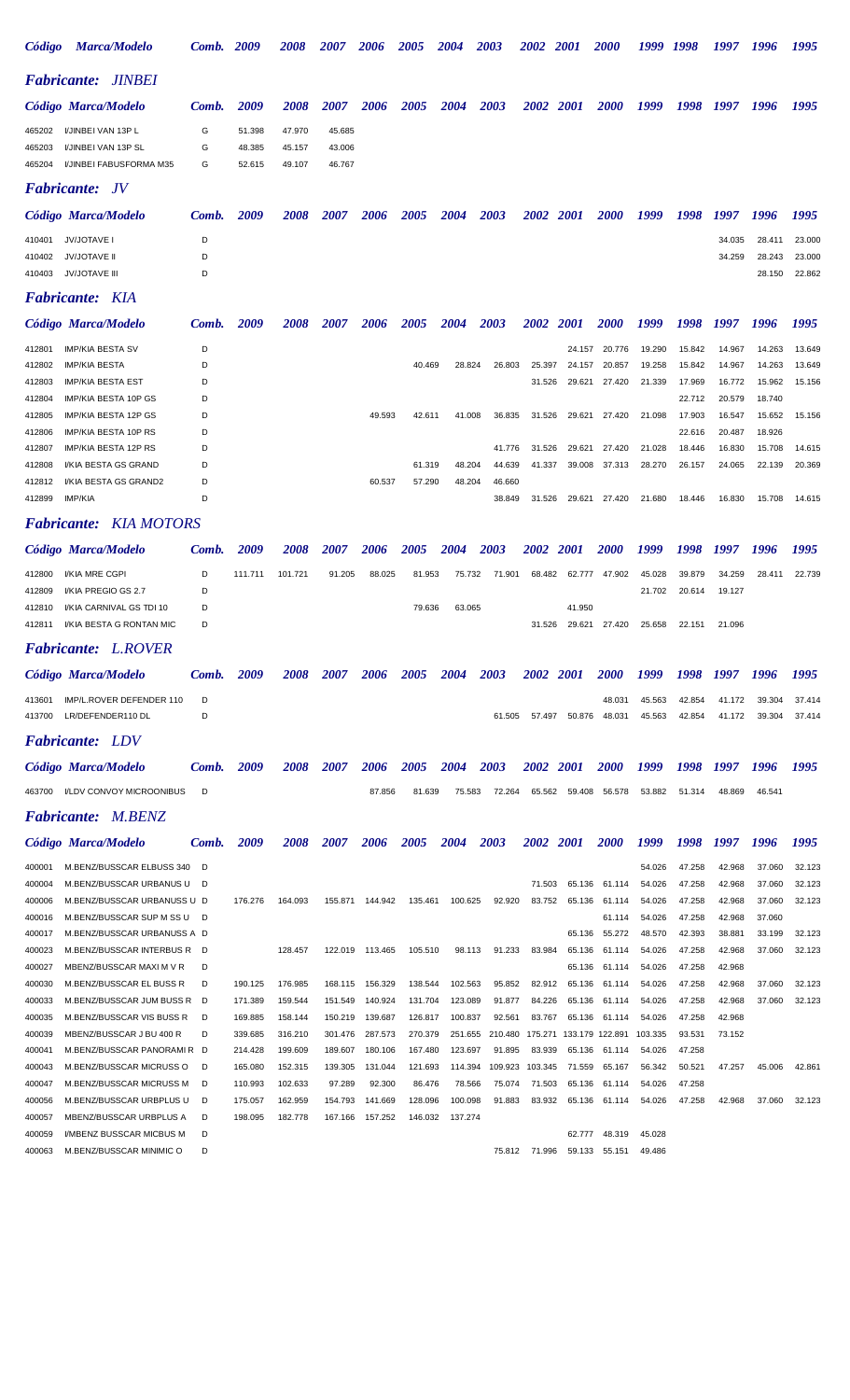| Código           | Marca/Modelo                     | Comb.  | 2009    | 2008    | <i><b>2007</b></i> | 2006            | 2005    | <b>2004</b>     | <b>2003</b>                            | 2002 2001 |                         | <b>2000</b>          | 1999   | 1998   | 1997   | 1996   | 1995   |
|------------------|----------------------------------|--------|---------|---------|--------------------|-----------------|---------|-----------------|----------------------------------------|-----------|-------------------------|----------------------|--------|--------|--------|--------|--------|
| 400064           | M.BENZ/BUSSCAR MINIMIC M         | D      |         | 93.954  | 89.246             | 84.762          | 80.481  |                 |                                        |           |                         |                      |        |        |        |        |        |
| 400065           | MBENZ/BUSSCAR VBUS HI6X2         | D      | 217.040 | 202.041 | 180.249            | 160.808         | 139.639 |                 | 119.782 113.642 106.852 102.363 96.913 |           |                         |                      | 92.184 | 44.781 | 42.808 |        |        |
| 400075           | M.BENZ/BUSSCAR ECOSS U           | D      | 166.434 | 154.932 | 147.583            | 140.450         | 134.393 | 127.994         |                                        |           |                         |                      |        |        |        |        |        |
| 400199           | M.B./KARMANN M. CAROLINA         | D      |         |         |                    |                 |         |                 |                                        |           |                         |                      |        | 47.258 | 42.968 | 37.060 | 32.123 |
| 400200           | I/M.BENZ SPR SITNEI MIC          | D      | 68.283  | 63.956  | 61.134             | 57.719          | 50.062  | 47.956          | 45.635                                 | 42.065    | 40.779                  | 38.836               | 37.104 | 34.628 | 33.070 | 29.695 | 28.280 |
| 400299           | M.BENZ/O 364 11R                 | D      |         |         |                    |                 |         | 106.040         | 98.606                                 | 82.925    | 65.136                  | 61.114               | 54.026 | 47.258 | 42.968 | 37.060 | 32.123 |
| 400301           | M.BENZ/O 364 12R A               | D      |         |         |                    |                 |         |                 |                                        |           |                         |                      |        |        |        |        |        |
| 400399           | M.BENZ/O 364 12R                 | D      |         |         |                    |                 |         |                 |                                        |           |                         |                      |        |        |        |        |        |
| 400499           | M.BENZ/O 364 13R                 | D      |         |         |                    |                 |         |                 |                                        |           |                         |                      |        |        |        |        |        |
| 400699           | M.BENZ/OF 1113                   | D      |         |         |                    |                 |         |                 |                                        |           |                         |                      |        |        |        |        | 32.123 |
| 400799           | M.BENZ/OF 1313                   | D      |         |         |                    |                 |         |                 |                                        |           |                         |                      |        | 47.258 | 42.968 | 37.060 | 32.123 |
| 400801           | M.BENZ/OH 1635L                  | D      |         |         |                    |                 |         |                 |                                        |           |                         |                      | 72.070 | 63.116 | 52.898 | 47.688 | 26.821 |
| 400899           | M.BENZ/OH 1313                   | D<br>D |         |         | 53.276             | 50.775          | 48.456  | 45.859          | 43.454                                 | 40.779    | 38.967                  | 36.746               | 35.025 | 33.325 | 31.478 | 29.181 | 27.045 |
| 400999<br>401099 | M.BENZ/OH 1316<br>M.BENZ/OH 1419 | D      |         |         |                    |                 |         |                 |                                        |           |                         |                      |        |        |        |        |        |
| 401199           | M.BENZ/OH 1517                   | D      |         |         |                    |                 |         |                 |                                        |           |                         |                      |        |        |        |        | 27.021 |
| 401700           | M.BENZ/OH1628L ROD LINCE         | D      |         |         |                    |                 |         |                 |                                        | 126.432   | 92.709                  | 84.420               | 77.004 | 73.337 | 69.843 | 66.515 | 63.346 |
| 401701           | M.BENZ/OF1721 ROD LINCE          | D      |         |         |                    |                 |         |                 |                                        | 79.259    | 75.288                  | 71.514               | 67.931 | 59.691 | 55.722 |        |        |
| 401702           | M.BENZ/MOTOR TRAILER BR          | D      |         |         |                    |                 |         |                 |                                        |           |                         | 61.114               | 54.026 | 47.258 |        |        |        |
| 401703           | M.BENZ/1720A HOMETUR O           | D      |         |         |                    | 196.375         |         | 187.797 178.024 |                                        |           |                         |                      |        |        |        |        |        |
| 401799           | MERCEDES BENZ                    | D      |         |         |                    |                 |         |                 |                                        | 83.802    | 65.136                  | 61.114               | 54.026 | 47.258 | 42.968 | 37.060 | 32.123 |
| 401900           | M.BENZ/L 608D MICROBUS           | D      |         |         |                    |                 |         |                 |                                        | 70.811    | 67.844                  | 65.089               | 62.511 | 51.290 | 49.606 | 47.922 | 46.345 |
| 401999           | M.BENZ/608                       | D      |         |         | 92.325             | 87.699          | 83.521  | 79.541          | 75.751                                 | 71.406    | 68.004                  | 64.763               | 61.678 | 58.740 | 55.941 | 53.275 | 50.738 |
| 402501           | M.B./M.BENZ O 321 HLS            | D      |         |         |                    |                 |         |                 |                                        |           |                         |                      |        |        |        |        |        |
| 402599           | M.BENZ/O 321                     | D      |         |         |                    |                 |         |                 |                                        |           |                         |                      |        |        |        |        |        |
| 402699           | M.BENZ/O 326                     | D      |         |         |                    |                 |         |                 |                                        |           |                         |                      |        |        |        |        |        |
| 402701           | M.BENZ/O 352 HLS                 | D      |         |         |                    |                 |         |                 |                                        |           |                         |                      |        |        |        |        |        |
| 402706           | M.BENZ/O 352 HUE                 | D      |         |         |                    |                 |         |                 |                                        |           |                         |                      |        |        |        |        |        |
| 402799           | M.BENZ/O 352                     | D      |         |         |                    |                 |         |                 |                                        |           |                         |                      |        |        |        |        |        |
| 402899           | M.BENZ/O 355                     | D      |         |         |                    |                 |         |                 |                                        |           |                         |                      |        |        |        |        |        |
| 402901           | M.BENZ/O 362 A UE                | D      |         |         |                    |                 |         |                 |                                        |           |                         |                      |        |        |        |        |        |
| 402902           | M.BENZ/O 362 ST                  | D      |         |         |                    |                 |         |                 |                                        |           |                         |                      |        |        |        |        |        |
| 402903           | M.BENZ/O 362 UE                  | D      |         |         |                    |                 |         |                 |                                        |           |                         |                      |        |        |        |        |        |
| 402999           | M.BENZ/O 362                     | D      |         |         |                    |                 |         |                 |                                        |           |                         |                      |        |        |        |        |        |
| 403001           | M.BENZ/O 370 R                   | D      |         |         |                    |                 |         |                 |                                        |           |                         |                      |        |        |        |        |        |
| 403002           | M.BENZ/O 370 U                   | D      |         |         |                    |                 |         |                 |                                        |           |                         |                      |        |        | 40.705 | 37.474 | 35.679 |
| 403003           | M.BENZ/O 370 UP                  | D      |         |         |                    |                 |         |                 |                                        |           |                         |                      |        |        |        |        |        |
| 403004           | M.BENZ/O 370 RS                  | D      |         |         |                    |                 |         |                 |                                        |           |                         |                      |        |        |        |        |        |
| 403005           | M.BENZ/O 370 RSD                 | D      |         |         |                    |                 |         |                 |                                        |           |                         |                      |        |        |        |        | 49.399 |
| 403099           | M.BENZ/O 370                     | D      |         |         |                    |                 |         |                 |                                        |           |                         |                      |        |        |        |        |        |
| 403199           | M.BENZ/L 312                     | D      |         |         |                    |                 |         |                 |                                        |           |                         |                      |        |        |        |        |        |
| 403200           | M.BENZ/LO 712 WALKBUS L28        | D      | 135.742 | 127.227 |                    | 121.167 115.395 | 109.896 | 104.660         |                                        |           |                         |                      |        |        |        |        |        |
| 403201           | M.BENZ/LO812 WALKBUS L32         | D      | 134.707 | 126.256 |                    | 121.175 115.402 | 109.903 | 104.667         | 99.680                                 | 93.963    |                         | 89.484 85.221        | 81.161 | 77.294 |        |        |        |
| 403202           | M.BENZ/LO915 WALKBUS L20         | D      |         |         |                    | 113.001         | 104.557 | 97.876          |                                        |           |                         |                      |        |        |        |        |        |
| 403299           | M.BENZ/LO 608 D                  | D      |         |         |                    |                 |         |                 |                                        |           |                         |                      |        |        |        |        |        |
| 403399           | M.BENZ/LP 312                    | D      |         |         |                    |                 |         |                 |                                        |           |                         |                      |        |        |        |        |        |
| 403499           | M.BENZ/LP 321                    | D      |         |         |                    |                 |         |                 |                                        |           |                         |                      |        |        |        |        |        |
| 403599           | M.B./M.BENZ LP 331 S             | D      |         |         |                    |                 |         |                 |                                        |           |                         |                      |        |        |        |        |        |
| 403699           | M.BENZ/LP 1113                   | D      |         |         |                    |                 |         |                 |                                        |           |                         |                      |        |        |        |        |        |
| 403799           | M.BENZ/LPO 321<br>M.BENZ/LPO 344 | D<br>D |         |         |                    |                 |         |                 |                                        |           |                         |                      |        |        |        |        |        |
| 403999<br>404099 | M.BENZ/LPO 1113                  | D      |         |         |                    |                 |         |                 |                                        |           |                         |                      |        |        |        | 37.060 | 32.123 |
| 404199           | M.BENZ/LPO 1520                  | D      |         |         |                    |                 |         |                 |                                        |           |                         |                      |        |        |        |        |        |
| 404399           | M.B./VIAGGIO                     | D      |         |         |                    |                 |         |                 |                                        |           |                         |                      | 54.026 | 47.258 | 42.968 | 37.060 | 32.123 |
| 404601           | M.BENZ/LO 708 E                  | D      |         |         |                    |                 |         |                 |                                        |           |                         |                      |        |        |        |        |        |
| 404602           | M.BENZ/LO 814                    | D      |         |         |                    |                 |         |                 | 71.661                                 |           |                         | 67.375 61.973 57.757 | 54.200 | 50.517 | 47.930 | 44.987 | 42.014 |
| 404603           | M.BENZ/TRAILCAR COMAN TR         | D      |         |         |                    |                 |         |                 |                                        |           | 136.782 130.684 124.438 |                      |        |        |        |        |        |
| 404604           | M.BENZ/TRAILCAR COMAN SE         | D      |         |         |                    | 112.877         | 104.962 | 97.602          | 90.760                                 | 83.347    | 65.136                  |                      |        |        |        |        |        |
| 404699           | M.BENZ/LO 708                    | D      |         |         |                    |                 |         |                 |                                        | 73.588    |                         | 67.849 62.627        | 57.849 | 53.545 | 49.661 | 45.502 | 42.066 |
| 404701           | M.BENZ/O 365 11R                 | D      |         |         |                    |                 |         |                 |                                        |           |                         |                      |        |        |        |        |        |
| 404702           | M.BENZ/O 365 13R                 | D      |         |         |                    |                 |         |                 |                                        |           |                         |                      |        |        |        |        |        |
| 404799           | M.BENZ/O 365                     | D      |         |         |                    |                 |         |                 |                                        |           |                         |                      |        |        |        |        |        |
| 404801           | M.BENZ/O 371 R                   | D      |         |         |                    |                 |         |                 |                                        |           |                         |                      |        |        | 47.650 | 43.803 | 39.281 |
| 404802           | M.BENZ/O 371 RS                  | D      |         |         |                    |                 |         |                 |                                        |           |                         |                      |        | 54.657 | 50.639 | 46.461 | 42.867 |
| 404803           | M.BENZ/O 371 RSD                 | D      |         |         |                    |                 |         |                 |                                        |           |                         |                      |        | 77.809 | 67.036 | 60.095 | 53.690 |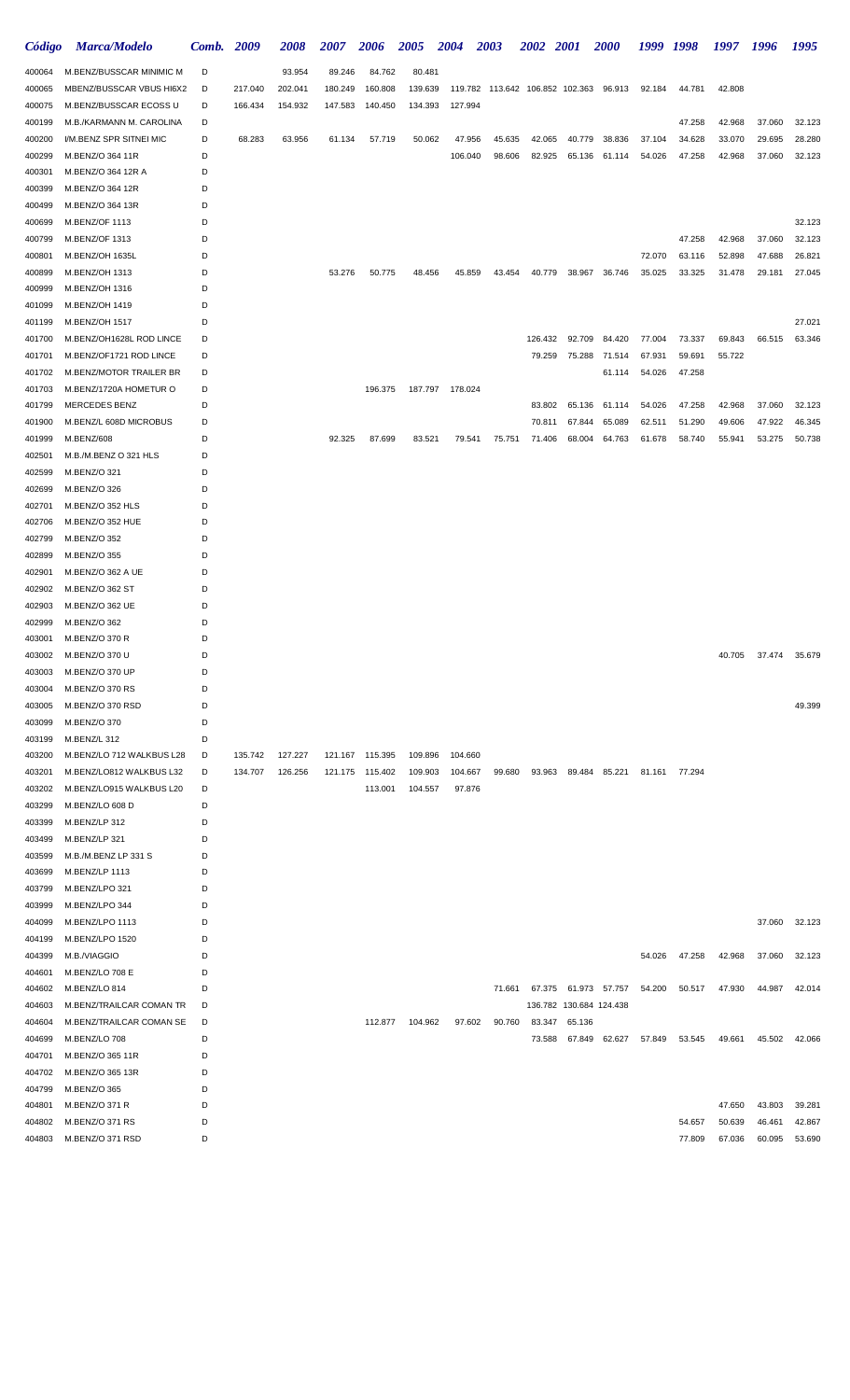| Código           | <b>Marca/Modelo</b>                      | Comb.  | 2009    | 2008    | <i><b>2007</b></i> | <b>2006</b> | 2005    | <b>2004</b> | <b>2003</b> | <i><b>2002 2001</b></i> |        | <i><b>2000</b></i> | 1999             | 1998             | 1997             | 1996             | 1995             |
|------------------|------------------------------------------|--------|---------|---------|--------------------|-------------|---------|-------------|-------------|-------------------------|--------|--------------------|------------------|------------------|------------------|------------------|------------------|
| 404804           | M.BENZ/O 371 U                           | D      |         |         |                    |             |         |             |             |                         |        |                    |                  |                  |                  | 39.534           | 36.931           |
| 404805           | M.BENZ/O 371 UP                          | D      |         |         |                    |             |         |             |             |                         |        |                    |                  |                  |                  |                  | 36.675           |
| 404806           | M.B./M.BENZ O 371 TR                     | D      |         |         |                    |             |         |             |             |                         |        |                    |                  |                  |                  |                  |                  |
| 404807           | M.BENZ/O 371 V                           | D      |         |         |                    |             |         |             |             |                         |        |                    |                  |                  |                  |                  | 36.775           |
| 404808           | M.BENZ/O 371 RSL                         | D      |         |         |                    |             |         |             |             |                         |        |                    |                  |                  |                  |                  | 49.128           |
| 404809           | M.BENZ/O 371 UL                          | D      |         |         |                    |             |         |             |             |                         |        |                    |                  |                  | 40.436           | 36.007           | 32.190           |
| 404810           | M.BENZ/O 371 RSE                         | D      |         |         |                    |             |         |             |             |                         |        |                    |                  |                  |                  |                  | 49.608           |
| 404899           | M.BENZ/O 371                             | D      |         |         |                    |             |         |             |             |                         |        |                    |                  |                  |                  | 49.311           | 45.966           |
| 404999           | M.BENZ/OF 1114                           | D      |         |         |                    |             |         |             |             |                         |        |                    |                  |                  |                  |                  |                  |
| 405099           | M.BENZ/OF 1115                           | D      |         |         |                    |             |         |             |             |                         |        |                    |                  |                  |                  |                  | 32.123           |
| 405199           | M.BENZ/OF 1314                           | D      |         |         |                    |             |         |             |             |                         |        |                    |                  |                  |                  |                  |                  |
| 405299           | M.BENZ/OF 1315                           | D      |         | 102.655 | 97.511             | 92.625      | 87.983  | 81.575      | 74.519      | 66.523                  | 61.446 | 55.767             | 50.956           | 46.258           | 40.013           | 34.013           | 29.104           |
| 405399           | M.BENZ/OF 1317                           | D      |         |         |                    |             |         |             |             |                         |        |                    |                  | 43.525           |                  |                  |                  |
| 405499           | M.BENZ/OH 1315                           | D      |         |         |                    |             |         |             |             |                         |        |                    | 50.167           | 46.122           | 39.938           | 33.842           | 29.140           |
| 405599           | M.BENZ/OH 1317                           | D      |         |         |                    |             |         |             |             |                         |        |                    |                  |                  |                  |                  |                  |
| 406200           | M.BENZ/OF 1318                           | D      |         |         | 77.841             | 73.085      | 69.691  | 66.040      | 62.901      | 59.349                  | 56.453 | 53.384             | 50.886           | 46.344           | 39.949           | 33.813           | 29.079           |
| 406299           | M.BENZ/OF 1318                           | D<br>D |         |         |                    |             |         |             |             |                         |        |                    | 50.222           | 46.373           | 40.194           | 34.031<br>33.602 | 29.161           |
| 406399<br>406499 | M.BENZ/OH 1314<br>M.BENZ/OH 1318         | D      |         |         |                    |             |         |             |             |                         |        |                    | 49.442<br>49.864 | 46.167<br>46.033 | 39.657<br>39.837 | 33.761           | 29.094<br>29.120 |
| 406599           | M.BENZ/OH 1420                           | D      |         |         |                    |             |         |             |             |                         |        | 51.661             | 47.176           | 41.892           | 39.853           | 33.853           | 29.068           |
| 406600           | M.BENZ/OH1518 NEOBUS MEG                 | D      |         | 191.023 | 181.450            | 172.805     |         |             |             |                         |        |                    |                  |                  |                  |                  |                  |
| 406601           | M.BENZ/OH1518 NEOBUS SPC                 | D      | 172.785 | 160.844 | 150.696            | 143.145     | 136.325 |             |             |                         |        |                    |                  |                  |                  |                  |                  |
| 406602           | M.BENZ/OH1622 NEOBUSMEGA                 | D      | 174.253 | 162.211 | 154.481            |             |         |             |             |                         |        |                    |                  |                  |                  |                  |                  |
| 406699           | M.BENZ/OH 1518                           | D      |         |         |                    |             |         |             |             |                         |        |                    |                  | 37.825           | 35.930           | 31.639           | 27.867           |
| 407500           | M.BENZ/LO 610                            | D      |         |         |                    |             |         |             |             | 114.762                 | 92.878 | 84.607             | 78.855           |                  |                  |                  |                  |
| 407599           | M.BENZ/LO 610                            | D      |         |         |                    |             |         |             | 95.109      | 83.884                  | 65.136 | 61.114             | 54.026           | 47.258           | 42.968           | 37.060           | 32.123           |
| 408999           | M.BENZ/LO 812                            | D      |         |         |                    |             |         |             |             |                         |        |                    |                  | 52.398           | 47.967           | 44.296           | 39.162           |
| 409301           | M.BENZ/OH 1520                           | D      |         |         |                    |             |         |             |             |                         |        |                    | 42.673           | 39.790           | 37.167           | 34.362           | 31.099           |
| 409302           | M.BENZ/TECNOBUS M-33                     | D      |         |         |                    |             |         |             |             |                         |        |                    |                  | 75.350           | 66.621           | 58.665           | 55.237           |
| 409303           | M.BENZ/TURISCAR RIVIERA                  | D      |         |         |                    |             |         |             |             |                         |        |                    | 54.026           | 47.258           | 42.968           |                  |                  |
| 410501           | M.BENZ/OF 809                            | D      |         |         |                    |             |         |             |             |                         |        |                    |                  |                  | 46.674           | 44.479           | 39.547           |
| 410502           | M.BENZ/OF 812                            | D      |         |         |                    |             |         |             |             |                         |        |                    |                  |                  | 49.310           | 44.238           | 40.724           |
| 410503           | M.BENZ/OF 814                            | D      |         |         |                    |             |         |             |             |                         |        |                    |                  |                  | 50.278           | 46.273           |                  |
| 410801           | M.BENZ/OF 1618                           | D      |         |         |                    |             |         |             |             |                         |        |                    |                  |                  | 40.870           | 36.359           | 32.709           |
| 410802           | M.BENZ/OF 1620                           | D      |         |         |                    |             |         |             |             | 60.896                  | 56.012 | 52.133             | 48.143           | 44.090           | 40.514           | 36.136           | 32.382           |
| 411306           | M.BENZ/COMIL VERSATILE                   | D      | 186.440 | 173.556 | 164.860            | 153.300     | 143.271 | 101.014     | 92.739      | 84.649                  | 65.136 | 61.114             | 54.026           | 47.258           | 42.968           | 37.060           | 32.123           |
| 411309           | M.BENZ/COMIL CAMP HD R                   | D      | 112.403 | 104.635 | 99.392             | 94.410      | 89.680  | 85.187      | 80.919      | 75.122                  | 58.763 | 55.746             | 48.891           |                  |                  |                  |                  |
| 411310           | M.BENZ/COMIL PIA M                       | D      | 133.026 | 120.405 | 114.373            | 106.354     | 99.396  | 91.836      | 84.299      | 76.521                  | 59.109 | 55.498             | 49.442           | 42.780           | 39.210           | 37.060           |                  |
| 411312           | M.BENZ/COMIL DOPPIO A                    | D      | 172.004 | 160.117 | 152.094            | 141.431     | 132.178 | 125.880     | 119.882     | 83.545                  | 65.136 | 61.114             | 54.026           |                  |                  |                  |                  |
| 411316           | M.BENZ/COMIL SVELTO U                    | D      | 182.848 | 170.211 | 161.682            | 150.347     | 140.510 | 100.826     | 92.548      | 84.298                  | 65.136 | 61.114             | 54.026           | 47.258           | 42.968           | 37.060           | 32.123           |
| 411318           | M.BENZ/COMIL CAMPIONE R                  | D      | 187.076 | 174.148 | 165.421            | 153.822     | 143.758 | 103.156     | 96.408      | 83.681                  | 65.136 | 61.114             | 54.026           | 47.258           | 42.968           | 37.060           | 32.123           |
| 411325           | I/M.BENZ COMIL BELLA M                   | D      |         |         |                    |             |         |             |             |                         | 65.136 | 61.114             | 54.026           | 47.258           |                  |                  |                  |
| 411328           | M.BENZ/COMIL BELLO M                     | D      |         |         |                    |             | 101.973 | 94.825      | 89.784      | 83.756                  | 65.136 | 61.114             | 54.026           |                  |                  |                  |                  |
| 411332           | M.BENZ/COMIL BELLO O                     | D      |         |         |                    |             | 102.285 | 95.114      | 90.071      | 84.280                  | 65.136 | 61.114             | 54.026           |                  |                  |                  |                  |
| 411334           | M.BENZ/COMIL PIA O                       | D      | 140.178 | 130.490 | 123.950            | 115.260     | 107.721 | 97.640      | 88.186      | 84.337                  | 65.136 | 61.114             |                  |                  |                  |                  |                  |
| 411338           | I/M.BENZ COMIL BELLA O                   | D      |         |         |                    |             |         |             |             |                         |        | 65.136 61.114      | 54.026           |                  |                  |                  |                  |
| 411340           | M.BENZ/COMIL TH UM                       | D      |         |         |                    |             |         | 94.324      | 87.191      | 83.171                  |        |                    |                  |                  |                  |                  |                  |
| 412201           | IMP/M.BENZ OF 1318                       | D      |         |         |                    |             |         |             |             |                         |        |                    | 52.779           | 48.584           | 41.975           | 35.749           | 30.478           |
| 412202           | IMP/M.BENZ MB 180D<br>IMP/M.BENZ OF 1620 | D<br>D |         |         |                    |             |         |             |             |                         | 29.594 | 27.520             | 25.720<br>48.704 | 23.760<br>46.263 | 21.951<br>42.113 | 20.415<br>37.983 | 18.710<br>34.158 |
| 412203<br>412204 | IMP/M.BENZ 310D SPRINTERM                | D      |         |         |                    | 72.419      | 68.790  | 56.228      | 51.381      | 48.409                  | 46.888 | 43.362             | 40.290           | 37.656           | 34.264           | 30.860           | 28.082           |
| 412205           | IMP/MBENZ RONTAN 310D                    | D      |         |         |                    |             |         |             |             |                         |        |                    | 30.476           | 28.349           | 26.531           | 24.312           |                  |
| 412206           | I/MBENZ 310DS FFORMA M05                 | D      |         |         |                    |             |         |             |             |                         |        | 35.110             | 30.476           | 28.349           | 26.531           | 22.778           |                  |
| 412207           | I/MBENZ CCAP SPRINTER M                  | D      |         | 61.467  | 56.566             | 51.556      | 49.399  | 43.647      | 41.009      | 38.534                  | 36.938 | 35.091             | 31.739           | 29.778           | 28.812           | 20.480           | 18.840           |
| 412208           | I/M.BENZ 312D SPRINTER M                 | D      |         |         | 71.274             | 67.703      | 64.310  | 61.087      | 56.804      | 50.114                  | 44.846 | 42.019             | 40.290           | 37.656           | 34.264           | 32.236           | 30.701           |
| 412209           | I/MBENZ 312D SPRINM CCAP                 | D      |         |         |                    |             |         |             |             | 41.401                  | 34.379 | 30.936             | 27.221           | 24.451           | 21.726           | 20.415           |                  |
| 412210           | I/MBENZ 312DS FFORMA M10                 | D      |         |         | 66.549             | 63.215      | 58.783  | 54.661      | 50.829      | 48.123                  | 41.884 | 40.007             | 35.897           | 32.379           |                  |                  |                  |
| 412211           | I/MBENZ 312DS CIRILO M01                 | D      |         |         |                    |             |         |             |             | 41.401                  | 34.379 | 30.936             | 27.221           | 24.451           | 21.726           | 20.415           | 18.710           |
| 412212           | I/M.BENZ SPRINTER NIKS16                 | D      | 59.703  | 55.577  | 52.793             | 50.149      | 47.634  | 42.925      | 39.916      | 36.738                  | 34.379 | 30.936             | 27.221           | 24.451           | 21.726           |                  |                  |
| 412213           | I/M.BENZ SPRINTER 311                    | D      |         |         |                    |             | 55.318  | 52.547      | 48.174      | 44.216                  | 34.379 | 30.936             | 27.221           | 24.451           | 21.726           | 20.415           |                  |
| 412214           | I/M.BENZ SPRINTER 313                    | D      |         | 95.204  | 81.738             | 79.177      | 75.874  | 70.179      | 65.334      | 61.150                  | 34.379 | 30.936             | 27.221           |                  |                  |                  |                  |
| 412215           | I/M.BENZ SPRINTER 316                    | D      |         |         |                    |             |         |             |             |                         | 34.379 | 30.936             | 27.221           |                  |                  |                  |                  |
| 412216           | I/MBENZ 312D REVESCAP16                  | D      |         |         |                    |             |         |             |             | 53.573                  | 47.440 | 43.795             | 41.109           | 39.313           |                  |                  |                  |
| 412217           | I/M.BENZ 312D VIATURE M                  | D      |         |         |                    |             |         |             |             | 55.354                  | 39.444 | 37.205             | 32.835           |                  |                  |                  |                  |
| 412218           | I/MB S312 FFORMA ESCOLAR                 | D      |         |         |                    |             |         |             |             |                         | 41.884 | 40.007             | 36.434           | 34.699           |                  |                  |                  |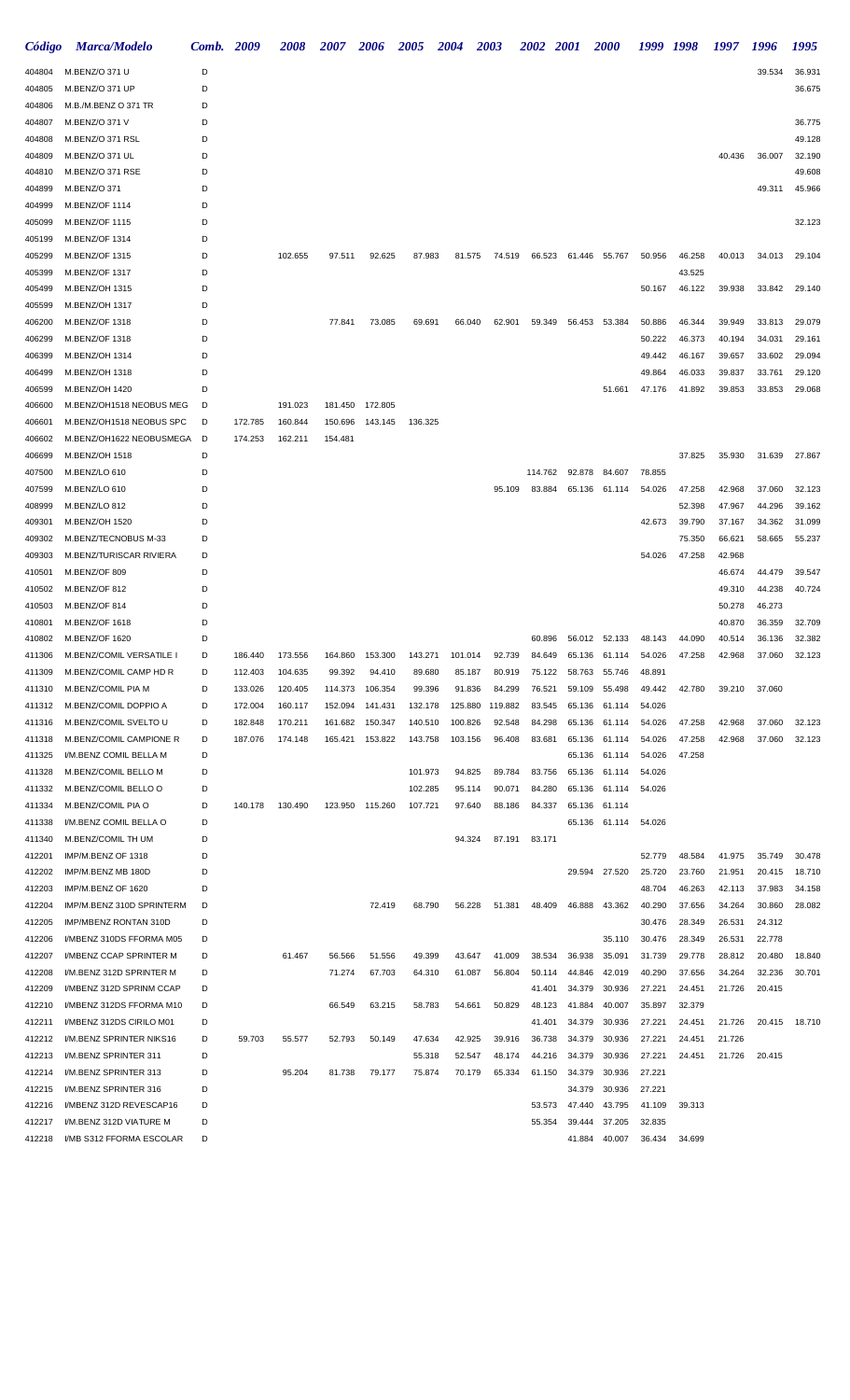| Código           | <b>Marca/Modelo</b>                                  | Comb.  | 2009             | <i><b>2008</b></i> | <i><b>2007</b></i> | 2006             | <b>2005</b>      | 2004             | <b>2003</b>      | <i><b>2002</b></i>              | <b>2001</b>   | <b>2000</b>                             | 1999 1998 |        | 1997   | 1996             | 1995             |
|------------------|------------------------------------------------------|--------|------------------|--------------------|--------------------|------------------|------------------|------------------|------------------|---------------------------------|---------------|-----------------------------------------|-----------|--------|--------|------------------|------------------|
| 412219           | I/M.BENZ 312D JAEDI SPRT                             | D      |                  |                    |                    |                  |                  |                  |                  | 54.614                          | 39.444        | 37.205                                  | 33.687    |        |        |                  |                  |
| 412221           | I/M.BENZ313CDI SPRINTERM                             | D      | 102.714          | 95.204             | 81.738             | 79.177           | 75.874           | 59.754           | 55.706           | 52.346                          | 50.264        | 47.215                                  | 44.165    | 42.060 | 40.057 | 38.148           |                  |
| 412222           | I/M.BENZ311CDI SPRINTERM                             | D      |                  |                    | 64.605             | 61.367           | 58.291           | 52.547           | 48.174           | 44.216                          | 40.646        | 37.532                                  | 35.744    | 34.041 | 32.418 |                  |                  |
| 412223           | I/M.BENZ 310D JAEDI SPRT                             | D      |                  |                    |                    |                  |                  |                  |                  |                                 |               | 35.110                                  | 30.476    | 28.349 | 26.531 | 23.227           | 22.120           |
| 412224           | I/MBENZ 312SF REFAMMIC16                             | D      |                  |                    |                    |                  |                  |                  |                  |                                 |               | 44.146                                  | 42.042    | 40.039 |        |                  |                  |
| 412225           | I/M.BENZ SPRINT VIATUREM                             | D      |                  |                    |                    |                  |                  |                  | 52.845           | 50.120                          | 48.298        | 44.191                                  | 42.087    | 40.081 | 38.170 | 36.352           |                  |
| 412226           | I/MBENZ 311 SPR CIRILO 8                             | D      |                  |                    |                    |                  | 63.458           | 56.307           | 52.845           | 50.120                          | 48.298        | 43.931                                  | 41.838    | 39.845 | 37.946 |                  |                  |
| 412227           | I/M.BENZ SPRINT VIATUREX                             | D      |                  |                    |                    |                  |                  | 60.255           | 55.753           | 52.923                          | 47.414        | 44.194                                  | 35.060    | 32.327 | 30.446 |                  |                  |
| 412228           | I/M.BENZ311CDI REVESCAP                              | D      |                  |                    |                    |                  | 63.703           | 56.307           | 52.845           | 50.120                          | 48.298        | 43.988                                  |           |        |        |                  |                  |
| 412229           | I/M.BENZ CDI JAEDI SPRT                              | D      | 78.665           | 72.280             | 67.683             | 63.502           | 59.088           | 55.088           | 50.659           | 45.276                          | 43.009        | 41.440                                  |           |        |        |                  |                  |
| 412230           | I/M.BENZ 311 CDI FFBM 27                             | D      | 84.362           | 79.982             | 75.498             | 70.693           | 62.042           | 59.152           | 57.113           | 53.520                          | 51.442        | 48.576                                  |           |        |        |                  |                  |
| 412231           | I/M.BENZ 313 CDI FFBM 28                             | D      | 70.201           | 62.202             | 58.293             | 55.446           | 52.598           | 49.732           | 43.642           | 39.101                          | 35.972        | 33.945                                  | 32.328    |        |        |                  |                  |
| 412232           | I/M.BENZ313CDI REVESCAP                              | D      | 90.964           | 84.623             | 80.292             | 76.815           | 67.429           | 61.910           | 57.895           | 53.603                          | 51.049        | 48.617                                  | 46.301    | 44.095 |        |                  |                  |
| 412233           | I/M.BENZ413CDI REVESCAPM                             | D      | 68.283           | 63.956             | 61.134             | 57.719           | 50.062           | 47.956           | 45.635           | 42.065                          |               |                                         |           |        |        |                  |                  |
| 412234           | I/M.BENZ413CDI CIRILO A4                             | D      | 85.799           | 80.614<br>80.614   | 75.806<br>75.806   | 70.928<br>70.928 | 66.433<br>66.433 | 59.168<br>59.168 | 55.565           | 52.390                          | 50.352        | 47.953                                  | 45.668    |        |        |                  |                  |
| 412235<br>412236 | I/M.BENZ413CDI SPRINTERM<br>I/M.BENZ SPRINTER THTUR1 | D<br>D | 85.799<br>75.837 | 70.596             | 67.059             | 63.698           | 59.232           | 55.079           | 55.565<br>51.218 | 52.871<br>47.141                | 43.836        | 40.762                                  | 37.921    | 34.640 | 33.014 | 31.009           |                  |
| 412237           | I/M.BENZ313CDI CIRILO A5                             | D      | 59.593           | 52.277             | 46.322             | 44.192           | 41.605           | 39.104           | 36.508           | 33.253                          | 31.689        | 30.180                                  | 28.741    | 27.371 |        |                  |                  |
| 412238           | I/M.BENZ313C EMBRAFI 16                              | D      | 64.197           | 59.797             | 56.616             | 53.352           | 51.165           | 48.867           |                  |                                 |               |                                         |           |        |        |                  |                  |
| 412239           | I/M.BENZ413C EMBRAFI 19                              | D      | 68.283           | 63.956             | 61.134             | 57.719           | 50.062           | 47.956           | 45.635           | 42.065                          | 38.622        | 36.782                                  | 27.350    | 24.508 | 22.072 |                  |                  |
| 412241           | I/M.BENZ 313 MARTICAR 16                             | D      | 90.549           | 84.291             | 80.068             | 73.671           | 67.275           | 64.619           | 60.447           |                                 |               |                                         |           |        |        |                  |                  |
| 412242           | I/M.BENZ413CDI CIRILO A5                             | D      | 89.745           | 84.322             | 79.293             | 74.190           | 69.490           | 61.889           | 58.121           | 54.983                          |               |                                         |           |        |        |                  |                  |
| 412243           | I/M.BENZ SPTR TECFORM TP                             | D      |                  |                    |                    |                  |                  |                  |                  |                                 |               |                                         |           | 39.803 | 36.217 | 34.376           |                  |
| 412244           | I/M.BENZ SPRT SITNEI LU                              | D      | 84.362           | 79.982             | 75.498             | 65.473           | 62.053           |                  |                  |                                 |               |                                         |           |        |        |                  |                  |
| 412245           | I/M.BENZ NIKS MIC 20                                 | D      | 103.534          | 95.735             | 90.041             | 85.962           |                  |                  |                  |                                 |               |                                         |           |        |        |                  |                  |
| 412246           | I/M.BENZ GUERRA MIC 20                               | D      | 93.961           | 81.927             | 78.345             | 73.823           | 67.234           | 63.907           | 60.862           | 57.371                          |               |                                         |           |        |        |                  |                  |
| 412247           | I/M.BENZ GUERRA MIC 16                               | D      | 81.876           | 72.846             | 66.470             | 61.491           | 58.762           | 55.805           | 53.424           | 50.233                          |               | 47.665 45.811                           | 43.590    |        |        |                  |                  |
| 412248           | I/M.BENZ313CDI GRIFVAN M                             | D      | 77.211           | 71.881             | 67.909             | 64.872           | 61.781           | 58.838           |                  |                                 |               |                                         |           |        |        |                  |                  |
| 412250           | I/M.BENZ413CDI GRIFVAN M                             | D      | 77.113           | 72.077             | 68.313             | 64.773           | 62.214           | 59.202           |                  |                                 |               |                                         |           |        |        |                  |                  |
| 412251           | I/M.BENZ CDI SPR TCA MIC                             | D      | 67.082           | 62.261             | 58.759             | 56.047           | 52.521           | 46.958           | 44.720           | 42.155                          | 40.146        | 37.035                                  | 32.147    | 29.903 | 27.985 |                  |                  |
| 412252           | I/M.BENZ 412D M SCHEIDC                              | D      |                  |                    |                    |                  |                  |                  |                  |                                 | 42.781        | 40.777                                  | 38.693    |        |        |                  |                  |
| 412253           | I/M.BENZSPRINT GCASAMIC1                             | D      | 91.682           | 84.847             | 79.962             | 74.881           |                  |                  |                  |                                 |               |                                         |           |        |        |                  |                  |
| 412254           | I/M.BENZ313CDI BOATA MI                              | D      | 81.045           | 76.034             | 70.811             | 63.292           | 61.182           | 58.267           | 55.491           | 52.307                          | 49.815        | 47.441                                  | 45.181    | 43.028 | 40.979 |                  |                  |
| 412255           | I/M.BENZ TRANSFORM MICRO                             | D      | 102.382          | 95.307             | 90.531             | 85.995           | 81.685           | 77.592           | 73.704           | 69.297                          | 65.824        | 62.526                                  | 59.393    | 56.416 | 53.589 | 51.036           |                  |
| 412256           | I/M.BENZ SPRI RIBEIRO MI                             | D      | 80.259           | 75.296             | 70.125             | 66.171           | 60.589           | 57.703           | 54.954           | 51.801                          | 49.333        | 46.983                                  | 44.744    | 42.612 | 40.582 |                  |                  |
| 412257           | I/M.BENZ SPRI RIBEIRO M2                             | D      | 94.424           | 87.386             | 82.353             | 77.120           |                  |                  |                  |                                 |               |                                         |           |        |        |                  |                  |
| 412258           | I/MBENZ MARCO M.BUS DJ                               | D      |                  |                    |                    |                  |                  |                  |                  |                                 |               |                                         | 65.817    | 62.519 | 59.541 |                  |                  |
| 412601           | M.BENZ/O 400 R                                       | D      |                  |                    |                    |                  |                  |                  |                  |                                 |               |                                         |           |        | 72.955 | 62.718           | 55.692           |
| 412602           | M.BENZ/O 400 RS                                      | D      |                  |                    |                    |                  |                  |                  |                  | 129.922 118.641 109.582 101.929 |               |                                         | 93.503    | 87.189 | 79.012 | 68.160           | 58.859           |
| 412603           | M.BENZ/O 400 RSL                                     | D      |                  |                    |                    |                  |                  |                  |                  |                                 |               |                                         |           | 80.828 | 70.417 | 60.249           | 52.411           |
| 412604           | M.BENZ/O 400 RSE PL                                  | D      |                  |                    |                    |                  |                  |                  |                  |                                 |               | 175.210 133.770 123.255 102.887         |           | 93.326 | 81.718 | 71.853           | 60.387           |
| 412606<br>412607 | M.BENZ/O 400 UP<br>M.BENZ/O 400 UP PL                | D<br>D |                  |                    |                    |                  |                  |                  |                  |                                 |               |                                         |           |        | 55.782 | 44.371<br>44.366 | 36.975<br>36.604 |
| 412609           | M.BENZ/O 400 RSD PL                                  | D      |                  |                    |                    |                  |                  |                  |                  |                                 |               | 153.990 141.994 131.438 119.398 103.955 |           |        | 94.391 | 80.147           | 67.785           |
| 412610           | M.BENZ/O 400 RSD                                     | D      |                  |                    |                    |                  |                  |                  |                  |                                 |               | 152.810 142.119 130.256 120.506 103.678 |           |        | 94.327 | 80.737           | 67.208           |
| 412611           | M.BENZ/O 400 UPA PL                                  | D      |                  |                    |                    |                  |                  |                  |                  |                                 |               |                                         |           | 57.717 | 55.435 | 44.156           | 42.789           |
| 412612           | M.BENZ/O 400 UPA PL E                                | D      |                  |                    |                    |                  |                  |                  |                  |                                 |               |                                         |           |        | 55.835 | 44.391           |                  |
| 412917           | M.BENZ/BUSSCAR VBUSS ELE                             | D      |                  |                    |                    |                  |                  |                  |                  |                                 |               |                                         | 90.860    | 86.308 | 82.196 |                  |                  |
| 415202           | MBENZ/VITORIA SUPREMA 16                             | D      |                  |                    |                    |                  | 107.119          | 99.609           | 90.704           |                                 | 83.292 65.136 |                                         |           |        |        |                  |                  |
| 415204           | M.BENZ/VITORIA REGIA 364                             | D      |                  |                    |                    |                  |                  |                  |                  |                                 |               |                                         |           |        |        |                  |                  |
| 415206           | MBENZ/VITORIA REGIA 318                              | D      |                  |                    |                    |                  |                  |                  |                  |                                 |               |                                         |           |        | 42.968 | 37.060           | 32.123           |
| 415207           | M.BENZ/VITORIA REGIA 370                             | D      |                  |                    |                    |                  |                  |                  |                  |                                 |               |                                         |           |        |        |                  |                  |
| 415208           | M.BENZ/VITORIA REGIA 371                             | D      |                  |                    |                    |                  |                  |                  |                  |                                 |               |                                         |           |        |        |                  | 38.158           |
| 415209           | M.BENZ/VITORIA REGIA 621                             | D      |                  |                    |                    |                  |                  | 99.495           | 92.519           |                                 |               | 83.752 65.136 61.114                    | 54.026    | 47.258 | 42.968 |                  |                  |
| 415212           | M.BENZ/VITORIA ELITE 812                             | D      |                  |                    |                    |                  |                  |                  |                  |                                 |               |                                         |           |        |        | 45.419           | 40.756           |
| 415213           | M.BENZ/VITORIA ELITE 912                             | D      |                  |                    |                    |                  |                  |                  |                  |                                 |               |                                         |           |        |        |                  | 58.057           |
| 415214           | M.BENZ/VITORIA ELITE 914                             | D      |                  |                    |                    |                  |                  |                  | 73.276           | 69.805                          |               | 67.417 65.327                           | 62.974    | 60.719 |        | 58.306           | 56.207           |
| 415217           | M.BENZ/VITORIA STAR 812                              | D      |                  |                    |                    |                  |                  |                  |                  | 77.919                          |               | 72.242 65.748                           | 59.047    | 54.024 | 49.318 |                  |                  |
| 415218           | M.BENZ/VITORIA STAR 912                              | D      |                  |                    |                    |                  |                  |                  |                  |                                 |               |                                         |           |        |        |                  | 58.057           |
| 415219           | MBENZ/VITORIA STAR 914                               | D      |                  |                    |                    |                  |                  | 78.933           | 73.276           | 69.805                          | 67.417        |                                         |           |        |        |                  |                  |
| 415402           | M.BENZ/CIFERAL AGILIS O                              | D      |                  |                    |                    |                  |                  |                  |                  |                                 |               | 61.114                                  | 54.026    | 47.258 | 42.968 | 37.060           |                  |
| 415404           | M.BENZ/CIFERAL AGILIS M                              | D      |                  |                    |                    |                  |                  |                  |                  |                                 |               |                                         | 54.026    | 47.258 | 42.968 | 37.060           |                  |
| 415410           | M.BENZ/CIFERAL PCID A                                | D      |                  |                    |                    |                  |                  |                  |                  |                                 |               |                                         | 48.818    | 43.113 | 38.927 | 33.498           | 32.123           |
| 415411           | M.BENZ/CIFERAL PCID U                                | D      |                  |                    |                    |                  |                  |                  |                  | 84.061                          |               | 65.136 61.114                           | 54.026    | 47.258 | 42.968 | 37.060           | 32.123           |
| 415416           | M.BENZ/CIFERAL PCIDII A                              | D      |                  |                    |                    |                  |                  |                  |                  |                                 |               |                                         | 54.026    | 47.258 | 42.968 |                  |                  |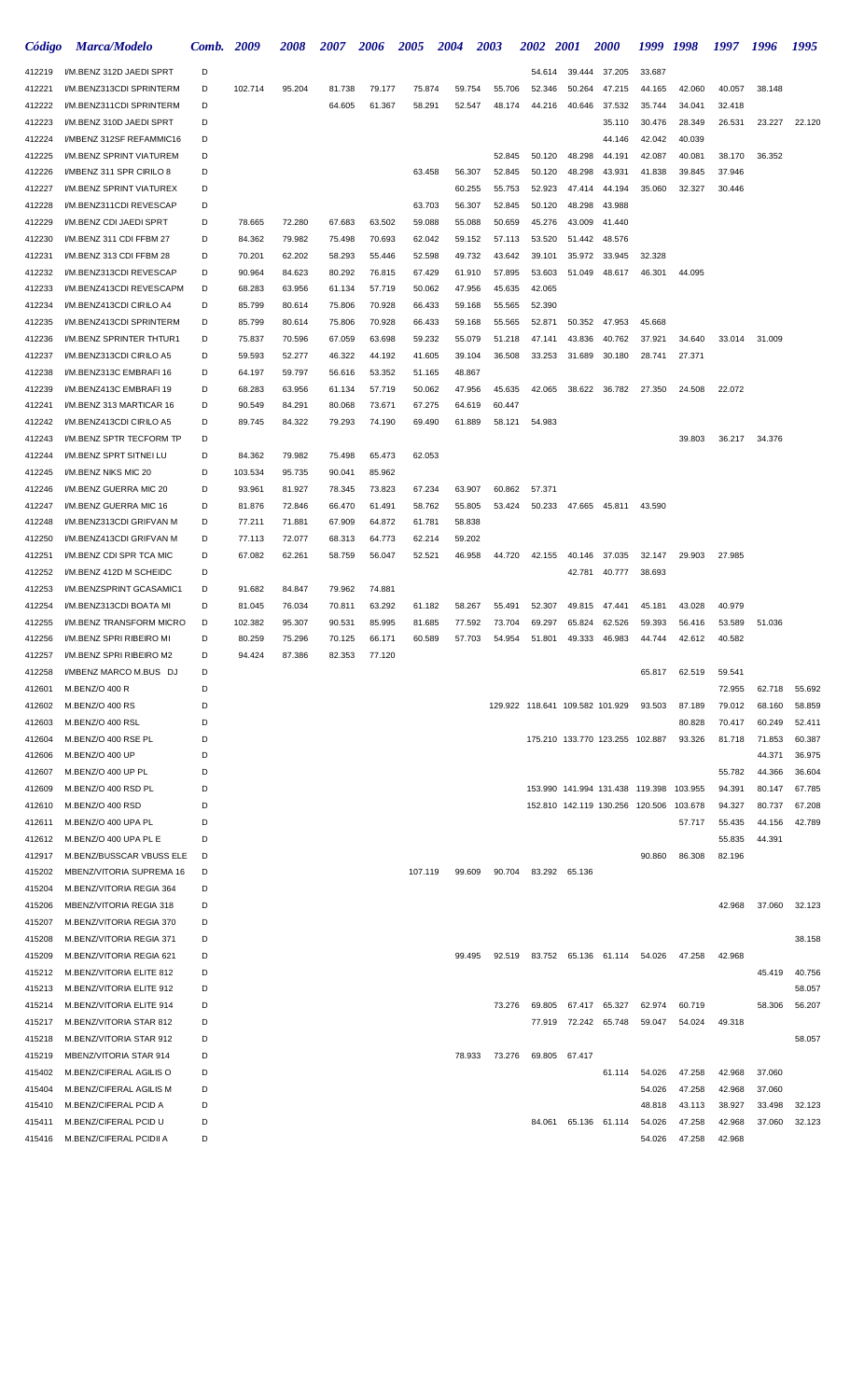| Código           | <b>Marca/Modelo</b>                                  | Comb.  | 2009               | <i><b>2008</b></i> | <i><b>2007</b></i> | 2006    | <i><b>2005</b></i> | <b>2004</b>  | 2003                    | <i><b>2002</b></i> | <b>2001</b> | <i><b>2000</b></i> | 1999   | 1998   | 1997   | 1996   | 1995   |
|------------------|------------------------------------------------------|--------|--------------------|--------------------|--------------------|---------|--------------------|--------------|-------------------------|--------------------|-------------|--------------------|--------|--------|--------|--------|--------|
| 415417           | M.BENZ/CIFERAL PCIDII U                              | D      |                    |                    |                    |         |                    |              |                         |                    |             | 61.114             | 54.026 | 47.258 | 42.968 | 37.060 |        |
| 415421           | M.BENZ/CIFERAL GLS BUS U                             | D      |                    |                    |                    |         |                    |              |                         |                    |             |                    | 42.141 | 37.412 | 31.954 | 27.608 | 22.769 |
| 415422           | M.BENZ/CIFERAL PCID U                                | D      |                    |                    |                    |         |                    |              |                         |                    |             | 61.114             | 54.026 | 47.258 | 42.968 | 37.060 |        |
| 415425           | M.BENZ/CIFERAL TURQUESA U                            | D      |                    |                    |                    |         |                    |              | 91.789                  | 83.752             | 65.136      | 61.114             | 54.026 | 47.258 | 42.968 |        |        |
| 415427           | M.BENZ/CIFERAL CITMAX U                              | D      | 165.080            | 152.315            | 139.305            | 131.044 | 121.693            | 114.394      | 109.923                 | 103.345            | 93.416      | 87.381             |        |        |        |        |        |
| 415429           | M.BENZ/CIFERAL MINIMAXON                             | D      |                    |                    | 139.305            | 131.044 | 121.693            | 114.394      | 109.923                 | 103.345            | 98.421      | 93.732             | 89.265 | 85.013 | 80.962 |        |        |
| 415430           | M.BENZ/CIFERAL MINIMAXMO                             | D      |                    |                    | 139.305            | 131.044 | 121.693            | 114.394      | 109.923                 |                    |             |                    |        |        |        |        |        |
| 415505           | M.BENZ/MAXIBUS MCO814                                | D      |                    |                    |                    |         |                    |              |                         | 66.288             | 61.616      | 57.627             | 54.298 | 50.845 | 47.959 |        |        |
| 415506           | M.BENZ/MAXIBUS URB1318                               | D      |                    |                    |                    |         |                    |              |                         |                    |             |                    |        | 46.173 | 40.077 | 33.722 | 29.158 |
| 415507           | M.BENZ/MAXIBUS URB1417                               | D      |                    |                    |                    | 103.768 | 96.161             | 89.979       | 83.509                  | 76.708             | 71.812      | 64.507             | 61.381 | 57.415 | 53.933 |        |        |
| 415508           | M.BENZ/MAXIBUS URB1721                               | D      |                    |                    |                    |         |                    |              |                         | 92.813             | 76.895      | 71.470             | 67.869 | 59.454 | 55.533 |        |        |
| 415510           | M.BENZ/MAXIBUS URB1621L                              | D      |                    |                    |                    |         |                    |              |                         | 77.861             | 67.679      | 63.483             | 59.932 | 57.951 |        |        |        |
| 415512           | M.BENZ/LO610 MC MAXIBUS                              | D      |                    |                    |                    |         |                    |              |                         | 79.982             | 77.268      | 74.298             |        |        |        |        |        |
| 415518<br>415519 | M.BENZ/OF1418 MAXIBUS UR<br>M.BENZ/LO712 MAXIBUS MC  | D<br>D | 179.223<br>110.208 | 149.293<br>102.763 | 142.179<br>95.751  |         |                    |              |                         |                    |             |                    |        |        |        |        |        |
| 415520           | M.BENZ/OF1722 MAXIBUS UR                             | D      | 189.291            | 157.680            | 150.167            |         |                    |              |                         |                    |             |                    |        |        |        |        |        |
| 415521           | M.BENZ/LO915 MAXIBUS MC                              | D      | 105.148            | 97.484             | 93.202             | 88.701  | 81.583             |              |                         |                    |             |                    |        |        |        |        |        |
| 415701           | M.BENZ/NEOBUS MEGA OF                                | D      |                    | 155.004            | 147.236            | 139.859 | 132.851            | 101.007      | 92.563                  | 84.228             | 65.136      | 61.114             | 54.026 | 47.258 | 42.968 |        |        |
| 415704           | M.BENZ/NEOBUS THUNDER LO                             | D      |                    |                    | 124.360            | 115.641 | 108.076            | 101.006      | 92.562                  | 84.254             | 65.136      | 61.114             | 54.026 | 47.258 |        |        |        |
| 415708           | M.BENZ/OH1621 NEOBUS EVO                             | D      |                    |                    |                    |         | 134.289            | 125.091      | 117.470                 | 102.075            | 75.936      | 69.603             | 61.775 | 54.025 | 47.808 | 44.645 |        |
| 415711           | M.BENZ/OH 1621 L HOBBY M                             | D      |                    |                    |                    |         |                    |              |                         | 71.972             | 68.366      | 64.940             | 61.685 | 53.818 | 47.013 | 44.507 |        |
| 415712           | M.BENZ/OH1421 NEOBUS MEGA D                          |        |                    |                    |                    |         |                    |              |                         |                    |             | 80.025             | 67.835 | 63.407 |        |        |        |
| 415713           | M.BENZ/OH1420 NEOBUS MEGA D                          |        |                    |                    |                    |         |                    |              |                         |                    |             | 51.445             | 47.637 | 42.128 |        |        |        |
| 415714           | M.BENZ/OH1628 NEOBUS MEGA D                          |        |                    |                    |                    | 172.580 | 163.569            | 152.266      | 145.345                 | 126.061            | 92.754      | 84.354             | 77.288 |        |        |        |        |
| 415720           | M.BENZ/610 NEOBUS TBOYMIC                            | D      |                    |                    |                    |         |                    |              | 91.820                  | 84.103             | 65.136      | 61.114             | 54.026 | 47.258 | 42.968 | 37.060 | 32.123 |
| 415727           | M.BENZ/1417 NEOBUS SPECTRUM                          |        |                    |                    |                    |         |                    | 132.916<br>D | 92.105                  | 85.887             | 79.760      |                    | 72.005 |        |        |        |        |
| 415729           | M.BENZ/1621 NEOBUS SPECT                             | D      |                    |                    |                    |         |                    |              |                         |                    |             |                    | 59.868 | 56.757 | 53.582 |        |        |
| 415730           | M.BENZ/1721 NEOBUS SPECTRUM                          |        |                    |                    |                    |         |                    | D            | 116.272 109.596 103.190 |                    | 96.323      | 90.652             | 85.318 | 79.215 | 75.442 | 71.848 |        |
| 415737           | M.BENZ/O500 NEOBUS MEGA                              | D      | 228.423            | 212.637            | 201.982            | 163.191 | 156.747            |              |                         |                    |             |                    |        |        |        |        |        |
| 415738           | MBENZ/OF1418 NEOBUS MEGA                             | D      | 134.543            | 122.347            | 113.124            | 107.746 | 99.927             | 95.263       | 90.744                  |                    |             |                    |        |        |        |        |        |
| 415739           | MBENZ/OF1418 NEOBUS SPEC                             | D      | 149.492            | 135.942            | 125.693            | 119.718 | 111.029            | 105.847      | 100.827                 |                    |             |                    |        |        |        |        |        |
| 415740           | M.BENZ/915 INDUST STAR                               | D      |                    | 103.408            | 95.526             | 90.553  | 85.617             | 82.263       | 78.937                  |                    |             |                    |        |        |        |        |        |
| 415745           | M.BENZ/LO812 NEOBUS WAY                              | D      | 141.806            | 130.189            | 119.898            | 113.791 | 109.098            | 103.858      | 98.289                  |                    |             |                    |        |        |        |        |        |
| 415746           | M.BENZ/OH1418 NOBUS SPE                              | D      |                    |                    | 119.898            | 113.791 | 109.098            | 103.858      | 98.289                  |                    |             |                    |        |        |        |        |        |
| 415747           | M.BENZ/OH1418 NEOBUS MEG                             | D      |                    |                    | 140.371            | 133.055 | 127.075            |              |                         |                    |             |                    |        |        |        |        |        |
| 415749           | M.BENZ/OF1722M NEOBUS SP                             | D      | 141.806            | 130.189            | 119.898            | 113.791 | 109.098            | 103.858      | 98.289                  |                    |             |                    |        |        |        |        |        |
| 415750           | M.BENZ/OF1722M NEOBUS MA                             | D      | 177.572            | 165.730            |                    |         |                    |              |                         |                    |             |                    |        |        |        |        |        |
| 415751           | M.BENZ/OF1722M NEOBUS MG                             | D      | 141.806            | 130.189            | 119.898            | 113.791 | 109.098            | 103.858      | 98.289                  |                    |             |                    |        |        |        |        |        |
| 415755           | M.BENZ/1418 INDUST ELITE                             | D      |                    |                    |                    |         | 183.198            | 174.647      | 166.366                 |                    |             |                    |        |        |        |        |        |
| 415764           | M.BENZ/0500M INDUST SUP                              | D      |                    |                    |                    | 171.098 | 161.923            |              | 154.166 147.667         |                    |             |                    |        |        |        |        |        |
| 415773           | M.BENZ/LO812 NEOBUS TH                               | D      | 159.492            | 144.556            | 133.865            | 124.804 | 116.272            |              |                         |                    |             |                    |        |        |        |        |        |
| 415777           | M.BENZ/O500R NEOBUS SROD<br>M.BENZ/OF1218 NEOBUS SPC | D<br>D | 231.652<br>192.854 | 215.642<br>159.954 | 204.838<br>152.332 | 166.475 | 158.481            |              |                         |                    |             |                    |        |        |        |        |        |
| 415790<br>415791 | M.BENZ/O500RS NEOBUS SRD                             | D      | 307.686            | 286.423            | 272.776            |         |                    |              |                         |                    |             |                    |        |        |        |        |        |
| 415792           | M.BENZ/O500M NEOBUS SROD                             | D      | 250.600            | 224.599            | 213.344            | 203.179 |                    |              |                         |                    |             |                    |        |        |        |        |        |
| 416501           | M.BENZ/MPOLO TORINO GVU                              | D      | 166.285            | 154.793            | 147.036            | 136.727 | 127.782            | 102.879      | 95.783                  | 83.194             | 65.136      | 61.114             | 54.026 | 47.258 | 42.968 | 37.060 | 32.123 |
| 416506           | M.BENZ/MPOLO ALLEGRO GVR                             | D      |                    |                    |                    |         |                    |              |                         |                    | 92.692      | 83.683             | 74.149 | 70.374 | 67.021 |        |        |
| 416511           | M.BENZ/MPOLO ANDARE R                                | D      | 178.527            | 166.188            | 157.861            | 146.794 | 137.189            | 100.829      | 92.571                  | 84.392             | 65.136      | 61.114             | 54.026 | 47.258 | 42.968 | 37.060 |        |
| 416516           | M.BENZ/MPOLO VIAGGIO GVR                             | D      |                    |                    |                    |         |                    |              |                         |                    | 65.136      | 61.114             | 54.026 | 47.258 | 42.968 | 37.060 | 32.123 |
| 416521           | M.BENZ/MPOLO PARAD GVR                               | D      |                    |                    |                    |         |                    |              |                         |                    | 65.136      | 61.114             | 54.026 | 47.258 | 42.968 | 37.060 | 32.123 |
| 416524           | M.BENZ/MPOLO PARAD GVLDR                             | D      |                    |                    |                    |         |                    |              |                         |                    | 65.136      | 61.114             | 54.026 | 47.258 | 42.968 |        |        |
| 416527           | M.BENZ/MPOLO PARAD GVDDR                             | D      |                    |                    |                    |         |                    |              |                         |                    | 65.136      | 61.114             | 54.026 | 47.258 | 42.968 |        |        |
| 416532           | M.BENZ/MPOLO TORINO GVA                              | D      |                    |                    |                    |         |                    | 97.038       | 92.174                  | 84.381             | 65.136      | 61.114             | 54.026 | 47.258 | 42.968 | 37.060 |        |
| 416534           | M.BENZ/MPOLO VIALE U                                 | D      | 176.171            | 163.997            | 155.778            | 141.658 | 129.061            | 101.030      | 92.737                  | 83.710             | 65.136      | 61.114             | 54.026 | 47.258 | 42.968 |        |        |
| 416539           | M.BENZ/MPOLO VIALE A                                 | D      |                    |                    |                    | 113.155 | 105.220            | 97.843       | 90.983                  | 84.277             | 65.136      | 61.114             | 54.026 | 47.258 | 42.968 |        |        |
| 416542           | M.BENZ/MPOLO SENIOR GVM                              | D      |                    |                    | 150.341            | 139.799 | 130.654            | 100.917      | 92.654                  | 84.513             | 65.136      | 61.114             | 54.026 | 47.258 | 42.968 | 37.060 | 32.123 |
| 416545           | M.BENZ/MPOLO SENIOR GVO                              | D      |                    |                    | 149.049            | 138.597 | 129.531            | 101.588      | 93.809                  | 82.945             | 65.136      | 61.114             | 54.026 | 47.258 | 42.968 | 37.060 | 32.123 |
| 416551           | M.BENZ/MPOLO VIAGGIO R                               | D      | 193.480            | 180.108            | 171.084            | 155.698 | 138.105            | 100.814      | 92.387                  | 83.664             | 65.136      | 61.114             | 54.026 | 47.258 | 42.968 | 37.060 | 32.123 |
| 416555           | M.BENZ/MPOLO PARADISO R                              | D      | 227.857            | 212.110            | 201.483            | 182.792 | 163.334            | 100.927      | 92.492                  | 83.776             | 65.136      | 61.114             | 54.026 | 47.258 |        |        |        |
| 416559           | M.BENZ/MPOLO TORINO ART                              | D      |                    | 97.484             | 93.202             | 88.701  | 81.583             | 75.584       | 71.467                  | 66.118             | 62.969      | 59.968             | 57.111 | 54.389 | 51.798 |        |        |
| 416561           | M.BENZ/MPOLO ALLEGRO R                               | D      |                    | 202.739            | 192.581            | 170.797 | 152.816            | 123.915      | 91.810                  | 84.590             | 65.136      | 61.114             |        |        |        |        |        |
| 416569           | M.BENZ/MPOLO PARADISO LDR D                          |        | 224.909            | 209.366            | 198.874            | 182.109 | 162.068            | 100.146      | 91.665                  | 83.184             | 65.136      | 61.114             | 54.026 |        |        |        |        |
| 416570           | M.BENZ/MPOLO FRATELLO MO                             | D      |                    |                    |                    |         |                    |              |                         | 84.177             | 65.136      | 61.114             | 54.026 |        |        |        |        |
| 416571           | M.BENZ/MPOLO FRATELLO ON                             | D      |                    |                    |                    |         |                    |              |                         | 84.886             | 65.136      | 61.114             | 54.026 |        |        |        |        |
| 416573           | M.BENZ/MPOLO PARADISO DDR D                          |        | 311.391            | 219.801            | 190.529            | 180.980 | 168.291            | 103.993      | 95.067                  | 87.086             |             | 67.434 63.633      |        |        |        |        |        |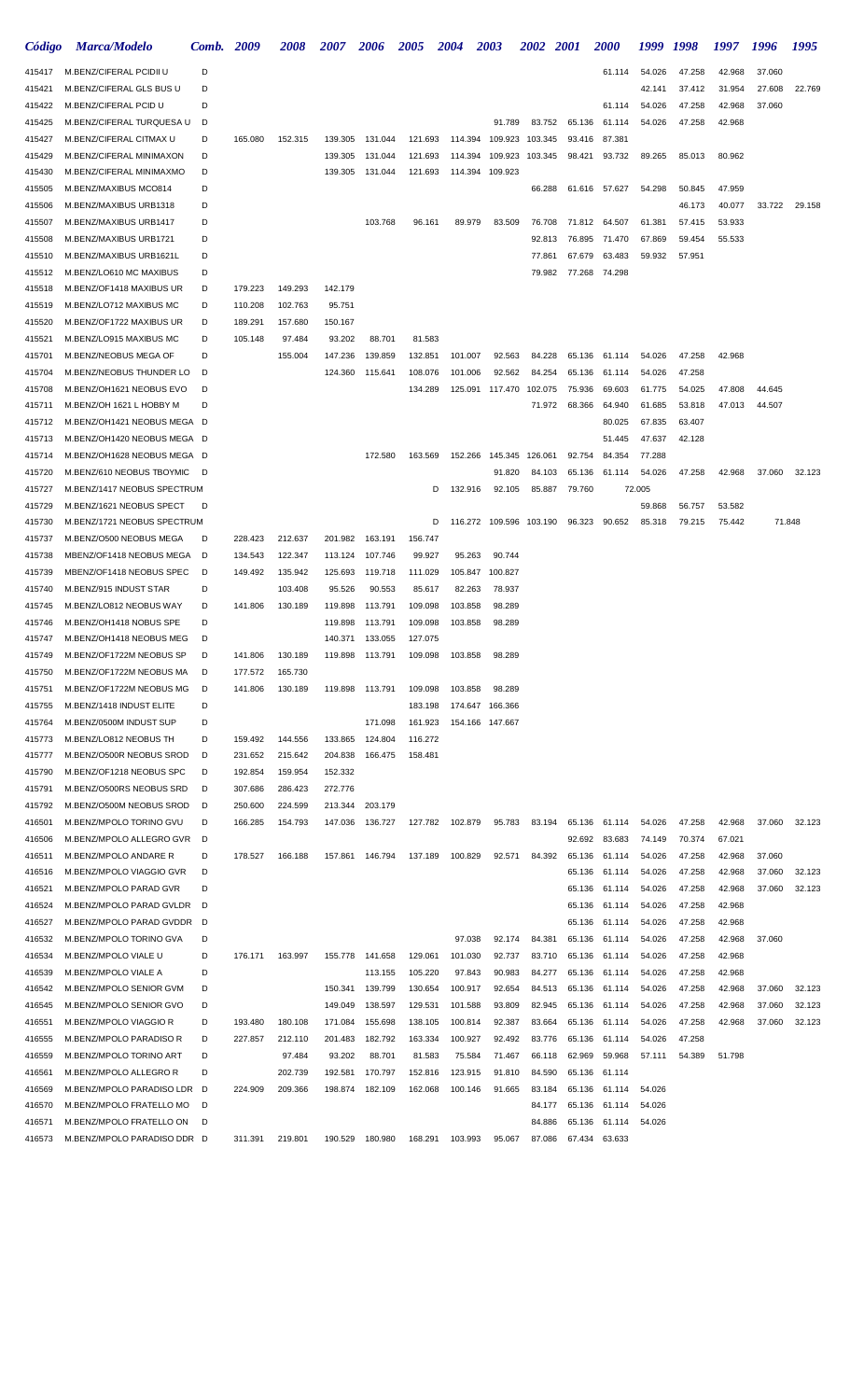| Código           | <b>Marca/Modelo</b>                                  | Comb.  | 2009               | <i><b>2008</b></i> | <i><b>2007</b></i> | 2006               | <i><b>2005</b></i> | <b>2004</b>        | 2003                    | <i><b>2002</b></i> | <b>2001</b>   | <i><b>2000</b></i>              | 1999             | -1998  | 1997   | 1996   | 1995   |
|------------------|------------------------------------------------------|--------|--------------------|--------------------|--------------------|--------------------|--------------------|--------------------|-------------------------|--------------------|---------------|---------------------------------|------------------|--------|--------|--------|--------|
| 416576           | M.BENZ/MPOLO VIALE ART                               | D      | 263.211            | 245.022            | 233.888            | 220.028            | 203.693            | 174.510            | 163.326                 |                    |               |                                 |                  |        |        |        |        |
| 416578           | M.BENZ/MPOLO VICINO ON                               | D      |                    | 130.606            | 124.061            | 115.364            | 107.816            | 98.927             | 91.793                  | 83.497             | 65.136        | 61.114                          | 54.026           |        |        |        |        |
| 416579           | MBENZ/MPOLO VICINO ESC                               | D      | 147.918            | 135.800            | 125.065            | 118.696            |                    |                    |                         |                    |               |                                 |                  |        |        |        |        |
| 416580           | M.BENZ/MPOLO VICINO MO                               | D      |                    |                    | 125.677            | 116.866            | 109.220            | 100.015            | 91.816                  |                    | 84.113 65.136 | 61.114                          | 54.026           |        |        |        |        |
| 416585           | M.BENZ/MPOLO SEN MIDI ON                             | D      | 181.588            | 167.547            | 153.235            | 144.148            | 133.862            |                    | 125.834 120.915         |                    |               |                                 |                  |        |        |        |        |
| 416586           | M.BENZ/MPOLO SEN MIDI MO                             | D      |                    | 172.259            | 163.626            | 155.829            | 148.404            |                    |                         |                    |               |                                 |                  |        |        |        |        |
| 416587           | M.BENZ/MPOLO IDEALE R                                | D      | 204.484            | 190.353            | 180.883            | 169.610            | 161.594            | 154.288            | 146.218                 |                    |               |                                 |                  |        |        |        |        |
| 416598           | M.BENZ/MPOLO SENIOR ON                               | D      | 165.080            | 152.315            | 139.305            | 131.044            | 121.693            | 114.394            |                         |                    |               |                                 |                  |        |        |        |        |
| 416600           | M.BENZ/MPOLO SENIOR MO                               | D      | 117.200            | 109.100            | 103.245            | 97.923             | 93.735             | 89.269             | 85.016                  | 80.139             | 76.322        | 72.685                          | 69.222           | 65.924 | 62.783 | 59.792 | 56.943 |
| 416604           | I/MBENZ MPOLO FRATELLO E                             | D      |                    |                    |                    |                    |                    |                    |                         |                    | 65.136        | 61.114                          | 54.026           |        |        |        |        |
| 416605           | I/MBENZ MPOLO FRATELLO M                             | D      |                    |                    |                    |                    |                    |                    |                         |                    | 65.136        | 61.114                          | 54.026           |        |        |        |        |
| 416606           | I/MBENZ MPOLO FRATELLO O                             | D      |                    |                    |                    |                    |                    |                    |                         |                    | 65.136        | 61.114                          | 54.026           |        |        |        |        |
| 416607           | I/MBENZ MPOLO VICINO ESC                             | D      |                    |                    |                    |                    |                    |                    |                         |                    | 65.136        | 61.114                          | 54.026           |        |        |        |        |
| 416608           | I/MBENZ MPOLO VICINO ON                              | D      |                    |                    |                    |                    |                    |                    | 91.169                  | 84.345             | 65.136        | 61.114                          | 54.026           | 47.258 |        |        |        |
| 416609           | I/MBENZ MPOLO VICINO MO                              | D      |                    |                    |                    |                    |                    |                    |                         |                    | 65.136        | 61.114                          | 54.026           |        |        |        |        |
| 416617           | M.BENZ/MPOLO SENIOR ESC                              | D      |                    |                    |                    |                    |                    |                    |                         |                    |               |                                 | 64.079           | 60.868 | 57.967 |        |        |
| 416621           | M.BENZ/MPOLO TORINO U                                | D      | 151.382            | 140.920            | 133.858            | 127.480            | 121.406            |                    | 115.621 110.113 103.797 |                    | 98.851        | 94.141                          | 89.656           | 47.610 | 43.980 | 41.885 | 39.888 |
| 416632           | M.BENZ/MPOLO TORINO A                                | D      |                    |                    |                    |                    |                    |                    |                         |                    |               |                                 | 56.136           | 53.323 | 50.781 | 48.361 | 46.058 |
| 416636           | M.BENZ/MPOLO SITNEI SEN                              | D      |                    |                    |                    |                    |                    |                    | 84.225                  | 76.242             | 72.421        | 68.971                          |                  |        |        |        |        |
| 417542           | M.BENZ/OF1418 NEOBUS SP1                             | D      | 141.806            | 130.189            | 119.898            | 113.791            | 109.098            | 103.858            | 98.289                  |                    |               |                                 |                  |        |        |        |        |
| 417545           | M.BENZ/LO712 NEUBUS TH                               | D      | 131.814            | 122.704            | 116.555            | 111.784            | 101.892            |                    |                         |                    |               |                                 |                  |        |        |        |        |
| 417546<br>417547 | M.BENZ/LO712 NEOBUS TWAY<br>M.BENZ/LO915 NEOBUS TH   | D<br>D | 141.806<br>149.492 | 130.189<br>135.942 | 119.898<br>125.693 | 113.791<br>119.718 | 109.098<br>111.029 | 103.858<br>105.847 |                         |                    |               |                                 |                  |        |        |        |        |
| 417548           | M.BENZ/OF1418NEOBUS SROD                             | D      | 213.020            | 198.299            | 186.816            | 178.824            | 168.700            |                    |                         |                    |               |                                 |                  |        |        |        |        |
| 417550           | M.BENZ/OF1722NEOBUS SROD                             | D      | 233.714            | 217.563            | 206.497            | 189.457            | 180.710            |                    |                         |                    |               |                                 |                  |        |        |        |        |
| 443007           | MBENZ/GUARARAPES ALFA 8                              | D      |                    |                    |                    |                    |                    |                    |                         |                    |               | 61.114                          | 54.026           | 47.258 | 42.968 |        |        |
| 443008           | MBENZ/GUARARAPES ALFA 12                             | D      |                    |                    |                    |                    |                    |                    |                         |                    | 64.616        | 56.408                          | 53.241           | 47.061 | 39.043 |        |        |
| 462003           | M.BENZ/IRIZAR CENTURY E                              | D      | 216.099            | 189.815            | 180.303            | 167.661            | 156.693            | 119.302            | 84.101                  | 76.521             | 58.939        | 55.481                          | 49.295           | 42.912 | 38.869 | 33.895 |        |
| 462005           | M.BENZ/IRIZAR CENTURY S                              | D      | 224.608            | 209.087            | 198.609            | 184.683            | 172.601            | 141.088            | 92.469                  | 84.276             | 65.136        | 61.114                          | 54.026           | 47.258 |        |        |        |
| 463001           | M.BENZ/CAIO ALPHA OF1721                             | D      |                    |                    |                    |                    |                    |                    |                         | 78.416             | 74.486        | 70.754                          | 67.827           | 58.869 | 50.120 | 45.876 |        |
| 463003           | M.BENZ/CAIO CAROLV OF814                             | D      |                    |                    |                    |                    |                    |                    |                         |                    |               |                                 |                  |        |        | 45.940 | 41.771 |
| 463004           | M.BENZ/CAIO CAROLV LO814                             | D      |                    |                    |                    | 88.755             | 81.790             | 76.321             | 70.825                  | 65.069             | 61.648        | 57.524                          | 54.108           | 50.478 | 47.616 | 44.699 | 40.840 |
| 463005           | M.BENZ/CAIO PICCOLO O                                | D      |                    |                    |                    |                    |                    | 99.454             | 92.482                  | 82.974             | 65.136        | 61.114                          | 54.026           | 47.258 | 42.968 |        |        |
| 463007           | M.BENZ/CAIO MILLENNIUM U                             | D      | 188.413            | 175.392            | 166.604            | 149.474            | 135.839            | 101.139            | 93.161                  | 83.330             | 65.136        | 61.114                          | 54.026           | 47.258 | 42.968 |        |        |
| 463010           | M.BENZ/CAIO ALPHA OF1318                             | D      |                    |                    |                    |                    |                    |                    |                         |                    |               |                                 | 49.765           | 46.059 | 39.757 | 33.498 | 29.004 |
| 463011           | M.BENZ/CAIO ALPHA OF1620                             | D      |                    |                    |                    |                    |                    |                    |                         |                    |               |                                 |                  | 43.521 | 40.288 | 36.073 | 32.098 |
| 463013           | M.BENZ/CAIO ALPHA OF1417                             | D      |                    |                    |                    |                    |                    |                    |                         |                    |               | 64.230                          | 60.664           | 57.084 | 52.032 | 48.039 |        |
| 463014           | M.BENZ/CAIO ALPHA U                                  | D      |                    |                    |                    |                    |                    |                    |                         |                    |               | 61.114                          | 54.026           | 47.258 | 42.968 | 37.060 | 32.123 |
| 463015           | M.BENZ/CAIO ALPHA OH1421                             | D      |                    |                    |                    |                    |                    |                    |                         |                    | 86.573        | 79.467                          | 67.151           |        |        |        |        |
| 463016           | M.BENZ/CAIO ALPHA OH1621                             | D      |                    |                    |                    |                    |                    |                    |                         |                    |               |                                 | 61.024           | 54.092 | 47.502 | 44.308 | 22.814 |
| 463026           | <b>M.BENZ/CAIO INTERCITY R</b>                       | D      |                    |                    |                    |                    |                    |                    |                         |                    |               |                                 |                  |        |        |        |        |
| 463027           | M.BENZ/CAIO INTER OF1620                             | D      |                    |                    |                    |                    |                    |                    |                         |                    |               | 49.628                          | 45.940           | 43.641 | 41.563 | 39.583 | 37.697 |
| 463028           | M.BENZ/CAIO INTER OF1721                             | D      |                    |                    |                    |                    |                    |                    |                         |                    |               | 71.348                          | 67.773           | 59.310 | 54.994 | 52.374 |        |
| 463029           | M.BENZ/CAIO INTER OF1417                             | D      |                    |                    |                    |                    |                    |                    |                         |                    | 70.890        | 64.174                          | 61.223           | 56.702 |        |        |        |
| 463030           | M.BENZ/CAIO INTER OH1318<br>M.BENZ/CAIO INTER OH1421 | D<br>D |                    |                    |                    |                    |                    |                    |                         |                    |               | 86.152 78.577                   |                  |        |        |        |        |
| 463031<br>463032 | M.BENZ/CAIO INTER OH1621                             | D      |                    |                    |                    |                    |                    |                    |                         |                    |               |                                 | 67.297<br>60.891 | 53.958 | 46.997 | 44.191 | 22.911 |
| 463040           | M.BENZ/CAIO ALPHA O400                               | D      |                    |                    |                    |                    |                    |                    |                         |                    |               | 174.821 133.163 123.805 102.458 |                  | 93.154 | 55.830 | 44.319 |        |
| 463041           | M.BENZ/CAIO ALPHA A                                  | D      |                    |                    |                    |                    |                    |                    |                         |                    |               |                                 | 54.026           | 47.258 | 42.968 | 37.060 | 32.123 |
| 463055           | M.BENZ/CAIO APACHES21 U                              | D      |                    |                    |                    | 113.621            | 107.927            | 100.361            | 93.795                  | 84.563             | 65.136        | 61.114                          | 54.026           | 47.258 | 42.968 | 37.060 | 32.123 |
| 463059           | M.BENZ/CAIO APACHES21 A                              | D      |                    |                    |                    |                    |                    |                    | 91.375                  | 84.265             | 65.136        | 61.114                          | 54.026           | 47.258 |        |        |        |
| 463064           | M.BENZ/CAIO PICCOLINO O                              | D      |                    |                    |                    |                    |                    | 98.156             | 91.274                  | 83.305             | 65.136        | 61.114                          |                  |        |        |        |        |
| 463100           | M.BENZ/INDUSCAR MILLEN U                             | D      | 110.993            | 102.633            | 97.289             | 92.300             | 86.476             | 78.566             | 75.074                  | 70.270             | 65.136        | 61.114                          | 54.026           | 47.258 | 42.968 | 37.060 | 32.123 |
| 463101           | M.BENZ/INDUSCAR APACHE U                             | D      | 123.822            | 115.265            | 109.490            | 104.003            | 95.125             | 86.422             | 82.582                  | 78.652             | 67.994        | 62.741                          |                  |        |        |        |        |
| 463102           | M.BENZ/INDUSCAR INTERC R                             | D      | 113.768            | 105.199            | 99.721             | 94.608             | 88.638             | 80.530             | 76.951                  | 72.026             | 66.764        | 62.642                          | 55.376           | 48.440 | 44.043 | 37.985 | 32.926 |
| 463106           | M.BENZ/INDUSCAR APACHE A                             | D      | 177.117            | 164.877            | 156.616            | 145.634            | 136.105            | 99.751             | 91.009                  | 83.980             | 65.136        | 61.114                          | 54.026           | 47.258 | 42.968 | 37.060 | 32.123 |
| 463109           | M.BENZ/INDUSCAR PICCOL O                             | D      |                    | 152.315            | 139.305            | 131.044            | 121.693            | 114.394            | 109.923                 | 103.345            | 88.484        | 78.295                          | 73.237           |        |        |        |        |
| 463120           | M.BENZ/INDUSCAR PICCO O                              | D      |                    |                    | 127.385            | 118.045            | 110.926            | 100.093            | 91.601                  | 83.726             | 65.136        | 61.114                          |                  |        |        |        |        |
| 463133           | M.BENZ/INDUSCAR GIR 141                              | D      |                    | 164.511            |                    | 155.815 148.379    | 141.440            |                    | 129.876 122.471         |                    |               |                                 |                  |        |        |        |        |
| 463134           | M.BENZ/INDUSCAR GIR 147                              | D      |                    |                    |                    |                    | 174.284            |                    | 165.895 157.658 148.400 |                    |               |                                 |                  |        |        |        |        |
| 463135           | M.BENZ/INDUSCAR GIR 161                              | D      |                    |                    |                    |                    |                    |                    | 76.024                  | 72.284             | 68.357        |                                 |                  |        |        |        |        |
| 463136           | M.BENZ/INDUSCAR GIR 168                              | D      |                    |                    |                    |                    | 132.149            | 94.576             | 87.394                  | 82.062             |               |                                 |                  |        |        |        |        |
| 463137           | M.BENZ/INDUSCAR GIR 171                              | D      | 113.143            | 103.408            | 95.526             | 90.553             | 85.617             | 82.263             | 78.937                  | 74.808             | 72.182        |                                 |                  |        |        |        |        |
| 463138           | M.BENZ/INDUSCAR GIR 400                              | D      |                    |                    |                    | 193.829            | 178.805            |                    | 144.192 138.265         | 130.565            |               |                                 |                  |        |        |        |        |
| 463139           | M.BENZ/INDUSCAR GIR 500                              | D      | 184.962            | 172.180            | 164.028            | 150.051            | 141.959            | 97.469             | 88.837                  | 84.252             |               |                                 |                  |        |        |        |        |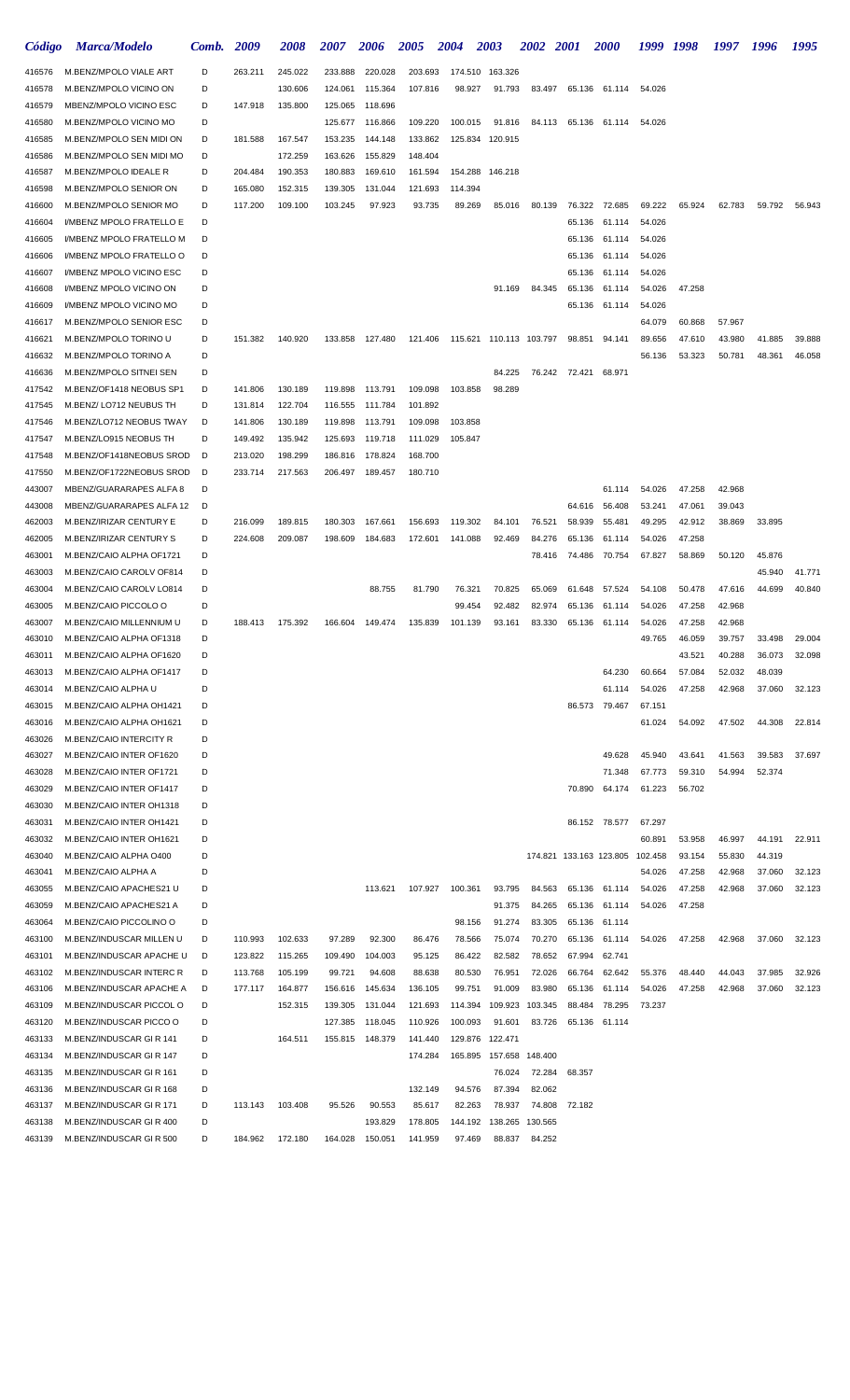| Código | <b>Marca/Modelo</b>           | Comb. 2009 |         | 2008    | 2007    | 2006    | 2005    | 2004    | 2003                                                          | 2002 2001                       |                         | <b>2000</b>          | 1999   | 1998   | 1997   | 1996   | 1995   |
|--------|-------------------------------|------------|---------|---------|---------|---------|---------|---------|---------------------------------------------------------------|---------------------------------|-------------------------|----------------------|--------|--------|--------|--------|--------|
| 463143 | M.BENZ/INDUSCAR FOZ O LO      | D          | 128.574 | 119.492 | 113.103 | 107.522 | 101.483 | 96.115  | 89.682                                                        | 85.201                          |                         |                      |        |        |        |        |        |
| 463145 | M.BENZ/INDUSCAR MONDEG A      | D          | 394.927 | 367.635 | 351.296 | 291.294 | 275.424 |         |                                                               |                                 |                         |                      |        |        |        |        |        |
| 463146 | M.BENZ/INDUSCAR ATILIS O      | D          | 146.502 | 133.223 | 123.179 | 117.324 | 108.808 | 103.730 |                                                               |                                 |                         |                      |        |        |        |        |        |
| 463150 | M.BENZ/INDUSCAR FOZ U         | D          | 101.853 | 94.972  | 88.492  |         |         |         |                                                               |                                 |                         |                      |        |        |        |        |        |
| 463301 | MBENZ/KM ALFA 12000           | D          |         |         |         | 131.364 | 124.779 | 106.110 | 91.749                                                        | 84.594                          | 65.136                  | 61.114               |        |        |        |        |        |
| 463303 | M.BENZ/KM ALFA 8000           | D          |         |         |         |         |         | 90.983  | 84.602                                                        | 75.700                          | 58.048                  | 45.882               |        |        |        |        |        |
| 463403 | M.BENZ/OH1421L HOBBY MON      | D          |         |         |         |         |         |         |                                                               |                                 | 87.305                  | 79.996               | 67.606 | 63.559 | 58.764 | 53.752 | 50.040 |
| 463406 | M.BENZ/LO914 HOBBY PRINC      | D          |         |         |         |         |         |         |                                                               |                                 | 67.746                  | 63.647               | 58.465 |        |        |        |        |
| 463407 | M.BENZ/O400RSE HOBBY MON      | D          |         |         |         |         |         |         |                                                               |                                 | 176.121 133.511 124.674 |                      |        |        |        |        |        |
| 463408 | M.BENZ/O500R HOBBY MONAR      | D          |         |         |         |         |         |         |                                                               | 229.094 216.921 206.498         |                         |                      |        |        |        |        |        |
| 463409 | M.BENZ/OH 1628 L HOBBY M      | D          |         |         |         |         |         | 205.910 |                                                               | 197.861 186.021                 |                         |                      |        |        |        |        |        |
| 463501 | I/M.BENZ TAKO SPRINM 16       | D          | 67.714  | 62.652  | 60.095  | 54.575  | 48.138  | 45.654  | 43.747                                                        | 41.196                          | 39.305                  | 37.188               | 35.787 | 34.016 | 32.455 | 30.780 | 29.216 |
| 463901 | <b>M.BENZ/LUHRS TROLLYBUS</b> | D          |         |         |         |         |         |         | 92.888                                                        | 83.831                          | 65.136                  | 61.114               | 54.026 | 47.258 | 42.968 | 37.060 | 32.123 |
| 464200 | M.BENZ/ANCAR PRINCIPALLE      | D          |         |         |         |         |         | 213.805 |                                                               | 198.815 183.898 137.507 123.758 |                         |                      |        |        |        |        |        |
| 464304 | M.BENZ/OH1418 VETTURA GR      | D          |         |         |         | 151.751 | 144.228 | 136.627 |                                                               |                                 |                         |                      |        |        |        |        |        |
| 464305 | M.BENZ/LO915 VETTURA MED      | D          |         |         |         |         | 193.379 |         | 172.772 164.848                                               |                                 |                         |                      |        |        |        |        |        |
| 464306 | M.BENZ/LO812 VETTURA MED      | D          |         |         | 178.906 | 171.259 | 162.627 |         |                                                               |                                 |                         |                      |        |        |        |        |        |
| 464406 | M.BENZ/MASCA GRANMINI M       | D          | 110.993 | 102.633 | 97.289  | 92.300  | 86.476  | 78.566  | 75.074                                                        | 71.503                          |                         | 65.136 61.114 54.026 |        |        |        |        |        |
| 464407 | M.BENZ/MASCA GRANMINI O       | D          | 110.993 | 102.633 | 97.289  | 92.300  | 86.476  | 78.566  | 75.074                                                        | 71.503                          |                         |                      |        |        |        |        |        |
| 464408 | M.BENZ/MASCA GRANMICRO O      | D          | 128.574 | 119.492 | 113.103 | 107.522 | 101.483 | 96.115  | 89.682                                                        | 85.201                          |                         | 65.713 62.581        | 59.600 | 56.760 | 54.055 |        |        |
| 464411 | M.BENZ/MASC GRANMINI O        | D          | 104.830 | 97.748  | 91.078  | 87.856  | 81.639  | 75.583  | 72.264                                                        |                                 |                         |                      |        |        |        |        |        |
| 464414 | M.BENZ/MASCA GRAVIA O         | D          | 128.574 | 119.492 | 113.103 | 107.522 | 101.483 | 96.115  | 89.682                                                        | 85.201                          | 74.219                  | 70.683               | 67.674 | 65.205 | 62.098 |        |        |
| 464415 | M.BENZ/MASCA GRANVIA LO       | D          |         |         | 134.742 | 128.339 | 119.024 | 113.467 |                                                               |                                 |                         |                      |        |        |        |        |        |
| 464422 | M.BENZ/MASCA GRANMIDI O       | D          | 168.105 | 152.362 | 141.095 | 131.544 | 122.551 | 115.514 |                                                               |                                 |                         |                      |        |        |        |        |        |
| 464423 | M.BENZ/MASCA GRANFLEX O       | D          | 184.504 | 171.754 | 163.848 | 153.908 | 147.608 |         | 139.822  133.894  125.293  119.866  114.918  108.316  103.464 |                                 |                         |                      |        |        | 98.594 |        |        |
| 464434 | M.BENZ/MASCA ROMA 350R O      | D          | 244.637 | 227.731 | 216.318 | 206.013 |         |         |                                                               |                                 |                         |                      |        |        |        |        |        |

#### *Fabricante: M.BENZX*

|        | Código Marca/Modelo        | Comb. | 2009 | <b>2008</b> | 2007    | 2006    | 2005    | <b>2004</b> | 2003 | 2002 2001       |             | <b>2000</b> | 1999   | 1998   | 1997   | 1996   | 1995   |
|--------|----------------------------|-------|------|-------------|---------|---------|---------|-------------|------|-----------------|-------------|-------------|--------|--------|--------|--------|--------|
| 464435 | M.BENZX/M MODIFICAR TP     | D     |      | 140.226     | 133.803 | 126.297 | 120.279 | 114.549     |      | 109.092 102.834 | 97.933      | 93.267      | 88.824 | 84.592 | 80.560 |        |        |
|        | <b>Fabricante: MAFERSA</b> |       |      |             |         |         |         |             |      |                 |             |             |        |        |        |        |        |
|        | Código Marca/Modelo        | Comb. | 2009 | 2008        | 2007    | 2006    | 2005    | 2004        | 2003 | 2002            | <b>2001</b> | <b>2000</b> | 1999   | 1998   | 1997   | 1996   | 1995   |
| 408102 | MAFERSA/M210               | D     |      |             |         |         |         |             |      |                 |             |             |        | 36.934 | 30.814 | 24.093 | 21.014 |
| 408103 | MAFERSA/M240               | D     |      |             |         |         |         |             |      |                 |             |             |        |        |        | 33.153 | 28.276 |
| 408104 | MAFERSA/M210P              | D     |      |             |         |         |         |             |      |                 |             |             |        |        |        | 24.132 | 20.985 |
| 408105 | MAFERSA/M240P              | D     |      |             |         |         |         |             |      |                 |             |             |        | 49.754 | 40.071 | 33.153 | 28.137 |
| 408199 | <b>MAFERSA</b>             | D     |      |             |         |         |         |             |      |                 |             |             |        |        |        |        |        |

#### *Fabricante: MAGIRUS*

|        | Código Marca/Modelo          | Comb. | 2009 | 2008 | 2007 | 2006 | 2005 | 2004 2003 | 2002 2001 | <b>2000</b> |  | 1999 1998 1997 1996 | - 1995 |
|--------|------------------------------|-------|------|------|------|------|------|-----------|-----------|-------------|--|---------------------|--------|
| 410199 | MAGIRUS DEUTZ                |       |      |      |      |      |      |           |           |             |  |                     |        |
|        | <b>Fabricante: MARCOPOLO</b> |       |      |      |      |      |      |           |           |             |  |                     |        |

|        | Código Marca/Modelo        | Comb. | 2009    | 2008    | 2007    | 2006    | 2005    | 2004   | 2003   | <b>2002</b> | <b>2001</b> | <b>2000</b>   | 1999   | 1998   | 1997   | 1996   | 1995   |
|--------|----------------------------|-------|---------|---------|---------|---------|---------|--------|--------|-------------|-------------|---------------|--------|--------|--------|--------|--------|
| 400100 | MARCOPOLO/VOLARE ESCOLAR D |       |         |         | 91.078  | 87.856  | 81.639  | 75.583 | 72.264 | 65.562      |             | 62.172 57.266 | 53.257 | 49.528 | 45.955 |        |        |
| 400101 | MARCOPOLO/VOLARE LOTACAO D |       |         |         |         |         |         | 75.583 | 72.264 | 65.562      | 63.416      | 58.383        | 54.296 | 50.494 | 47.209 | 43.903 | 41.067 |
| 400102 | MARCOPOLO/VOLARE           | D     |         |         |         |         |         | 75.583 | 72.264 | 65.562      | 61.350      | 58.478        | 55.969 | 52.916 | 49.888 | 48.067 |        |
| 400103 | MARCOPOLO/VOLARE A8 ESC    | D     |         |         |         |         | 101.483 | 96.115 | 89.682 | 85.201      |             | 66.614 64.321 |        |        |        |        |        |
| 400104 | MARCOPOLO/VOLARE A8 MO     | D     |         |         |         | 107.522 | 101.483 | 96.115 | 89.682 | 85.201      | 65.650      | 62.363        | 60.252 | 56.360 |        |        |        |
| 400105 | MARCOPOLO/VOLARE A8 ON     | D     |         |         |         | 107.522 | 101.483 | 96.115 | 89.682 | 85.201      | 65.783      | 62.502        | 60.386 | 56.485 |        |        |        |
| 400106 | MARCOPOLO/VOLARE A5 ESON D |       |         |         |         | 87.856  | 81.639  | 75.583 | 72.264 | 65.562      | 58.718      |               |        |        |        |        |        |
| 400107 | MARCOPOLO/VOLARE A5 ESMO D |       |         |         |         |         | 81.639  | 75.583 | 72.264 | 65.562      | 59.074      | 55.257        |        |        |        |        |        |
| 400108 | MARCOPOLO/VOLARE A5 MO     | D     |         |         |         | 87.856  | 81.639  | 75.583 | 72.264 | 65.562      |             | 58.033 54.284 |        |        |        |        |        |
| 400109 | MARCOPOLO/VOLARE A5 ON     | D     |         |         |         |         | 81.639  | 75.583 | 72.264 | 65.562      | 61.585      |               |        |        |        |        |        |
| 400111 | MARCOPOLO/VOLARE W8 ESC    | D     | 128.574 | 119.492 | 113.103 | 107.522 | 101.483 | 96.115 | 89.682 | 85.201      |             |               |        |        |        |        |        |
| 400112 | MARCOPOLO/VOLARE W8 ON     | D     | 128,574 | 119.492 | 113.103 | 107.522 | 101.483 | 96.115 | 89.682 | 85.201      | 72.766      |               |        |        |        |        |        |
| 400113 | MARCOPOLO/VOLARE W8 MO     | D     | 128.574 | 119.492 | 113.103 | 107.522 | 101.483 | 96.115 | 89.682 | 85.201      |             |               |        |        |        |        |        |
| 400114 | MARCOPOLO/VOLARE A6 ON     | D     | 107.907 | 100.519 | 94.096  | 90.966  | 83.523  | 78.070 | 74.987 | 70.811      |             |               |        |        |        |        |        |
| 400115 | MARCOPOLO/VOLARE A6 MO     | D     |         |         | 94.096  | 90.966  | 83.523  | 78.070 | 74.987 | 70.811      |             |               |        |        |        |        |        |
| 400116 | MARCOPOLO/VOLARE A6 ESC    | D     |         |         |         | 90.966  | 83.523  | 78.070 | 74.987 | 70.811      |             |               |        |        |        |        |        |
| 400117 | MARCOPOLO/VOLARE A5HD ON D |       |         |         |         | 87.856  | 81.639  | 75.583 | 72.264 | 65.562      | 62.523      |               |        |        |        |        |        |
| 400118 | MARCOPOLO/VOLARE A5HD MO D |       |         |         |         |         | 81.639  | 75.583 | 72.264 | 65.562      | 60.505      |               |        |        |        |        |        |
| 400119 | MARCOPOLO/VOLARE A5HD EO D |       |         |         |         |         | 81.639  | 75.583 | 72.264 | 65.562      | 63.208      |               |        |        |        |        |        |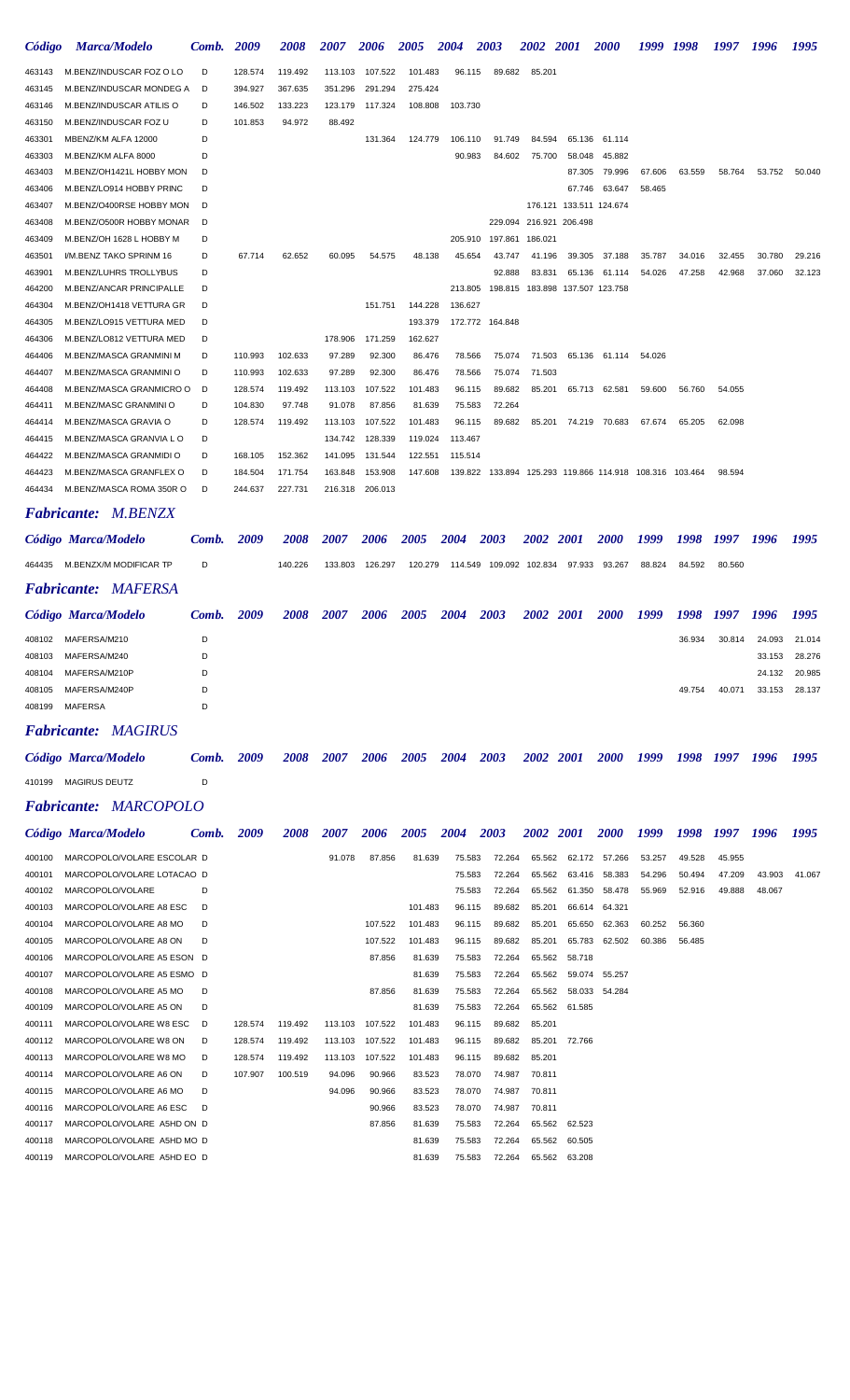| Código           | <b>Marca/Modelo</b>                                    | Comb.      | 2009               | <i><b>2008</b></i> | <i><b>2007</b></i> | 2006              | 2005             | <b>2004</b>      | 2003        | <i><b>2002</b></i> | <b>2001</b> | <i><b>2000</b></i> | 1999   | 1998                | 1997           | 1996   | 1995   |
|------------------|--------------------------------------------------------|------------|--------------------|--------------------|--------------------|-------------------|------------------|------------------|-------------|--------------------|-------------|--------------------|--------|---------------------|----------------|--------|--------|
| 400120           | MARCOPOLO/VOLARE A5HD EM D                             |            |                    |                    |                    |                   | 81.639           | 75.583           | 72.264      | 65.562             | 60.284      |                    |        |                     |                |        |        |
| 400121           | MARCOPOLO/VOLARE V8 MO                                 | D          | 113.143            | 103.408            | 95.526             | 90.553            | 85.617           | 82.263           |             |                    |             |                    |        |                     |                |        |        |
| 400122           | MARCOPOLO/VOLARE V8 ON                                 | D          | 113.143            | 103.408            | 95.526             | 90.553            | 85.617           | 82.263           |             |                    |             |                    |        |                     |                |        |        |
| 400123           | MARCOPOLO/VOLARE V8 ESC                                | D          | 113.143            | 103.408            | 95.526             | 90.553            | 85.617           | 82.263           |             |                    |             |                    |        |                     |                |        |        |
| 400124           | MARCOPOLO/VOLARE V5HD MO D                             |            | 104.830            | 97.484             | 91.078             | 87.856            | 81.583           | 75.583           |             |                    |             |                    |        |                     |                |        |        |
| 400125           | MARCOPOLO/VOLARE V5HD EO D                             |            | 104.830            | 97.484             | 91.078             | 87.856            | 81.583           | 75.583           |             |                    |             |                    |        |                     |                |        |        |
| 400126<br>400129 | MARCOPOLO/VOLARE V5HD ON D<br>MARCOPOLO/VOLARE V6 ON   | D          | 104.830<br>107.907 | 97.484<br>100.519  | 91.078<br>94.096   | 87.856<br>90.966  | 81.583<br>83.523 | 75.583<br>78.070 |             |                    |             |                    |        |                     |                |        |        |
| 400131           | MARCOPOLO/VOLARE V5HD EM D                             |            | 104.830            | 97.748             | 91.078             | 87.856            | 81.639           | 75.583           |             |                    |             |                    |        |                     |                |        |        |
| 400132           | MARCOPOLO/VOLARE V6 ESC                                | D          | 107.907            | 100.519            | 94.096             | 90.966            | 83.523           | 78.070           |             |                    |             |                    |        |                     |                |        |        |
| 400133           | MARCOPOLO/VOLARE V6 MO                                 | D          | 107.907            | 100.519            | 94.096             | 90.966            | 83.523           | 78.070           |             |                    |             |                    |        |                     |                |        |        |
| 400135           | MARCOPOLO/VOLARE TH UM                                 | D          |                    |                    | 91.078             | 87.856            | 81.639           |                  |             |                    |             |                    |        |                     |                |        |        |
| 400136           | MARCOPOLO/VOLARE W9 ON                                 | D          | 133.883            | 125.718            | 119.961            | 113.230           | 104.708          |                  |             |                    |             |                    |        |                     |                |        |        |
| 400137           | MARCOPOLO/VOLARE W9 ESC                                | D          | 133.883            | 125.718            | 119.961            | 113.230           | 105.146          |                  |             |                    |             |                    |        |                     |                |        |        |
| 400138           | MARCOPOLO/VOLARE W9 MO                                 | D          | 133.883            | 125.718            | 119.961            | 113.230           | 108.355          |                  |             |                    |             |                    |        |                     |                |        |        |
| 400139<br>400140 | MARCOPOLO/VOL UNIVIDA MC<br>MARCOPOLO/VOLARE DELTA M D | D          | 124.457            | 120.894<br>113.750 | 113.546<br>105.079 | 109.538<br>99.608 |                  |                  |             |                    |             |                    |        |                     |                |        |        |
| 400141           | MARCOPOLO/VO TRANSFORM A D                             |            |                    |                    |                    |                   |                  |                  |             |                    |             |                    | 71.602 | 66.706              |                |        |        |
| 400143           | MARCOPOLO/VOLARE W12 ON                                | D          | 135.999            | 127.705            | 121.856            |                   |                  |                  |             |                    |             |                    |        |                     |                |        |        |
| 416583           | TBUS/MPOLO PARADISO R                                  | D          |                    |                    |                    | 217.281           | 202.910          | 189.046          |             |                    |             |                    |        |                     |                |        |        |
| 416611           | I/IVECO MPOLO SENIOR GVO                               | D          |                    |                    |                    |                   |                  |                  |             | 85.112             | 75.364      | 69.889             |        |                     |                |        |        |
| 416614           | VW/MPOLO SENIOR ON                                     | D          | 115.144            | 107.941            | 101.380            | 97.801            | 91.111           | 87.129           | 83.935      | 78.747             | 75.171      | 72.629             | 70.072 | 66.732              | 63.553         | 60.525 | 57.641 |
| 416630           | MARCOPOLO/VOLARE V8L 0N                                | D          | 115.144            | 107.941            | 101.380            |                   |                  |                  |             |                    |             |                    |        |                     |                |        |        |
| 416631           | MARCOPOLO/VOLARE V8L ESC                               | D          | 115.144            | 107.941            | 101.380            |                   |                  |                  |             |                    |             |                    |        |                     |                |        |        |
|                  | <b>Fabricante: MATRA</b>                               |            |                    |                    |                    |                   |                  |                  |             |                    |             |                    |        |                     |                |        |        |
|                  | Código Marca/Modelo                                    | Comb.      | 2009               | <i><b>2008</b></i> | <i><b>2007</b></i> | 2006              | 2005             | 2004             | 2003        |                    | 2002 2001   | <i><b>2000</b></i> | 1999   | 1998                | 1997           | 1996   | 1995   |
| 410301           | MATRA/CMO 1615                                         | D          |                    |                    |                    |                   |                  |                  |             |                    |             |                    |        |                     |                |        | 22.836 |
| 410302           | MATRA/CMO 1618                                         | D          |                    |                    |                    |                   |                  |                  |             |                    |             |                    |        |                     |                |        | 23.000 |
|                  | <b>Fabricante: MAZDA</b>                               |            |                    |                    |                    |                   |                  |                  |             |                    |             |                    |        |                     |                |        |        |
|                  | Código Marca/Modelo                                    | Comb.      | 2009               | <i><b>2008</b></i> | <i><b>2007</b></i> | 2006              | 2005             | 2004             | <b>2003</b> |                    | 2002 2001   | <i><b>2000</b></i> | 1999   | 1998                | 1997           | 1996   | 1995   |
| 414901           | IMP/MAZDA E2200                                        | D          |                    |                    |                    |                   |                  |                  |             |                    |             |                    |        |                     |                | 19.028 | 18.022 |
|                  | <b>Fabricante: MITSUBISHI</b>                          |            |                    |                    |                    |                   |                  |                  |             |                    |             |                    |        |                     |                |        |        |
|                  |                                                        |            |                    |                    |                    |                   |                  |                  |             |                    |             |                    |        |                     |                |        |        |
|                  | Código Marca/Modelo                                    | Comb.      | 2009               | <i><b>2008</b></i> | <i><b>2007</b></i> | 2006              | 2005             | 2004             | 2003        |                    | 2002 2001   | <i><b>2000</b></i> | 1999   | 1998                | 1997           | 1996   | 1995   |
| 413101           | IMP/MMC L300                                           | D          |                    |                    |                    |                   |                  |                  |             |                    |             | 25.761             | 22.144 | 20.353              | 19.502         | 18.557 | 17.080 |
| 413102           | I/MMC PAJERO GLS-B 10L                                 | D          |                    |                    |                    |                   |                  |                  |             |                    | 56.341      | 42.144             | 39.400 | 37.313              | 35.508         | 34.169 | 32.674 |
|                  | 413102 I/MMC PAJERO GLS-B 10L                          | G          |                    |                    |                    |                   |                  |                  |             |                    | 55.496      | 31.586             | 28.819 | 26.239              | 24.802         | 22.338 | 21.016 |
|                  | <b>Fabricante: MON</b>                                 |            |                    |                    |                    |                   |                  |                  |             |                    |             |                    |        |                     |                |        |        |
|                  | Código Marca/Modelo                                    | Comb. 2009 |                    | <b>2008</b>        | <b>2007</b>        | 2006              | <b>2005</b>      | <b>2004</b>      | 2003        |                    | 2002 2001   | <b>2000</b>        | 1999   | 1998                | 1997           | 1996   | 1995   |
|                  | 499999 MON/PROTOTIPO                                   | D          |                    |                    |                    |                   |                  |                  |             |                    | 62.777      | 48.319             | 45.028 | 39.946              | 34.259         | 28.411 | 23.000 |
|                  |                                                        |            |                    |                    |                    |                   |                  |                  |             |                    |             |                    |        |                     |                |        |        |
|                  | <b>Fabricante: MPOLO</b>                               |            |                    |                    |                    |                   |                  |                  |             |                    |             |                    |        |                     |                |        |        |
|                  | Código Marca/Modelo                                    | Comb.      | 2009               | <i><b>2008</b></i> | <i><b>2007</b></i> | 2006              | 2005             | 2004             | <b>2003</b> |                    | 2002 2001   | <i>2000</i>        | 1999   | 1998                | 1997           | 1996   | 1995   |
|                  |                                                        |            |                    |                    |                    |                   |                  |                  |             |                    |             |                    |        |                     |                |        |        |
|                  | 416618 IVECO/MPOLO VIALE U                             | D          | 184.363            | 171.622            | 163.022            | 145.523           | 139.250          |                  |             |                    |             |                    |        |                     |                |        |        |
|                  | <b>Fabricante: MULTIEIXO</b>                           |            |                    |                    |                    |                   |                  |                  |             |                    |             |                    |        |                     |                |        |        |
|                  | Código Marca/Modelo                                    | Comb.      | 2009               | <b>2008</b>        | <b>2007</b>        | 2006              | <b>2005</b>      | <b>2004</b>      | <b>2003</b> |                    | 2002 2001   | <b>2000</b>        |        | 1999 1998 1997 1996 |                |        | 1995   |
|                  | 464800 MULTIEIXO/ELETRA MB LE12                        | D          |                    |                    |                    | 219.537           |                  | 210.741 198.674  |             |                    |             |                    |        |                     |                |        |        |
|                  |                                                        |            |                    |                    |                    |                   |                  |                  |             |                    |             |                    |        |                     |                |        |        |
|                  | <b>Fabricante: MULTIVAN</b>                            |            |                    |                    |                    |                   |                  |                  |             |                    |             |                    |        |                     |                |        |        |
|                  | Código Marca/Modelo                                    | Comb.      | 2009               | 2008               | <b>2007</b>        | 2006              | <b>2005</b>      | 2004             | 2003        |                    | 2002 2001   | <i>2000</i>        | 1999   | 1998                | 1997           | 1996   | 1995   |
|                  | 411601 MULTIVAN/TRANSVAN                               | D          |                    |                    |                    |                   |                  |                  |             |                    |             |                    |        |                     |                | 28.411 | 22.848 |
|                  |                                                        |            |                    |                    |                    |                   |                  |                  |             |                    |             |                    |        |                     |                |        |        |
|                  | <b>Fabricante:</b> NISSAN                              |            |                    |                    |                    |                   |                  |                  |             |                    |             |                    |        |                     |                |        |        |
|                  | Código Marca/Modelo                                    | Comb.      | 2009               | <b>2008</b>        | 2007               | 2006              | 2005             | <b>2004</b>      | 2003        |                    | 2002 2001   | <b>2000</b>        | 1999   |                     | 1998 1997 1996 |        | 1995   |
| 413000<br>413099 | I/NISSAN COMBI FECADA<br><b>IMP/NISSAN</b>             | G<br>D     |                    |                    |                    |                   |                  |                  |             |                    |             |                    |        |                     |                |        |        |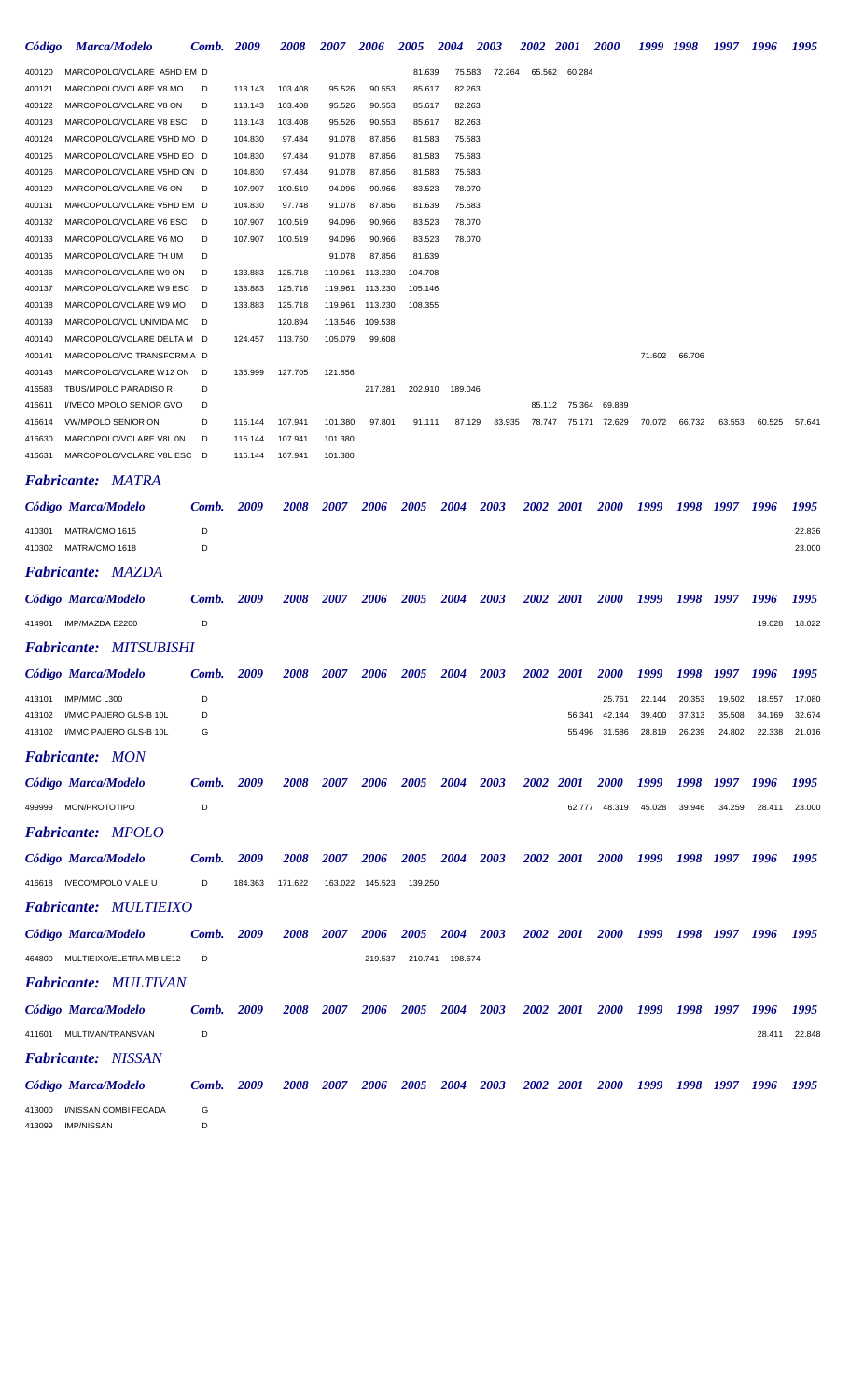| Código           | <b>Marca/Modelo</b>                                   | Comb.  | 2009             | <i><b>2008</b></i> | <i><b>2007</b></i> | 2006             | 2005             | 2004             | 2003   | <i><b>2002</b></i> | <b>2001</b> | <i><b>2000</b></i> | 1999   | 1998   | 1997   | 1996   | 1995   |
|------------------|-------------------------------------------------------|--------|------------------|--------------------|--------------------|------------------|------------------|------------------|--------|--------------------|-------------|--------------------|--------|--------|--------|--------|--------|
|                  | <b>Fabricante: PEUGEOT</b>                            |        |                  |                    |                    |                  |                  |                  |        |                    |             |                    |        |        |        |        |        |
|                  | Código Marca/Modelo                                   | Comb.  | 2009             | <i><b>2008</b></i> | 2007               | 2006             | 2005             | 2004             | 2003   | 2002 2001          |             | <i><b>2000</b></i> | 1999   | 1998   | 1997   | 1996   | 1995   |
| 414702           | IMP/PEUGEOT BOXER 320MMO                              | D      |                  |                    |                    |                  |                  |                  |        |                    |             | 28.772             | 26.592 | 25.004 | 23.051 |        |        |
| 414704           | IMP/PEUGEOT BOXER 320MCO                              | D      |                  |                    |                    |                  |                  |                  |        |                    |             |                    | 26.592 | 25.325 | 24.117 |        |        |
| 414706           | IMP/PEUGEOT BOXER 320MCT                              | D      | 67.646           | 60.791             | 56.410             | 54.120           | 50.664           | 47.932           | 34.534 | 32.534             | 31.039      | 28.772             | 26.592 |        |        |        |        |
| 414708           | IMP/PEUGEOT BOXER 320MMT                              | D      | 67.646           | 60.791             | 56.410             | 54.120           | 50.664           | 47.932           | 34.534 | 32.534             | 31.039      | 28.772             | 26.592 |        |        |        |        |
| 414709           | I/PEUGEOT BOXER 320M 28                               | D      |                  |                    | 56.410             | 54.120           | 50.664           | 47.932           | 34.534 | 32.534             | 31.039      | 28.772             | 26.592 | 22.642 | 20.772 |        |        |
| 414710           | <b>I/PEUGEOT BOXER 310COMBI</b>                       | D      |                  |                    |                    |                  |                  |                  |        |                    |             |                    |        | 25.247 | 22.473 | 20.975 |        |
| 414711<br>414712 | <b>I/PEUGEOT BOXER 16LUG</b><br>I/PEUGEOT BOXER 10LUG | D<br>D |                  | 60.791             | 56.410             | 54.120           | 50.664           | 47.932           | 34.534 | 32.534             | 31.039      | 29.596             | 27.685 |        |        |        |        |
| 414713           | <b>I/PEUGEOT BOXER 15LUG</b>                          | D      | 67.646           | 60.791             | 56.410             | 54.120           | 50.664           | 47.932           | 44.000 | 37.107             | 34.611      | 32.897             | 29.215 |        |        |        |        |
| 414714           | PEUGEOT/BOXER EMBRAFI 16                              | D      | 67.646           | 60.791             | 56.410             | 54.120           | 50.664           | 47.932           | 44.000 |                    |             |                    |        |        |        |        |        |
| 414715           | PEUGEOT/BOXER C320M HDI                               | D      |                  |                    |                    |                  |                  |                  |        | 37.107             | 34.611      | 32.897             |        |        |        |        |        |
| 414717           | PEUGEOT/BOXER M350L HDI                               | D      | 107.907          | 100.519            | 94.096             | 90.966           | 83.523           | 78.070           |        |                    |             |                    |        |        |        |        |        |
| 414720           | <b>I/PEUGEOT VAN</b>                                  | G      |                  |                    |                    |                  |                  |                  |        |                    |             |                    |        |        |        |        |        |
| 414721           | PEUGEOT/BOXER HDI TCA MC                              | D      | 62.246           | 57.943             | 55.041             | 52.418           | 49.921           |                  |        |                    |             |                    |        |        |        |        |        |
| 416114           | PEUGEOT/BOXER M330M 23S                               | D      | 62.000           | 57.722             |                    |                  |                  |                  |        |                    |             |                    |        |        |        |        |        |
| 416200           | PEUGEOT/BOXER 10 LUG                                  | D      |                  |                    |                    |                  | 42.124           | 39.172           | 34.534 | 32.534             | 31.039      | 29.596             | 27.685 | 22.399 |        |        |        |
| 416201           | PEUGEOT/BOXER 15 LUG                                  | D      |                  |                    |                    |                  |                  |                  |        | 37.107             | 34.611      | 32.897             |        |        |        |        |        |
| 416202           | PEUGEOT/BOXER 16 LUG                                  | D      | 67.646           | 60.791             | 56.410             | 54.120           | 50.664           | 47.932           | 44.000 | 37.107             | 34.611      | 32.897             | 29.215 | 25.323 |        |        |        |
| 416203           | PEUGEOT/BOXER FFBM 32                                 | D      | 67.646           | 60.791             | 56.410             | 54.120           | 50.664           | 47.932           | 44.000 | 37.107             | 34.611      | 32.897             |        |        |        |        |        |
| 416204           | PEUGEOT/BOXER NIKS 16                                 | D      | 67.646           | 60.791             | 56.410             | 54.120           | 50.664           | 47.932           | 44.000 |                    |             |                    |        |        |        |        |        |
| 416205<br>416208 | PEUGEOT/BOXER C320M D                                 | D<br>D | 67.646           | 60.791             | 56.410             | 54.120           | 43.798<br>50.664 | 41.165           | 38.432 |                    |             |                    |        |        |        |        |        |
| 416209           | PEUGEOT/BOXER M33OM HDI<br>PEUGEOT/BOXER REVESCAP17   | D      | 67.646           | 60.791             | 56.410             | 54.120           | 50.664           | 47.932<br>47.932 |        |                    |             |                    |        |        |        |        |        |
| 416210           | PEUGEOT/BOXER JAEDI TUR                               | D      | 67.646           | 60.791             | 56.410             | 54.120           | 50.664           | 47.932           |        |                    |             |                    |        |        |        |        |        |
| 416211           | PEUGEOT/BOX GREENCAR MO2                              | D      | 67.646           | 60.791             | 56.410             | 54.120           | 50.664           | 47.932           |        |                    |             |                    |        |        |        |        |        |
| 416213           | PEUGEOT/BOXER THB MICRO                               | D      | 67.646           | 60.791             | 56.410             | 54.120           | 50.664           | 47.932           |        |                    |             |                    |        |        |        |        |        |
| 416214           | PEUGEOT/BOXER SITNEI MIC                              | D      | 71.467           | 64.226             | 59.597             | 57.176           | 53.527           | 50.641           |        |                    |             |                    |        |        |        |        |        |
| 416215           | PEUGEOT/TRANSFORM MICRO                               | D      | 64.650           | 60.182             | 57.166             | 54.442           | 51.847           | 49.376           |        |                    |             |                    |        |        |        |        |        |
| 416216           | PEUGEOT/BOXER MARTICAR16                              | D      | 67.646           | 60.791             | 56.410             | 54.120           | 50.664           | 47.932           |        |                    |             |                    |        |        |        |        |        |
| 416217           | PEUGEOT/BOX GUERRA MIC20                              | D      | 74.126           | 66.616             | 61.814             | 59.304           | 55.518           | 52.524           |        |                    |             |                    |        |        |        |        |        |
| 416218           | PEUGEOT/BOXER CIRILO M                                | D      | 65.023           | 60.529             | 57.496             | 54.756           | 52.148           | 49.663           |        |                    |             |                    |        |        |        |        |        |
| 416219           | PEUGEOT/BOXER GCASA MIC1                              | D      | 64.098           | 56.230             | 49.824             |                  |                  |                  |        |                    |             |                    |        |        |        |        |        |
| 416220           | PEUGEOT/BOX MODIFICAR TP                              | G      | 33.964           | 31.616             | 30.032             | 28.528           |                  |                  |        |                    |             |                    |        |        |        |        |        |
| 416222           | PEUGEOT/BOXER NIKS MO20                               | D      | 73.145           | 65.734             | 60.996             |                  |                  |                  |        |                    |             |                    |        |        |        |        |        |
| 416225           | PEUGEOT/BOXER CLASSY VAN                              | D      | 69.949           | 59.170             |                    |                  |                  |                  |        |                    |             |                    |        |        |        |        |        |
|                  | <b>Fabricante: POWERTRONICS</b>                       |        |                  |                    |                    |                  |                  |                  |        |                    |             |                    |        |        |        |        |        |
|                  | Código Marca/Modelo                                   | Comb.  | 2009             | 2008               | 2007               | 2006             | 2005             | 2004             | 2003   | 2002 2001          |             | <b>2000</b>        | 1999   | 1998   | 1997   | 1996   | 1995   |
| 414301           | POWERTRONICS/G5R MP2E                                 | D      |                  |                    |                    |                  |                  |                  |        |                    |             |                    |        |        | 34.259 | 28.035 | 23.000 |
| 414302           | POWERTRONICS/G5N MP2E                                 | D      |                  |                    |                    |                  |                  |                  |        |                    |             |                    |        |        | 34.259 | 28.411 | 23.000 |
| 414303           | POWERTRONICS/G6N MP3E                                 | D      |                  |                    |                    |                  |                  |                  |        |                    |             |                    | 44.712 | 40.201 | 34.259 |        |        |
|                  | <b>Fabricante: RENAULT</b>                            |        |                  |                    |                    |                  |                  |                  |        |                    |             |                    |        |        |        |        |        |
|                  | Código Marca/Modelo                                   | Comb.  | 2009             | 2008               | 2007               | 2006             | 2005             | 2004             | 2003   | <b>2002</b>        | <b>2001</b> | <b>2000</b>        | 1999   | 1998   | 1997   | 1996   | 1995   |
| 415301           | <b>IMP/RENAULT TRAFC CIOATO</b>                       | G      |                  |                    |                    |                  |                  |                  |        |                    | 23.341      | 22.094             | 20.358 | 16.952 | 15.945 | 15.142 |        |
| 415302           | <b>I/RENAULT TF RONTAN MIC</b>                        | G      |                  |                    |                    |                  |                  |                  |        |                    |             |                    | 20.242 | 19.595 | 16.894 |        |        |
| 415303           | <b>I/RENAULT TF ENGESIG PAS</b>                       | G      |                  |                    |                    |                  |                  |                  | 27.475 | 24.449             | 23.341      | 22.094             | 20.972 | 19.595 | 16.894 | 15.737 |        |
| 463800           | RENAULT/MASTER MINIBUS16                              | D      | 74.335           | 69.198             | 65.731             | 62.437           | 59.308           | 55.490           | 52.188 | 48.931             | 45.914      | 42.949             |        |        |        |        |        |
| 463801           | RENAULT/MASTER JAEDI TUR                              | D      | 78.715           | 73.276             | 69.604             | 64.724           | 60.185           | 55.490           | 52.188 | 47.445             | 44.962      |                    |        |        |        |        |        |
| 463802           | RENAULT/MASTER RONTANESC D                            |        |                  |                    |                    | 63.129           | 58.703           | 55.490           | 52.188 | 48.894             |             |                    |        |        |        |        |        |
| 463803           | RENAULT/MASTER BUS16 DTI                              | D      | 77.404           | 72.055             | 68.445             | 63.646           | 59.482           | 55.490           | 52.188 | 48.865             | 47.083      |                    |        |        |        |        |        |
| 463804           | RENAULT/MASTER BUS12 DCI                              | D      | 75.628           | 68.557             | 62.288             | 59.065           | 54.279           | 50.773           |        |                    |             |                    |        |        |        |        |        |
| 463805<br>463806 | RENAULT/MASTER RONTAN TE<br>RENAULT/M REVESCAP TE     | D<br>D | 75.628<br>61.235 | 68.557<br>57.164   | 62.288<br>54.620   | 59.065<br>50.908 | 57.093           |                  |        |                    |             |                    |        |        |        |        |        |
| 463808           | RENAULT/M REVESCAP L3H2                               | D      | 71.300           | 66.892             | 63.139             | 60.254           | 55.057           |                  |        |                    |             |                    |        |        |        |        |        |
| 463809           | RENAULT/MAST MARTICAR 19                              | D      | 79.300           | 74.320             | 70.955             | 64.282           | 61.226           | 57.953           |        |                    |             |                    |        |        |        |        |        |
| 463810           | RENAULT/MASTER ALLTECH                                | D      | 82.234           | 77.070             | 73.580             | 66.661           | 63.491           |                  |        |                    |             |                    |        |        |        |        |        |
| 463811           | RENAULT/MASTER THB VA                                 | D      | 81.361           | 73.753             | 67.009             | 63.542           | 61.356           | 58.433           | 55.648 |                    |             |                    |        |        |        |        |        |
| 463813           | RENAULT/MASTER NIKS MO20                              | D      | 80.537           | 73.006             | 66.330             | 62.897           | 59.902           |                  |        |                    |             |                    |        |        |        |        |        |
| 463814           | RENAULT/ALLTECH ESCOLAR                               | D      |                  |                    | 76.632             | 69.424           | 66.124           |                  |        |                    |             |                    |        |        |        |        |        |

RENAULT/MASTER SITNEI MA D 79.705 72.251 65.645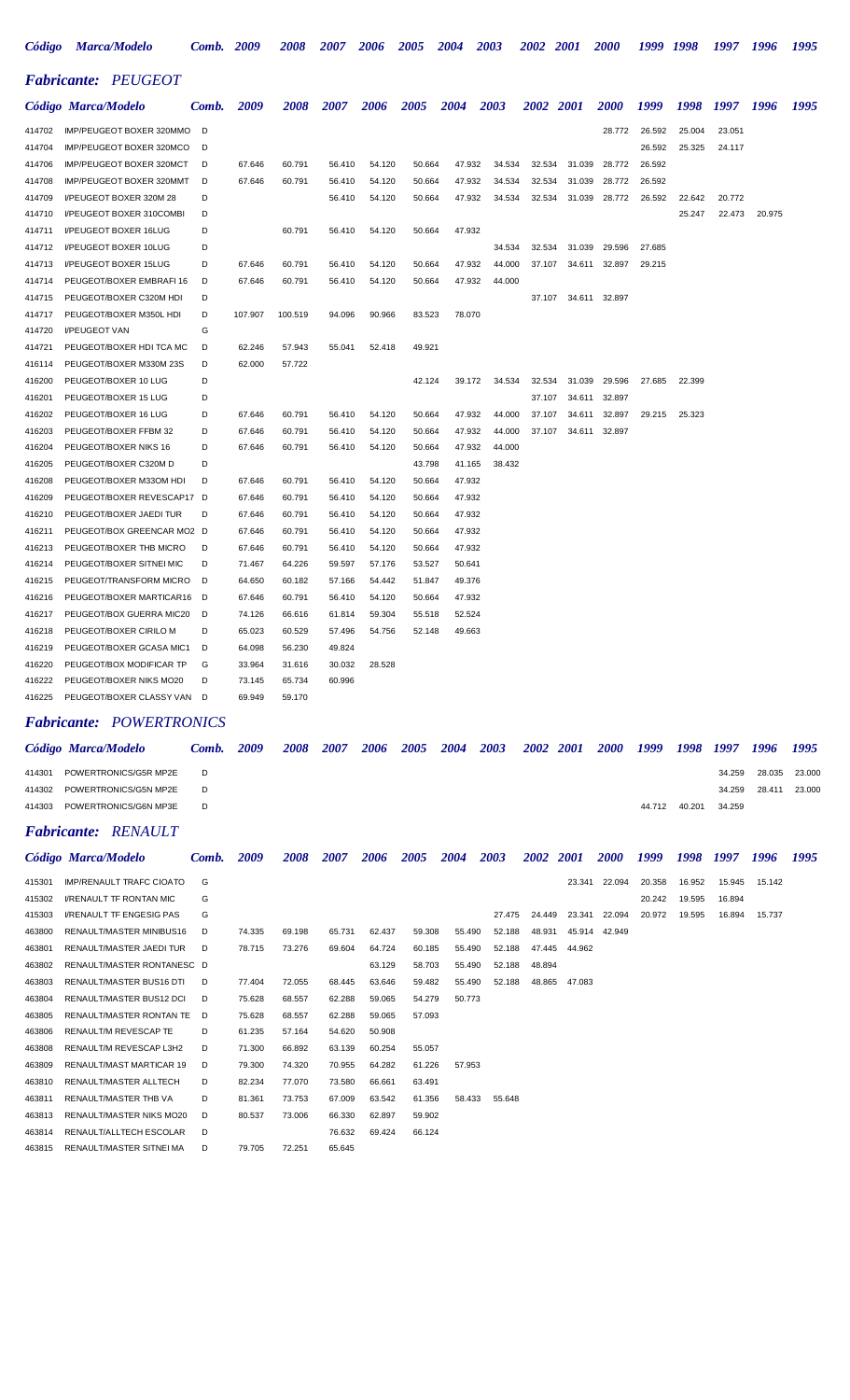| Código           | <b>Marca/Modelo</b>                                  | Comb.  | 2009    | <i><b>2008</b></i> | <i><b>2007</b></i> | 2006               | <b>2005</b>        | <b>2004</b> | <b>2003</b>                        | <i><b>2002</b></i> | 2001            | <i><b>2000</b></i>      | 1999   | 1998             | 1997             | 1996   | 1995   |
|------------------|------------------------------------------------------|--------|---------|--------------------|--------------------|--------------------|--------------------|-------------|------------------------------------|--------------------|-----------------|-------------------------|--------|------------------|------------------|--------|--------|
| 463816           | RENAULT/MASTER TCA MIC                               | D      | 75.628  | 68.557             | 62.288             | 59.065             | 56.250             |             |                                    |                    |                 |                         |        |                  |                  |        |        |
| 463817           | RENAULT/MASTER ALLTECHMC                             | D      | 63.680  | 59.448             | 56.802             |                    |                    |             |                                    |                    |                 |                         |        |                  |                  |        |        |
| 463819           | RENAULT/MASTER EUROLAF P                             | D      | 71.440  | 65.426             |                    |                    |                    |             |                                    |                    |                 |                         |        |                  |                  |        |        |
| 464303           | RENAULT/MASTER CH VETT                               | D      |         |                    |                    |                    | 61.226             | 46.122      | 43.885                             |                    |                 |                         |        |                  |                  |        |        |
|                  | <b>Fabricante: SAURER</b>                            |        |         |                    |                    |                    |                    |             |                                    |                    |                 |                         |        |                  |                  |        |        |
|                  | Código Marca/Modelo                                  | Comb.  | 2009    | <i><b>2008</b></i> | 2007               | 2006               | 2005               | 2004        | 2003                               | 2002 2001          |                 | <i>2000</i>             | 1999   | 1998             | 1997             | 1996   | 1995   |
| 408899           | <b>IMP/SAURER</b>                                    | D      |         |                    |                    |                    |                    |             |                                    |                    |                 |                         |        |                  |                  |        |        |
|                  | <b>Fabricante: SCANIA</b>                            |        |         |                    |                    |                    |                    |             |                                    |                    |                 |                         |        |                  |                  |        |        |
|                  | Código Marca/Modelo                                  | Comb.  | 2009    | <i><b>2008</b></i> | 2007               | 2006               | <i><b>2005</b></i> | 2004        | <i><b>2003</b></i>                 | <i><b>2002</b></i> | 2001            | <i><b>2000</b></i>      | 1999   | 1998             | 1997             | 1996   | 1995   |
| 400002           | SCANIA/BUSSCAR JB 400P                               | D      |         |                    |                    |                    |                    |             |                                    |                    |                 |                         | 51.279 | 49.188           | 46.852           | 44.619 | 42.493 |
| 400005           | SCANIA/BUSSCAR URBANUSS U D                          |        |         |                    |                    |                    |                    |             |                                    |                    |                 |                         | 84.346 | 63.422           | 55.048           | 37.523 | 31.140 |
| 400008           | SCANIA/BUSSCAR JUM BUS R                             | D      | 293.635 | 273.342            | 259.644            | 241.441            | 225.645            |             | 180.596  144.413  135.413  101.857 |                    |                 | 91.673                  | 84.346 | 63.422           | 55.048           | 37.523 | 31.140 |
| 400009           | IMP/SCANIA BUSSCAR JB R                              | D      |         |                    |                    | 184.762            | 171.808            | 159.762     | 148.560                            |                    | 135.774 101.857 | 91.673                  | 84.346 | 63.422           | 55.048           |        |        |
| 400012           | SCANIA/BUSSCAR URBANUS U                             | D      |         | 221.995            | 210.871            | 200.304            | 186.260            |             | 164.004 148.484 137.175 101.857    |                    |                 | 91.673                  | 84.346 | 63.422           | 55.048           | 37.523 | 31.140 |
| 400022           | SCANIA/BUSSCAR INTERBU R                             | D      |         |                    |                    |                    |                    |             |                                    |                    |                 |                         |        |                  | 47.183           | 45.172 | 42.676 |
| 400031           | SCANIA/BUSSCAR EL BUSS R                             | D      | 231.818 | 206.212            | 195.878            | 186.064            | 173.018            | 147.902     |                                    | 123.484 116.404    | 90.037          | 80.986                  | 73.908 | 56.102           | 48.452           | 32.613 | 27.286 |
| 400034           | SCANIA/BUSSCAR VI BUSS R                             | D      | 309.520 | 288.130            | 273.691            | 254.501            | 222.758            |             | 192.934 151.997 134.318 101.857    |                    |                 | 91.673                  | 84.346 | 63.422           | 55.048           |        |        |
| 400037           | SCANIA/BUSSCAR J B 400 R                             | D      |         |                    |                    |                    |                    |             |                                    |                    | 101.857         | 91.673                  | 84.346 | 63.422           | 55.048           |        |        |
| 400040           | SCANIA/BUSSCAR PANORAM R                             | D      | 284.931 | 265.241            | 251.949            | 239.324            | 222.544            | 175.710     | 152.537                            | 136,270            | 101.857         | 91.673                  | 84.346 | 63.422           | 55.048           |        |        |
| 400055           | SCANIA/BUSSCAR URBPLUS U                             | D      | 171.127 | 159.892            | 152.804            | 144.277            | 131.906            | 124.751     | 116.384                            | 109.553            | 89.993          | 80.353                  | 74.440 | 56.085           | 48.592           | 33.131 | 27.452 |
| 400070           | SCANIA/BUSSCAR URBANUS A                             | D      | 173.333 | 159.930            | 146.270            | 137.596            | 127.778            |             | 120.115 115.420                    | 108.512            |                 |                         |        |                  |                  |        |        |
| 401201           | <b>SCANIA/K112 33 S</b>                              | D      |         |                    |                    |                    |                    |             |                                    |                    |                 |                         |        |                  |                  |        |        |
| 401202           | SCANIA/K124 HOBBY MONARC                             | D      |         |                    |                    |                    |                    |             |                                    |                    |                 | 122.536 115.239 109.572 |        |                  |                  |        |        |
| 401203<br>401204 | SCANIA/K 310 HOBBY MONAR<br>SCANIA/K310 VETTURA GRAN | D<br>D |         |                    | 268.379            | 335.224<br>255.592 | 320.691<br>243.415 | 303.428     |                                    |                    |                 |                         |        |                  |                  |        |        |
| 401299           | <b>SCANIA/K11233</b>                                 | D      |         |                    |                    |                    |                    |             |                                    |                    |                 |                         |        |                  |                  |        |        |
| 401301           | <b>SCANIA/K112 65 S</b>                              | D      |         |                    |                    |                    |                    |             |                                    |                    |                 |                         |        |                  |                  |        |        |
| 401302           | SCANIA/MASCA ROMA 350R O                             | D      | 271.328 | 252.577            | 239.920            | 228.488            | 217.602            | 207.234     |                                    |                    |                 |                         |        |                  |                  |        |        |
| 401399           | <b>SCANIA/K112 65</b>                                | D      |         |                    |                    |                    |                    |             |                                    |                    |                 |                         |        |                  |                  |        |        |
| 401499           | SCANIA/K112 T33 S                                    | D      |         |                    |                    |                    |                    |             |                                    |                    |                 |                         |        |                  |                  |        | 37.786 |
| 401699           | <b>SCANIA</b>                                        | D      |         |                    |                    |                    |                    |             |                                    |                    | 101.857         | 91.673                  | 84.346 | 63.422           | 55.048           | 37.523 | 31.140 |
| 402101           | SCANIA/B75                                           | D      |         |                    |                    |                    |                    |             |                                    |                    |                 |                         |        |                  |                  |        |        |
| 402102           | SCANIA/B76                                           | D      |         |                    |                    |                    |                    |             |                                    |                    |                 |                         |        |                  |                  |        |        |
| 402103           | SCANIA/B110                                          | D      |         |                    |                    |                    |                    |             |                                    |                    |                 |                         |        |                  |                  |        |        |
| 402104           | SCANIA/B111                                          | D      |         |                    |                    |                    |                    |             |                                    |                    |                 |                         |        |                  |                  |        |        |
| 402105           | SCANIA/B111 ARTICULADO                               | D      |         |                    |                    |                    |                    |             |                                    |                    |                 |                         |        |                  |                  |        |        |
| 402199           | SCANIA/B                                             | D      |         |                    |                    |                    |                    |             |                                    |                    |                 |                         |        |                  |                  |        |        |
| 402201           | SCANIA/BR 115                                        | D      |         |                    |                    |                    |                    |             |                                    |                    |                 |                         |        |                  |                  |        |        |
| 402202           | SCANIA/BR 116                                        | D      |         |                    |                    |                    |                    |             |                                    |                    |                 |                         | 57.918 | 55.015           | 52.259           | 49.641 | 47.153 |
| 402299           | SCANIA/BR                                            | D      |         |                    |                    |                    |                    |             |                                    |                    |                 |                         |        |                  |                  |        |        |
| 402301           | <b>SCANIA/S112 65 S</b>                              | D      |         |                    |                    |                    |                    |             |                                    |                    |                 |                         |        |                  |                  |        |        |
| 402399           | SCANIA/S112 65                                       | D      |         |                    |                    |                    |                    |             |                                    |                    |                 |                         |        |                  |                  |        |        |
| 402401           | <b>SCANIA/S11273 S</b>                               | D      |         |                    |                    |                    |                    |             |                                    |                    |                 |                         |        |                  |                  |        |        |
| 402499           | <b>SCANIA/S11273</b>                                 | D      |         |                    |                    |                    |                    |             |                                    |                    |                 |                         |        |                  |                  |        |        |
| 408599           | SCANIA/K112 CL                                       | D      |         |                    |                    |                    |                    |             |                                    |                    |                 |                         |        |                  |                  |        |        |
| 408601           | SCANIA/F112 S                                        | D      |         |                    |                    |                    |                    |             |                                    |                    |                 |                         |        |                  |                  |        |        |
| 408602           | SCANIA/F112 H                                        | D      |         |                    |                    |                    |                    |             |                                    |                    |                 |                         |        |                  |                  |        |        |
| 408603           | SCANIA/F112 HL                                       | D      |         |                    |                    |                    |                    |             |                                    |                    |                 |                         |        |                  |                  |        |        |
| 408699           | SCANIA/F112                                          | D      |         |                    |                    |                    |                    |             |                                    |                    |                 |                         |        |                  |                  |        |        |
| 408799           | SCANIA/S112 CL                                       | D      |         |                    |                    |                    |                    |             |                                    |                    |                 |                         |        |                  |                  | 34.874 | 29.031 |
| 409100           | SCANIA/CMA FLECHA A.VII                              | D<br>D |         |                    |                    |                    |                    |             |                                    |                    |                 |                         | 84.346 | 63.422           | 55.048<br>55.048 |        |        |
| 409101           | SCANIA/CMA FLECHA A.VIII                             |        |         |                    |                    |                    |                    |             |                                    |                    |                 |                         | 84.346 | 63.422           |                  |        |        |
| 409102<br>409801 | SCANIA/CMA COMETA<br>SCANIA/F113 HL                  | D<br>D |         |                    |                    |                    |                    |             |                                    |                    | 137.115 101.857 | 91.673                  | 84.346 | 63.422<br>56.478 | 48.652           | 33.804 | 28.075 |
| 409802           | SCANIA/F113 HL 4X2 200                               | D      |         |                    |                    |                    |                    |             |                                    |                    |                 |                         |        |                  |                  |        |        |
| 409803           | SCANIA/F113 HL 4X2 310                               | D      |         |                    |                    |                    |                    |             |                                    |                    |                 |                         | 61.360 | 56.845           | 48.786           | 33.854 | 28.088 |
| 409804           | SCANIA/F113 HL 4X2 220                               | D      |         |                    |                    |                    |                    |             |                                    |                    |                 | 66.148                  | 60.991 | 56.709           | 48.860           | 33.858 | 28.235 |
| 409901           | SCANIA/K113 CL                                       | D      |         |                    |                    |                    |                    |             |                                    |                    |                 |                         | 80.727 | 73.706           | 62.807           | 56.430 | 49.016 |
| 409902           | SCANIA/K113 TL                                       | D      |         |                    |                    |                    |                    |             |                                    |                    |                 |                         |        |                  | 62.887           | 56.283 | 48.966 |
| 409903           | SCANIA/K113 TL 320                                   | D      |         |                    |                    |                    |                    |             |                                    |                    |                 |                         |        |                  |                  |        |        |
| 409904           | SCANIA/K113 CL 320                                   | D      |         |                    |                    |                    |                    |             |                                    |                    |                 |                         |        |                  | 63.037           | 56.444 | 48.860 |
| 409905           | SCANIA/K113 CL 4X2 200                               | D      |         |                    |                    |                    |                    |             |                                    |                    |                 |                         |        |                  |                  |        |        |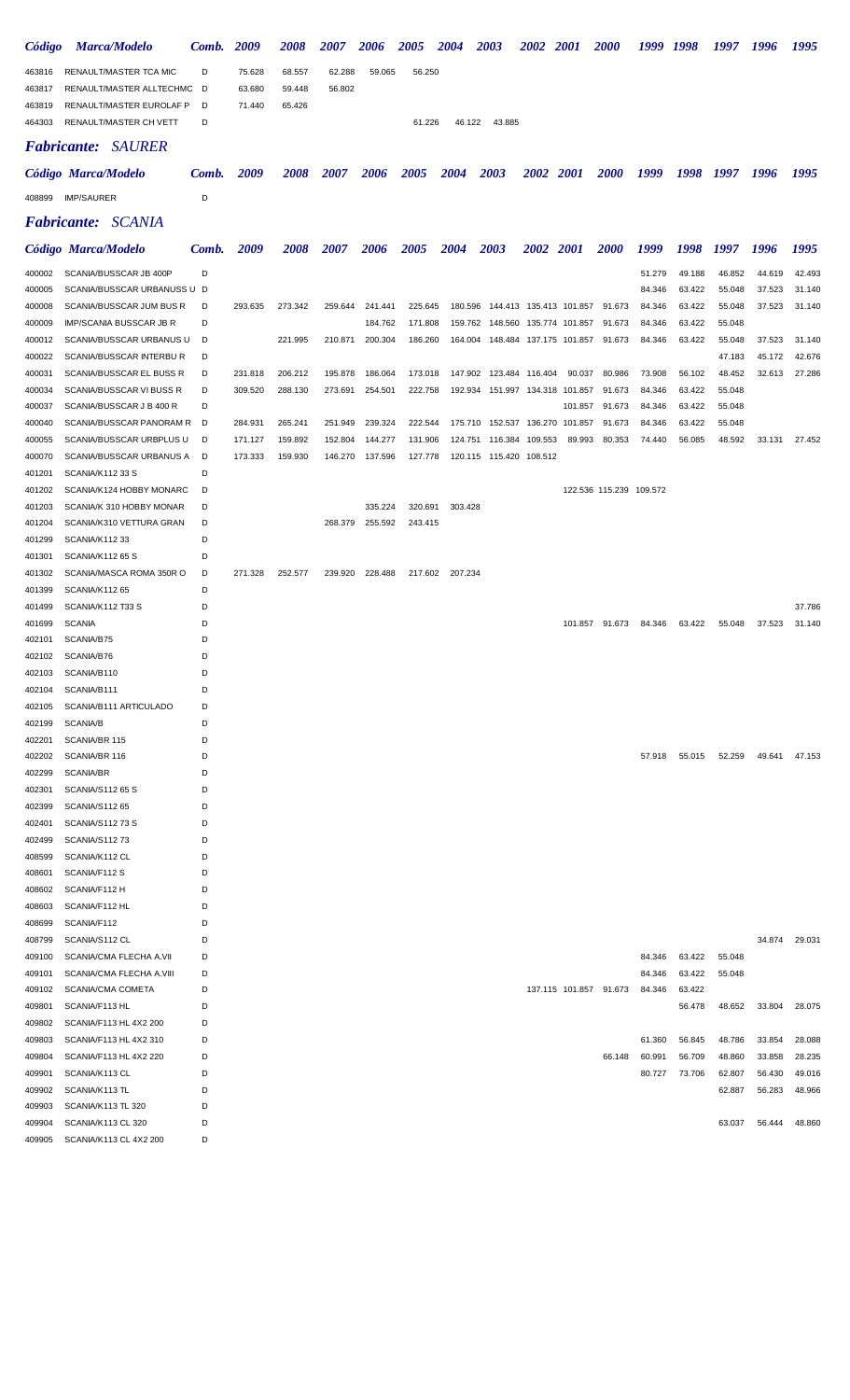| Código           | <b>Marca/Modelo</b>                                  | Comb.  | 2009               | <i><b>2008</b></i> | 2007               | <i><b>2006</b></i> | <i><b>2005</b></i> | 2004    | <i><b>2003</b></i>                 | <i>2002</i>     | <i>2001</i>             | <i><b>2000</b></i> | 1999             | 1998   | 1997   | 1996   | 1995   |
|------------------|------------------------------------------------------|--------|--------------------|--------------------|--------------------|--------------------|--------------------|---------|------------------------------------|-----------------|-------------------------|--------------------|------------------|--------|--------|--------|--------|
| 409906           | SCANIA/K113 CL 4X2 310                               | D      |                    |                    |                    |                    |                    |         |                                    |                 |                         |                    |                  |        |        |        | 48.786 |
| 409907           | SCANIA/K113 CL 4X2 320                               | D      |                    |                    |                    |                    |                    |         |                                    |                 |                         |                    | 80.123           | 73.201 | 62.930 | 56.297 | 48.765 |
| 409908           | SCANIA/K113 CL 4X2 360                               | D      |                    |                    |                    |                    |                    |         |                                    |                 |                         |                    | 80.712           | 73.210 | 62.813 | 56.365 | 48.911 |
| 409909           | SCANIA/K113 TL 6X2 310                               | D      |                    |                    |                    |                    |                    |         |                                    |                 |                         |                    |                  |        |        |        |        |
| 409910           | SCANIA/K113 TL 6X2 320                               | D      |                    |                    |                    |                    |                    |         |                                    |                 |                         |                    |                  | 85.502 | 70.494 |        |        |
| 409911           | SCANIA/K113 TL 6X2 360                               | D      |                    |                    |                    |                    |                    |         |                                    |                 |                         |                    | 75.299           | 71.538 | 63.348 | 56.358 | 49.001 |
| 410001           | SCANIA/S113 CL<br>SCANIA/S113 CL ART                 | D      |                    |                    |                    |                    |                    |         |                                    |                 |                         | 82.279             | 76.380           | 69.438 | 60.211 | 53.443 | 47.711 |
| 410002<br>410004 | SCANIA/S113 CL 4X2 310                               | D<br>D |                    |                    |                    |                    |                    |         |                                    |                 |                         |                    |                  |        |        |        | 47.545 |
| 410005           | SCANIA/S113 AL 6X2 310                               | D      |                    |                    |                    |                    |                    |         |                                    |                 |                         |                    |                  |        |        |        |        |
| 410201           | SCANIA/L113 CL 4X2 200                               | D      |                    |                    |                    |                    |                    |         |                                    |                 |                         |                    |                  |        |        |        | 47.491 |
| 410202           | SCANIA/L113 CL 4X2 260                               | D      |                    |                    |                    |                    |                    |         |                                    |                 |                         |                    |                  |        |        |        |        |
| 410203           | SCANIA/L113 CLB                                      | D      |                    |                    |                    |                    |                    |         |                                    |                 |                         |                    |                  | 69.570 | 60.075 | 53.312 | 47.562 |
| 410204           | SCANIA/L113 CL 4X2 220                               | D      |                    |                    |                    |                    |                    |         |                                    |                 |                         |                    | 76.338           | 69.166 | 60.216 | 53.786 | 47.384 |
| 410299           | SCANIA/L113 CL                                       | D      |                    |                    |                    |                    |                    |         |                                    |                 |                         |                    |                  |        |        |        | 47.528 |
| 411311           | SCANIA/COMIL CAMP HD R                               | D      | 221.672            | 208.941            | 188.937            | 176.302            | 163.942            | 143.961 |                                    | 134.382 119.782 | 89.984                  | 80.072             | 74.883           | 55.930 | 48.346 |        |        |
| 411314           | SCANIA/COMIL SVELTO U                                | D      |                    | 194.759            | 185.000            | 175.730            | 166.923            | 158.558 |                                    |                 | 147.443 135.618 101.857 | 91.673             | 84.346           | 63.422 | 55.048 | 37.523 | 31.140 |
| 411319           | SCANIA/COMIL CAMPIONE R                              | D      | 226.766            | 211.096            | 200.517            | 186.458            | 174.259            | 162.858 |                                    |                 | 152.022 136.467 101.857 | 91.673             | 84.346           | 63.422 | 55.048 | 37.523 |        |
| 411345           | SCANIA/COMIL DOPPIO A                                | D      |                    | 333.306            | 316.604            | 301.519            |                    |         |                                    |                 |                         |                    |                  |        |        |        |        |
| 411400           | I/SCANIA CMA COMETA                                  | D      |                    |                    |                    |                    |                    |         |                                    |                 |                         |                    | 84.346           | 63.422 | 55.048 |        |        |
| 415102           | SCANIA/TECNOBUS S.24                                 | D      |                    |                    |                    |                    |                    |         |                                    |                 |                         |                    |                  | 75.542 | 71.408 | 66.659 |        |
| 415201           | SCANIA/VITORIA SUPREMA11                             | D      |                    |                    |                    |                    |                    |         |                                    |                 | 136.898 101.857         | 91.673             | 84.346           | 63.422 | 55.048 |        |        |
| 415412           | SCANIA/CIFERAL PCIDII U                              | D      |                    |                    |                    |                    |                    |         |                                    |                 |                         |                    | 84.346           | 63.422 | 55.048 |        |        |
| 415706           | SCANIA/F94 NEOBUS EVOL                               | D      |                    |                    |                    |                    |                    |         |                                    |                 | 97.997                  | 89.632             | 82.441           | 76.158 | 70.650 |        |        |
| 415707<br>415756 | SCANIA/F94 NEOBUS EVO ST<br>SCANIA/K94 INDUST SUPREM | D<br>D |                    | 255.897            | 242.888            | 229.220            | 198.894            |         | 169.033 159.471                    |                 | 97.262                  | 90.012             | 83.243           | 75.727 | 70.856 |        |        |
| 415778           | SCANIA/K270 NEOBUS SROAD                             | D      |                    |                    | 206.321            | 196.535            | 185.092            |         |                                    |                 |                         |                    |                  |        |        |        |        |
| 415783           | SCANIA/K310 NEOBUS SROAD                             | D      | 274.167            | 255.219            | 240.847            | 229.222            |                    |         |                                    |                 |                         |                    |                  |        |        |        |        |
| 416505           | SCANIA/MPOLO TORINO GVU                              | D      |                    |                    |                    |                    | 178.582            | 166.060 |                                    |                 | 155.040 136.797 101.857 | 91.673             | 84.346           | 63.422 | 55.048 | 37.523 | 31.140 |
| 416507           | SCANIA/MPOLO ALLEGRO GVR                             | D      | 171.127            | 159.892            | 152.804            | 144.277            | 131.906            | 124.751 |                                    |                 | 116.384 109.155 101.857 | 91.673             | 84.346           | 63.422 | 55.048 | 37.523 | 31.140 |
| 416512           | SCANIA/MPOLO ANDARE R                                | D      |                    |                    |                    | 239.370            | 222.586            | 165.986 |                                    |                 | 152.259 136.841 101.857 | 91.673             | 84.346           | 63.422 | 55.048 |        |        |
| 416517           | SCANIA/MPOLO VIAGGIO GVR                             | D      |                    |                    |                    |                    |                    |         |                                    |                 | 62.491                  | 59.827             | 55.746           | 52.715 | 48.409 | 33.178 | 27.420 |
| 416522           | SCANIA/MPOLO PARAD GVR                               | D      |                    |                    |                    |                    |                    |         |                                    |                 | 101.857                 | 91.673             | 84.346           | 63.422 | 55.048 | 37.523 | 31.140 |
| 416525           | SCANIA/MPOLO PARAD GVLDR                             | D      |                    |                    |                    |                    |                    |         |                                    |                 | 101.857                 | 91.673             | 84.346           | 63.422 | 55.048 |        |        |
| 416528           | SCANIA/MPOLO PARAD GVDDR                             | D      |                    |                    |                    |                    |                    |         |                                    |                 | 101.857                 | 91.673             | 84.346           | 63.422 | 55.048 |        |        |
| 416536           | SCANIA/MPOLO VIALE U                                 | D      | 198.601            | 188.763            | 180.249            | 164.189            | 149.847            |         | 141.222 128.342 120.511            |                 | 88.557                  | 81.050             | 75.089           | 56.069 | 48.515 |        |        |
| 416547           | SCANIA/MPOLO TORINO GVA                              | D      |                    |                    |                    |                    |                    |         |                                    |                 | 101.857                 | 91.673             | 84.346           | 63.422 |        |        |        |
| 416552           | <b>SCANIA/MPOLO VIAGGIO R</b>                        | D      | 235.755            | 219.462            | 208.466            | 193.850            | 181.168            |         | 163.749  153.035  137.736  101.857 |                 |                         | 91.673             | 84.346           | 63.422 | 55.048 | 37.523 | 31.140 |
| 416557           | SCANIA/MPOLO PARADISO R                              | D      | 227.382            | 211.668            | 201.062            | 186.965            | 174.733            |         | 163.301  152.617  136.223  101.857 |                 |                         | 91.673             | 84.346           | 63.422 | 55.048 | 37.523 | 31.140 |
| 416562           | SCANIA/MPOLO ALLEGRO R                               | D      | 171.127            | 159.892<br>256.571 | 152.804            | 144.277            | 131.906            |         | 124.751  116.384  108.993  101.857 |                 |                         | 91.673             | 84.346           | 63.422 | 55.048 | 37.523 | 31.140 |
| 416567<br>416575 | SCANIA/MPOLO PARADIS LDR<br>SCANIA/MPOLO PARADIS DDR | D<br>D | 275.618<br>331.644 | 308.724            | 243.713<br>293.253 | 222.917<br>244.611 | 204.428<br>203.646 | 163.088 | 163.714 153.003 136.578 101.857    |                 | 152.417 135.222 101.857 | 91.673<br>91.673   | 84.346<br>84.346 |        |        |        |        |
| 416582           | SCANIA/MPOLO VIALE A                                 | D      | 172.913            | 151.065            | 143.496            | 136.687            | 128.780            |         | 122.663 115.532 107.342            |                 |                         |                    |                  |        |        |        |        |
| 416626           | SCANIA/MPOLO TORINO U                                | D      | 183.039            | 170.390            | 162.271            |                    |                    |         |                                    |                 |                         |                    |                  |        |        |        |        |
| 416633           | SCANIA/MPOLO TORINO A                                | D      |                    |                    |                    |                    |                    |         |                                    |                 |                         |                    | 66.533           | 63.199 | 60.189 |        |        |
| 462002           | SCANIA/IRIZAR CENTURY S                              | D      | 232.004            | 215.971            | 205.150            | 195.713            | 174.807            |         | 163.371  152.499  136.058  101.857 |                 |                         | 91.673             | 84.346           | 63.422 | 55.048 |        |        |
| 462004           | SCANIA/IRIZAR CENTURY E                              | D      | 251.013            | 233.666            | 221.958            | 210.835            | 196.052            |         |                                    |                 |                         | 91.673             | 84.346           | 63.422 | 55.048 |        |        |
| 462014           | SCANIA/K 380B IRIZAR PB                              | D      | 278.777            | 259.511            | 247.147            |                    |                    |         |                                    |                 |                         |                    |                  |        |        |        |        |
| 463022           | SCANIA/CAIO ALPHA U                                  | D      |                    |                    |                    |                    |                    |         |                                    |                 |                         |                    | 74.471           | 69.573 | 60.419 |        |        |
| 463023           | SCANIA/CAIO ALPHA L113CL                             | D      |                    |                    |                    |                    |                    |         |                                    |                 |                         |                    |                  | 69.704 | 60.738 | 53.916 | 47.673 |
| 463037           | SCANIA/CAIO INTER L113CL                             | D      |                    |                    |                    |                    |                    |         |                                    |                 |                         |                    |                  | 69.831 | 60.616 | 53.734 | 47.722 |
| 463042           | SCANIA/CAIO ALPHA L94IB                              | D      |                    |                    |                    |                    |                    |         |                                    |                 |                         |                    | 78.639           | 67.549 | 62.756 |        |        |
| 463043           | SCANIA/CAIO ALPHA L94UB                              | D      |                    |                    |                    |                    |                    |         |                                    |                 | 98.811                  | 89.411             | 80.924           | 74.523 |        |        |        |
| 463044           | SCANIA/CAIO ALPHA F94HB                              | D      |                    |                    |                    |                    |                    |         |                                    |                 |                         |                    | 83.426           | 75.719 | 70.546 |        |        |
| 463050           | SCANIA/CAIO MILLENNIUM U                             | D      |                    |                    |                    |                    |                    |         |                                    |                 |                         | 91.673             | 84.346           | 63.422 | 55.048 |        |        |
| 463051           | SCANIA/CAIO MILLE L94UB                              | D      |                    |                    |                    |                    |                    |         |                                    | 105.644         | 99.289                  | 89.393             | 80.447           | 74.335 | 68.292 |        |        |
| 463060<br>463121 | SCANIA/CAIO APACHES21 A<br>SCANIA/INDUSCAR MILLEN U  | D<br>D | 220.385            | 205.154            | 194.875            | 181.211            | 169.356            |         | 157.562 141.348 132.910 101.857    |                 | 153.600 135.229 101.857 | 91.673             | 84.346           |        |        |        |        |
| 463122           | SCANIA/INDUSCAR APACHE U                             | D      |                    |                    | 189.056            | 179.582            | 170.583            |         | 162.034 150.675 135.194 101.857    |                 |                         |                    |                  |        |        |        |        |
| 463129           | SCANIA/INDUSCAR GIR                                  | D      |                    | 171.929            | 163.314            | 155.130            | 146.940            | 140.827 |                                    |                 |                         |                    |                  |        |        |        |        |
| 463130           | SCANIA/INDUSCAR GIR K94                              | D      |                    |                    | 219.932            | 208.911            | 194.262            |         | 163.555 148.818 134.855 101.857    |                 |                         |                    |                  |        |        |        |        |
| 464900           | SCANIA/TRAILCAR COMANDER                             | D      |                    |                    |                    |                    | 112.598            |         | 106.628 101.687                    |                 |                         |                    |                  |        |        |        |        |
| 465100           | I/SCANIA MPOLO PARADIS R                             | D      |                    |                    | 258.693            | 247.144            | 237.516            |         |                                    |                 |                         |                    |                  |        |        |        |        |
| 465101           | I/SCANIA MPOLO VIALE U                               | D      |                    | 185.271            |                    | 176.166 168.564    |                    |         |                                    |                 |                         |                    |                  |        |        |        |        |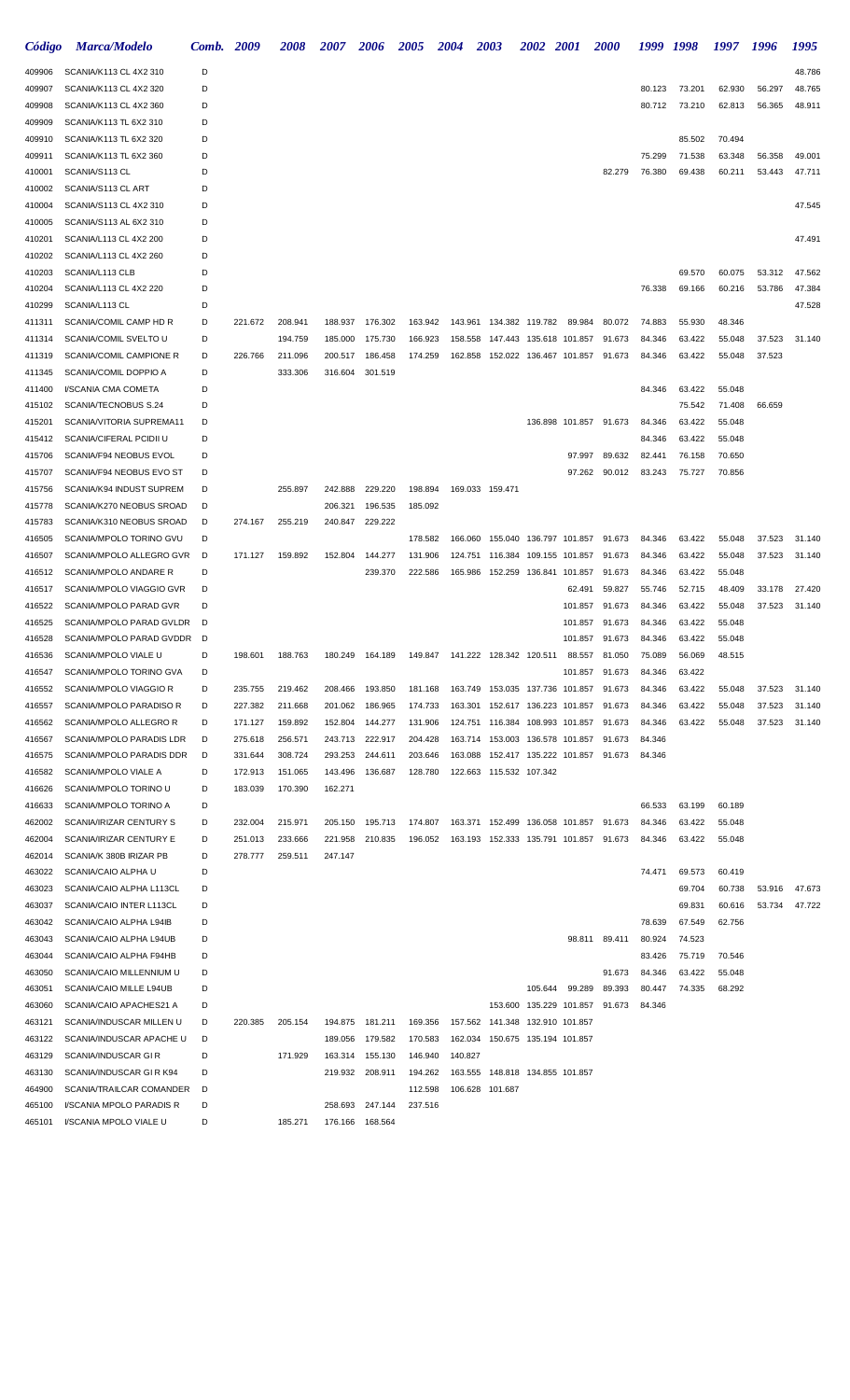| Código           |                                                    | <b>Marca/Modelo</b>                                           | Comb. 2009 |                    | 2008               | <i><b>2007</b></i> | <i><b>2006</b></i> | <i><b>2005</b></i> | 2004              | 2003                                    | <i><b>2002</b></i> | <b>2001</b>      | <i><b>2000</b></i> | 1999             | 1998             | 1997             | 1996             | 1995             |
|------------------|----------------------------------------------------|---------------------------------------------------------------|------------|--------------------|--------------------|--------------------|--------------------|--------------------|-------------------|-----------------------------------------|--------------------|------------------|--------------------|------------------|------------------|------------------|------------------|------------------|
|                  |                                                    | <b>Fabricante: SPARTAN</b>                                    |            |                    |                    |                    |                    |                    |                   |                                         |                    |                  |                    |                  |                  |                  |                  |                  |
|                  | Código Marca/Modelo                                |                                                               | Comb.      | 2009               | <i><b>2008</b></i> | <i><b>2007</b></i> | 2006               | <i><b>2005</b></i> | 2004              | 2003                                    | 2002 2001          |                  | <i>2000</i>        | 1999             | 1998             | 1997             | 1996             | 1995             |
| 414501           |                                                    | IMP/SPARTAN EC2242                                            | D          |                    |                    |                    |                    |                    |                   |                                         |                    |                  |                    |                  | 39.921           | 34.259           | 28.411           | 22.802           |
|                  |                                                    | <b>Fabricante: SSANGYONG</b>                                  |            |                    |                    |                    |                    |                    |                   |                                         |                    |                  |                    |                  |                  |                  |                  |                  |
|                  | Código Marca/Modelo                                |                                                               | Comb.      | 2009               | <i><b>2008</b></i> | <i><b>2007</b></i> | 2006               | <i><b>2005</b></i> | 2004              | 2003                                    | <i><b>2002</b></i> | <b>2001</b>      | <i><b>2000</b></i> | 1999             | 1998             | 1997             | 1996             | 1995             |
| 463200           |                                                    | I/SSANGYONG ISTANA PRIME                                      | D          |                    |                    |                    |                    |                    |                   |                                         | 30.267             |                  | 26.613 25.154      | 23.530           |                  |                  |                  |                  |
|                  |                                                    | <b>Fabricante: TECNOBUS</b>                                   |            |                    |                    |                    |                    |                    |                   |                                         |                    |                  |                    |                  |                  |                  |                  |                  |
|                  | Código Marca/Modelo                                |                                                               | Comb.      | 2009               | <i><b>2008</b></i> | <i><b>2007</b></i> | 2006               | <i><b>2005</b></i> | 2004              | 2003                                    | <i><b>2002</b></i> | <i>2001</i>      | <i><b>2000</b></i> | 1999             | 1998             | 1997             | 1996             | 1995             |
| 412904           |                                                    | TECNOBUS/BUSSCAR VBUSS R D                                    |            |                    |                    |                    | 256.086            | 245.507            | 233.276           |                                         |                    |                  |                    |                  |                  |                  |                  |                  |
| 414401           |                                                    | TECNOBUS/TRIBUS 4 T.23                                        |            |                    |                    |                    |                    |                    |                   |                                         |                    |                  |                    | 45.028           | 39.740           | 34.259           | 28.411           |                  |
| 414402           |                                                    | TECNOBUS/SUPERBUS 4T.12                                       | D          |                    |                    |                    |                    |                    |                   |                                         |                    |                  |                    | 115.832 101.568  |                  | 90.537           |                  |                  |
| 414403           |                                                    | TECNOBUS/SUPERBUS 4T.13                                       | D          |                    |                    |                    |                    |                    |                   |                                         |                    |                  |                    | 115.005 101.801  |                  | 90.073           |                  |                  |
|                  |                                                    | <b>Fabricante: TOYOTA</b>                                     |            |                    |                    |                    |                    |                    |                   |                                         |                    |                  |                    |                  |                  |                  |                  |                  |
|                  | Código Marca/Modelo                                |                                                               | Comb.      | 2009               | <i><b>2008</b></i> | 2007               | 2006               | <i><b>2005</b></i> | 2004              | 2003                                    | <i><b>2002</b></i> | <i>2001</i>      | <i><b>2000</b></i> | 1999             | 1998             | 1997             | 1996             | 1995             |
| 414100           |                                                    | I/TOYOTA HIACE BUS 2.4LD                                      | D          |                    |                    |                    |                    |                    |                   |                                         |                    |                  |                    |                  |                  |                  |                  |                  |
| 414101<br>414102 | TOYOTA/BAND MAX                                    | I/TOYOTA HIACE STANDARD                                       | G<br>D     |                    |                    |                    |                    |                    |                   |                                         |                    | 38.254           | 36.267             | 34.430           | 32.621           | 30.966           | 14.693<br>29.447 | 13.903<br>27.825 |
|                  |                                                    | <b>Fabricante: TUTTO</b>                                      |            |                    |                    |                    |                    |                    |                   |                                         |                    |                  |                    |                  |                  |                  |                  |                  |
|                  | Código Marca/Modelo                                |                                                               | Comb.      | 2009               | <i><b>2008</b></i> | 2007               | 2006               | <i><b>2005</b></i> | 2004              | 2003                                    | <i><b>2002</b></i> | <i>2001</i>      | <i><b>2000</b></i> | 1999             | 1998             | 1997             | 1996             | 1995             |
| 411800           |                                                    | TUTTO/M.POLO TORINO GV                                        | D          |                    |                    | 91.205             | 88.025             | 81.953             | 75.732            | 71.901                                  | 68.482             | 62.777           | 48.319             | 44.562           | 40.201           | 34.259           |                  |                  |
| 411801           |                                                    | TUTTO/MPOLO ELETRA HPB15                                      | D          |                    |                    |                    |                    |                    | 75.732            | 71.901                                  | 65.648             |                  |                    |                  |                  |                  |                  |                  |
| 411899           | TUTTO/TRASPORTI                                    |                                                               | D          |                    |                    |                    |                    |                    |                   |                                         |                    |                  |                    | 45.028           | 40.201           | 34.259           | 28.411           | 23.000           |
|                  |                                                    | Fabricante: VOLKSWAGEN                                        |            |                    |                    |                    |                    |                    |                   |                                         |                    |                  |                    |                  |                  |                  |                  |                  |
|                  | Código Marca/Modelo                                |                                                               | Comb.      | 2009               | <i><b>2008</b></i> | <i><b>2007</b></i> | 2006               | <i><b>2005</b></i> | 2004              | 2003                                    | <i><b>2002</b></i> | <i>2001</i>      | <i><b>2000</b></i> | 1999             | 1998             | 1997             | 1996             | 1995             |
| 400007           |                                                    | <b>VW/BUSSCAR EL BUSS R</b>                                   | D          | 198.653            | 184.924            | 175.659            | 163.342            | 152.657            | 111.412           | 85.462                                  | 78.698             | 58.048           | 45.882             | 42.141           | 37.412           | 31.954           | 27.608           |                  |
| 400011           |                                                    | <b>VW/BUSSCAR URBANUSS U</b>                                  | D          | 172.293            | 154.533            | 146.789            | 129.208            | 117.835            | 99.499            | 75.144                                  | 68.570             | 56.115           | 39.660             | 36.318           | 32.371           | 27.670           | 24.029           | 19.737           |
| 400021           |                                                    | 400015 VW/BUSSCAR SUP M SS U<br><b>VW/BUSSCAR INTERBUS R</b>  | D          | 135.491            | 126.127            | 119.806            | 109.150            | 101.373            | 96.877            | 89.609                                  | 79.085             | 58.048<br>58.048 | 45.882<br>45.882   | 42.141<br>42.141 | 37.412<br>37.412 | 31.954<br>31.954 | 27.608           | 22.769           |
| 400026           |                                                    | VOLKS/BUSSCAR MAXI M V R                                      | D          |                    |                    |                    |                    |                    |                   |                                         |                    |                  |                    | 42.141           | 37.412           | 31.954           |                  |                  |
| 400045           |                                                    | <b>VW/BUSSCAR MICRUSS O</b>                                   | D          | 132.475            | 123.319            | 117.140            | 108.926            | 101.800            | 93.534            | 85.369                                  | 78.539             | 58.048           | 45.882             | 42.141           | 37.412           | 31.954           |                  |                  |
| 400048           |                                                    | VOLKS/BUSSCAR MINIMIC O                                       | D          |                    |                    |                    |                    |                    |                   |                                         | 65.562             | 51.288           | 48.389             |                  |                  |                  |                  |                  |
| 400049           |                                                    | <b>VW/BUSSCAR MINIMIC M</b>                                   | D          | 115.674            | 105.158            | 99.888             | 93.979             | 87.390             | 81.262            | 75.565                                  | 69.460             | 56.222           | 39.922             | 36.223           | 34.846           |                  |                  |                  |
| 400060<br>400067 |                                                    | VW/BUSSCAR URBPLUSS U<br>VW/BUSSCAR VBUS LO4X2                | D<br>D     | 177.639<br>176.273 | 165.363<br>164.091 | 157.076<br>155.869 | 146.064<br>142.154 | 136.507<br>129.631 | 95.021<br>111.613 | 85.432<br>82.657                        | 78.053<br>75.808   | 58.048<br>58.048 | 45.882<br>45.882   | 42.141<br>42.141 | 37.412<br>37.412 | 31.954<br>31.954 |                  |                  |
| 400076           |                                                    | <b>VW/BUSSCAR ECOSS U</b>                                     | D          | 170.622            | 158.831            | 151.190            | 135.974            | 130.891            |                   | 123.952 117.441 111.305 106.542 101.170 |                    |                  |                    | 96.349           | 91.758           | 87.385           |                  |                  |
| 404501           | VW/7.90 S C.O.                                     |                                                               | D          |                    |                    |                    |                    |                    |                   |                                         |                    |                  |                    |                  |                  |                  | 48.150           | 44.482           |
| 404502           | VW/8.140 CO                                        |                                                               | D          |                    |                    |                    |                    |                    |                   |                                         | 47.377             | 45.246           | 42.121             | 38.391           | 33.687           | 29.539           | 27.334           | 24.073           |
| 404503           | VW/8.130 CO                                        |                                                               | D          |                    |                    |                    |                    |                    |                   |                                         |                    | 56.030           | 54.252             | 51.521           | 49.559           | 47.930           | 45.721           | 44.067           |
| 404504<br>404505 |                                                    | <b>VW/TRAILCAR COMMANDER TR</b><br>VW/TRAILCAR COMMANDER SE D | - D        |                    | 113.200            | 107.528            | 102.140            | 94.978             | 88.320            | 82.126                                  | 76.027             | 58.048<br>58.048 | 45.882<br>45.882   | 42.141           |                  |                  |                  |                  |
| 404599           | VW/7.90                                            |                                                               | D          |                    |                    |                    |                    |                    |                   |                                         |                    |                  |                    |                  |                  | 53.470           | 49.396           | 45.633           |
| 407199           | VW/6.90 C.O.                                       |                                                               | D          |                    |                    |                    |                    |                    |                   |                                         |                    |                  |                    |                  |                  |                  |                  |                  |
| 407299           | VW/7.90S C.E.                                      |                                                               | D          |                    |                    |                    |                    |                    |                   |                                         |                    |                  |                    |                  |                  |                  |                  |                  |
| 408499           | VW/INVEL                                           |                                                               | D          |                    |                    |                    |                    |                    |                   |                                         |                    |                  |                    |                  |                  |                  |                  |                  |
| 409103           |                                                    | VW/17240 OT CMA RDV 12.0                                      | D          |                    |                    |                    |                    |                    |                   | 91.296                                  | 85.783             | 82.056           |                    |                  |                  | 10.758           | 10.289           | 9.372            |
| 409401<br>409402 | <b>VW/KOMBI ESCOLAR</b><br><b>VW/KOMBI LOTACAO</b> |                                                               | G<br>G     | 41.843<br>38.933   | 35.665<br>32.536   | 31.955<br>31.104   | 22.950<br>22.950   | 21.586<br>21.586   | 20.243<br>20.243  | 19.362<br>19.362                        | 17.891<br>17.891   | 16.557<br>16.557 | 15.856<br>15.856   | 14.640<br>14.640 | 13.478<br>13.478 | 10.758           | 10.289           | 9.372            |
| 409403           |                                                    | <b>VW/KOMBI VIACAR 12</b>                                     | G          |                    |                    | 26.921             | 22.950             | 21.586             | 20.243            | 19.362                                  | 17.891             | 16.557           | 15.856             | 14.640           | 13.478           | 10.758           |                  |                  |
| 409404           |                                                    | <b>VW/KOMBI VIATURE E</b>                                     | G          |                    |                    |                    |                    |                    | 20.243            | 19.362                                  | 17.891             | 16.557           | 15.856             | 14.640           | 13.478           |                  |                  |                  |
| 409405           |                                                    | VW/9150 WALK WALKBUS L20                                      | D          |                    |                    | 116.722            | 110.962            | 104.731            | 99.191            |                                         |                    |                  |                    |                  |                  |                  |                  |                  |
| 409406           |                                                    | VW/915 WALK WALKBUS L32                                       | D          | 139.785            | 130.995            | 125.590            | 119.102            | 110.203            | 103.161           | 95.791                                  |                    |                  |                    |                  |                  |                  |                  |                  |
| 409407           |                                                    | VW/8150 WALK WALKBUS L20                                      | D          |                    |                    |                    | 131.044            | 121.693            | 114.394           |                                         |                    |                  |                    |                  |                  |                  |                  |                  |
| 409408<br>409409 |                                                    | VW/8120 WALK WALKBUS L20<br>VW/9.150ODM EL SCHEID DE          | D<br>D     |                    | 94.448             | 87.915             | 96.605<br>84.308   | 90.539<br>78.034   | 84.222<br>74.692  | 70.683                                  |                    | 67.272 64.896    | 62.320             |                  |                  |                  |                  |                  |
| 409410           |                                                    | <b>VW/KOMBI UNIVIDAS LOT</b>                                  | G          | 40.981             | 34.247             | 32.740             |                    |                    |                   |                                         |                    |                  |                    |                  |                  |                  |                  |                  |
| 409411           |                                                    | VW/15190EOD UNISAUDE ATH                                      | D          | 139.323            | 129.695            | 123.195            | 117.326            |                    |                   |                                         |                    |                  |                    |                  |                  |                  |                  |                  |
| 409412           |                                                    | VW/9.150ODM VETTURA MEDI                                      | D          |                    | 273.239            |                    | 259.547 247.181    |                    |                   |                                         |                    |                  |                    |                  |                  |                  |                  |                  |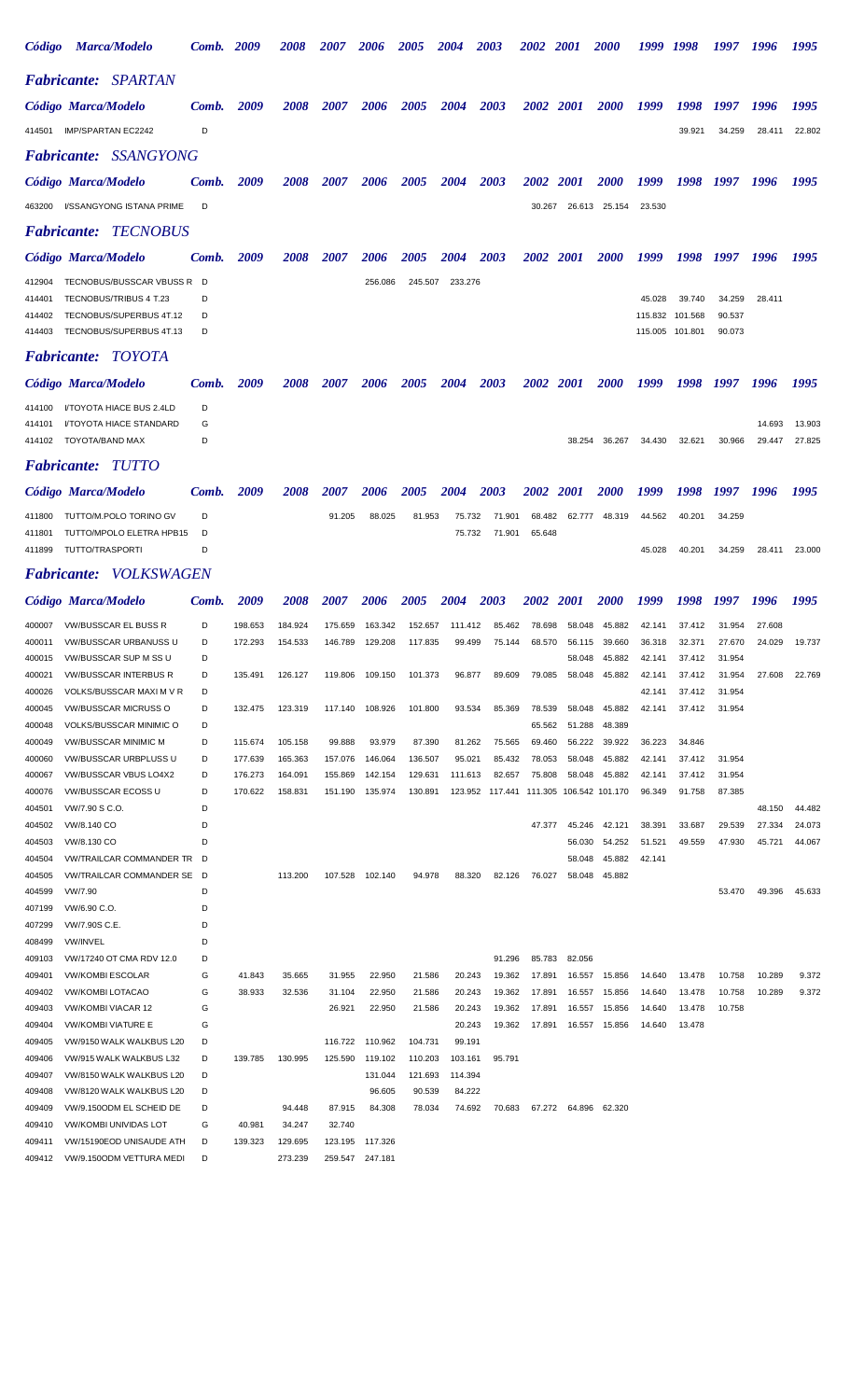| Código           | <b>Marca/Modelo</b>                                 | Comb.  | 2009    | <i><b>2008</b></i> | <i><b>2007</b></i> | <b>2006</b> | <i><b>2005</b></i> | 2004    | 2003                           |        | <b>2002</b>     | <b>2001</b> | <b>2000</b>   | 1999   | 1998   | 1997   | 1996   | 1995   |
|------------------|-----------------------------------------------------|--------|---------|--------------------|--------------------|-------------|--------------------|---------|--------------------------------|--------|-----------------|-------------|---------------|--------|--------|--------|--------|--------|
| 409416           | VW/MDO 300 URBANO M                                 | D      | 196.767 | 183.169            | 163.051            | 155.282     |                    |         |                                |        |                 |             |               |        |        |        |        |        |
| 409417           | VW/9150 ODM CICCOBUS 03                             | D      |         | 98.613             | 90.041             | 85.962      |                    |         |                                |        |                 |             |               |        |        |        |        |        |
| 409420           | VW/9.150 IBRAVA APOLLO                              | D      | 151.042 | 140.605            | 133.905            |             |                    |         |                                |        |                 |             |               |        |        |        |        |        |
| 409421           | VW/15.190 EOD ESCOLAR HD                            | D      | 204.987 | 191.646            |                    |             |                    |         |                                |        |                 |             |               |        |        |        |        |        |
| 409422           | VW/15.190 EOD ESC.SUPER                             | D      | 128.828 | 119.939            |                    |             |                    |         |                                |        |                 |             |               |        |        |        |        |        |
| 409499           | <b>VW/VOLKSWAGEN</b>                                | D      |         |                    |                    |             |                    | 92.370  |                                | 85.893 | 78.804          | 58.048      | 45.882        | 42.141 | 37.412 | 31.954 | 27.608 | 22.769 |
| 411001           | VW/16.180 CO                                        | D      |         |                    |                    |             |                    |         |                                |        | 44.864          | 42.617      | 40.482        | 37.699 | 34.818 | 30.839 | 24.770 | 20.088 |
| 411201           | VW/7.110 S CO                                       | D      |         |                    |                    |             |                    |         |                                |        |                 |             |               |        |        | 53.390 | 49.324 | 45.566 |
| 411302           | <b>VW/COMIL CAMPIONE R</b>                          | D      | 167.370 | 155.804            | 147.998            | 137.621     | 128.617            | 95.222  |                                | 85.862 | 78.881          | 58.048      | 45.882        | 42.141 | 37.412 | 31.954 | 27.608 | 22.769 |
| 411303           | <b>VW/COMIL VERSATILE I</b>                         | D      | 168.582 | 156.932            | 149.067            | 138.616     | 129.548            | 95.718  |                                | 85.805 | 78.786          | 58.048      | 45.882        | 42.141 | 37.412 | 31.954 | 27.608 | 22.769 |
| 411308           | <b>VW/COMIL PIA M</b>                               | D      | 140.689 | 130.966            | 124.402            | 118.167     | 109.883            | 95.048  |                                | 85.923 | 78.686          | 58.048      | 45.882        | 42.141 | 37.412 | 31.954 | 27.608 | 22.769 |
| 411313           | <b>VW/COMIL SVELTO U</b>                            | D      | 153.904 | 143.267            | 136.089            | 126.547     | 118.269            | 93.748  |                                | 85.586 | 78.694          | 58.048      | 45.882        | 42.141 | 37.412 | 31.954 | 27.608 | 22.769 |
| 411326           | VW/COMIL BELLO M                                    | D      | 131.175 | 122.111            | 115.992            | 107.860     | 100.802            | 92.887  |                                | 84.544 | 77.456          | 58.048      | 45.882        | 42.141 | 37.412 |        |        |        |
| 411329           | <b>VW/COMIL DOPPIO A</b>                            | D      | 122.916 | 114.422            | 108.688            | 101.067     | 93.981             | 87.392  |                                | 81.265 | 76.130          | 58.048      | 45.882        | 42.141 | 37.412 | 31.954 | 27.608 |        |
| 411330           | <b>VW/COMIL SVELTO U</b>                            | D      | 156.891 | 146.048            | 138.729            | 131.777     | 122.538            | 94.298  |                                | 84.782 | 77.677          | 58.048      | 45.882        | 42.141 | 37.412 | 31.954 | 27.608 |        |
| 411333           | <b>VW/COMIL PIA O</b>                               | D      | 135.062 | 125.728            | 119.427            | 111.054     | 103.788            | 94.078  |                                | 84.968 | 78.538          | 58.048      | 45.882        | 42.141 | 37.412 |        |        |        |
| 411337           | <b>VW/COMIL BELLO O</b>                             | D      | 123.070 | 108.914            | 103.457            | 96.201      | 89.907             | 82.883  |                                | 75.546 | 69.190          | 55.948      | 39.989        | 36.633 |        |        |        |        |
| 411341           | <b>VW/COMIL TH UM</b>                               | D      |         |                    | 118.757            | 112.806     | 104.896            | 97.541  |                                | 90.703 | 83.480          | 65.136      |               |        |        | 48.820 |        |        |
| 412912           | <b>VW/BUSSCAR MICRUSS L</b>                         | D      |         |                    |                    |             |                    |         |                                |        |                 |             |               | 67.842 | 65.102 | 61.999 |        |        |
| 412913           | <b>VW/BUSSCAR VISSTA HI</b>                         | D      | 288.103 | 268.193            | 255.414            |             |                    |         |                                |        |                 |             |               |        |        |        |        |        |
| 412915           | <b>VW/BUSSCAR ELBUSS340</b>                         | D      |         |                    |                    |             |                    |         |                                |        | 99.448          | 94.464      | 89.731        | 85.234 | 80.963 | 77.104 |        |        |
| 414601           | <b>IMP/VW CARAVELLE</b>                             | D      |         |                    |                    |             |                    | 48.378  |                                | 44.986 | 41.135          | 38.002      | 32.705        | 29.209 | 27.256 | 24.244 | 22.548 | 20.133 |
| 414602           | <b>IMP/VW EUROVAN</b>                               | D      |         |                    |                    |             |                    |         |                                |        |                 |             | 28.726        | 24.558 | 22.877 | 20.142 | 19.208 | 18.508 |
| 414603           | I/VW CARAVELLE TDI 2.5                              | D      |         |                    |                    |             |                    | 58.910  |                                | 55.293 | 49.547          |             |               |        |        |        |        |        |
| 414604           | <b>I/VW CARAVELLE KRS</b>                           | D      |         |                    |                    |             |                    |         |                                |        |                 |             |               |        |        |        |        |        |
| 414605           | <b>I/VW SHUTTLE TDI</b>                             | D      |         |                    |                    | 72.899      | 67.877             | 64.483  |                                |        |                 |             |               |        |        |        |        |        |
| 415401           | <b>VW/CIFERAL AGILIS O</b>                          | D      |         |                    |                    |             |                    |         |                                |        |                 |             | 45.882        | 42.141 | 37.412 | 31.954 | 27.608 | 22.769 |
| 415403           | <b>VW/CIFERAL AGILIS M</b>                          | D      |         |                    |                    |             |                    |         |                                |        |                 |             |               | 42.141 | 37.412 | 31.954 | 27.608 |        |
| 415406           | <b>VW/CIFERAL PCID U</b>                            | D      |         |                    |                    |             |                    |         |                                |        |                 |             | 45.882        | 42.141 | 37.412 | 31.954 | 27.608 |        |
| 415419           | <b>VW/CIFERAL PCIDII U</b>                          | D      |         |                    |                    |             |                    |         |                                |        |                 |             | 45.882        | 42.141 | 37.412 | 31.954 |        |        |
| 415420           | VW/CIFERAL GLS BUS U                                | D      |         |                    |                    |             |                    |         |                                |        |                 |             |               | 42.141 | 37.412 | 31.954 | 27.608 | 22.769 |
| 415426           | VW/CIFERAL TURQUESA U                               | D      |         |                    |                    |             |                    | 123.108 |                                | 88.384 | 78.166          | 58.048      | 45.882        | 42.141 | 37.412 |        |        |        |
| 415428           | <b>VW/CIFERAL CITMAX U</b>                          | D      | 165.080 | 152.315            | 139.305            | 131.044     | 121.693            | 114.394 | 109.923                        |        | 103.345         | 93.829      |               |        |        |        |        |        |
| 415432           | <b>VW/CIFERAL MINIMAX ON</b>                        | D<br>D |         |                    |                    | 90.553      | 85.617             | 82.263  | 78.937                         |        | 74.808          | 72.182      | 69.589        | 66.273 | 63.115 | 60.108 |        |        |
| 415433<br>415501 | <b>VW/CIFERAL MINIMAX MO</b><br>VW/MAXIBUS URB16210 | D      |         |                    |                    | 90.553      | 85.617             | 82.263  | 78.937                         | 77.443 | 70.818          | 68.430      | 57.309        | 51.171 | 42.931 | 35.834 | 32.807 | 30.465 |
| 415504           | VW/MAXIBUS MCO8140                                  | D      |         |                    |                    |             |                    |         |                                |        |                 | 44.839      | 41.893        | 38.106 | 33.840 | 29.303 | 27.168 | 24.160 |
| 415511           | VW/9.150 MCO MAXIBUS                                | D      | 121.101 | 107.925            | 102.517            | 97.380      | 87.987             | 81.818  |                                | 75.587 | 69.481          | 56.457      | 39.629        | 36.466 |        |        |        |        |
| 415513           | VW/9150 MAXIBUS MCO MC                              | D      | 121.047 | 112.682            | 107.037            | 101.672     | 95.195             | 88.387  |                                | 83.834 | 77.911          |             |               |        |        |        |        |        |
| 415514           | VW/17.210 MAXIBUS URB                               | D      | 160.627 | 149.526            | 142.034            | 135.771     | 129.548            | 112.885 |                                |        | 108.587 102.357 | 97.481      | 92.836        | 88.413 | 84.201 | 80.189 |        |        |
| 415515           | VW/15.180 MAXIBUS URB                               | D      | 165.915 | 154.450            | 146.710            | 139.359     | 129.520            | 120.620 |                                |        |                 |             |               |        |        |        |        |        |
| 415702           | VW/NEOBUS MEGA 16210                                | D      |         |                    |                    |             |                    |         |                                |        | 78.031          | 58.048      | 45.882        | 42.141 | 37.412 | 31.954 | 27.608 |        |
| 415705           | <b>VW/NEOBUS THUNDER</b>                            | D      | 133.302 | 124.091            | 117.872            | 109.608     | 102.438            | 95.063  |                                | 85.836 | 79.067          | 58.048      | 45.882        | 42.141 | 37.412 | 31.954 | 27.608 | 22.769 |
| 415718           | VW/8150 NEOBUS TBOY MIC                             | D      |         |                    |                    | 113.791     | 109.098            | 91.349  | 87.551                         |        | 80.964          |             | 76.477 73.837 |        |        |        |        |        |
| 415719           | VW/8150NEOBUS THUNDERBOY                            | D      |         |                    | 119.898            | 113.791     | 109.098            | 91.064  |                                | 87.030 | 79.190          |             | 75.190 72.761 |        |        |        |        |        |
| 415721           | VW/17210 NEOBUS MEGA                                | D      |         |                    | 148.360            | 137.958     | 128.934            | 91.757  |                                | 82.497 | 75.727          |             | 58.048 45.882 |        |        |        |        |        |
| 415722           | VW/17240 NEOBUS MEGA                                | D      |         |                    |                    |             |                    | 89.698  |                                | 83.410 | 75.279          |             | 58.048 45.882 |        |        |        |        |        |
| 415725           | VW/17.210 NEOBUS MEGA MGF                           | D      |         |                    |                    |             | 100.180            | 96.470  |                                | 91.487 | 84.553          | 80.184      |               |        |        |        |        |        |
| 415726           | VW/9150 NEOBUS TH THF                               | D      |         |                    |                    |             |                    | 88.387  |                                | 83.834 | 77.911          | 65.124      | 58.460        |        |        |        |        |        |
| 415728           | VW/17240 NEOBUS SPECTRUM                            | D      |         |                    |                    |             |                    | 104.712 |                                | 99.822 | 92.878          |             | 83.420 78.030 |        |        |        |        |        |
| 415731           | VW/17210 NEOBUS SPECTRUM                            | D      |         |                    | 121.702            | 113.171     | 100.180            | 96.470  |                                | 91.487 | 84.553          | 78.864      |               |        |        |        |        |        |
| 415742           | VW/8150 NEOBUS THUND WAY                            | D      | 141.806 | 130.189            | 119.898            | 113.791     | 109.098            | 103.858 | 98.289                         |        |                 |             |               |        |        |        |        |        |
| 415743           | VW/9150 NEOBUS THUND WAY                            | D      |         |                    | 119.898            | 113.791     | 109.098            | 103.858 |                                |        |                 |             |               |        |        |        |        |        |
| 415753           | VW/8150 UNISAUDE ATHENAS                            | D      |         | 97.484             | 93.202             | 88.701      | 81.583             | 75.584  |                                | 71.467 | 66.118          |             |               |        |        |        |        |        |
| 415754           | VW/17260 EOT NEOBUS MEGA                            | D      | 181.588 | 167.547            | 153.235            | 144.148     | 133.862            | 125.834 | 120.915                        |        |                 |             |               |        |        |        |        |        |
| 415757           | VW/9150 UNISAUDE ATHENAS                            | D      | 105.148 | 97.484             | 93.202             | 88.701      | 81.583             | 75.584  |                                | 71.467 | 66.118          |             |               |        |        |        |        |        |
| 415759           | VW/15180 EOD NEOBUS SPEC                            | D      |         |                    | 153.235            | 144.148     | 133.862            | 125.834 | 120.915                        |        |                 |             |               |        |        |        |        |        |
| 415761           | VW/15180 EOD NEOBUS MEGA                            | D      |         |                    | 153.235            | 144.148     | 133.862            |         | 125.834 120.915 113.679 97.613 |        |                 |             |               |        |        |        |        |        |
| 415762           | VW/17260 EOT NEOBUS SPEC                            | D      |         |                    |                    | 163.805     | 152.117            | 142.993 |                                |        |                 |             |               |        |        |        |        |        |
| 415765           | <b>VW/NEOBUS TH UM</b>                              | D      |         |                    |                    | 113.791     | 109.098            | 103.858 |                                |        |                 |             |               |        |        |        |        |        |
| 415767           | VW/17.260 INDUST REGIA                              | D      |         | 175.016            | 166.246            | 154.522     | 147.150            | 139.287 |                                |        |                 |             |               |        |        |        |        |        |
| 415768           | VW/9150 NEOBUS THUNDER                              | D      | 141.806 | 130.189            | 119.898            | 113.791     | 109.098            | 103.858 |                                |        |                 |             |               |        |        |        |        |        |
| 415769           | VW/9150 NEOBUS TH WAY E                             | D      | 141.806 | 130.189            | 119.898            | 113.791     | 109.098            |         |                                |        |                 |             |               |        |        |        |        |        |
| 415774           | VW/17210 NEOBUS SPEE E                              | D      |         |                    | 146.647            | 131.051     | 124.807            |         |                                |        |                 |             |               |        |        |        |        |        |
| 415779           | VW/17230EOD NEOBUS MEGA                             | D      | 203.250 | 189.204            | 180.640            | 172.360     |                    |         |                                |        |                 |             |               |        |        |        |        |        |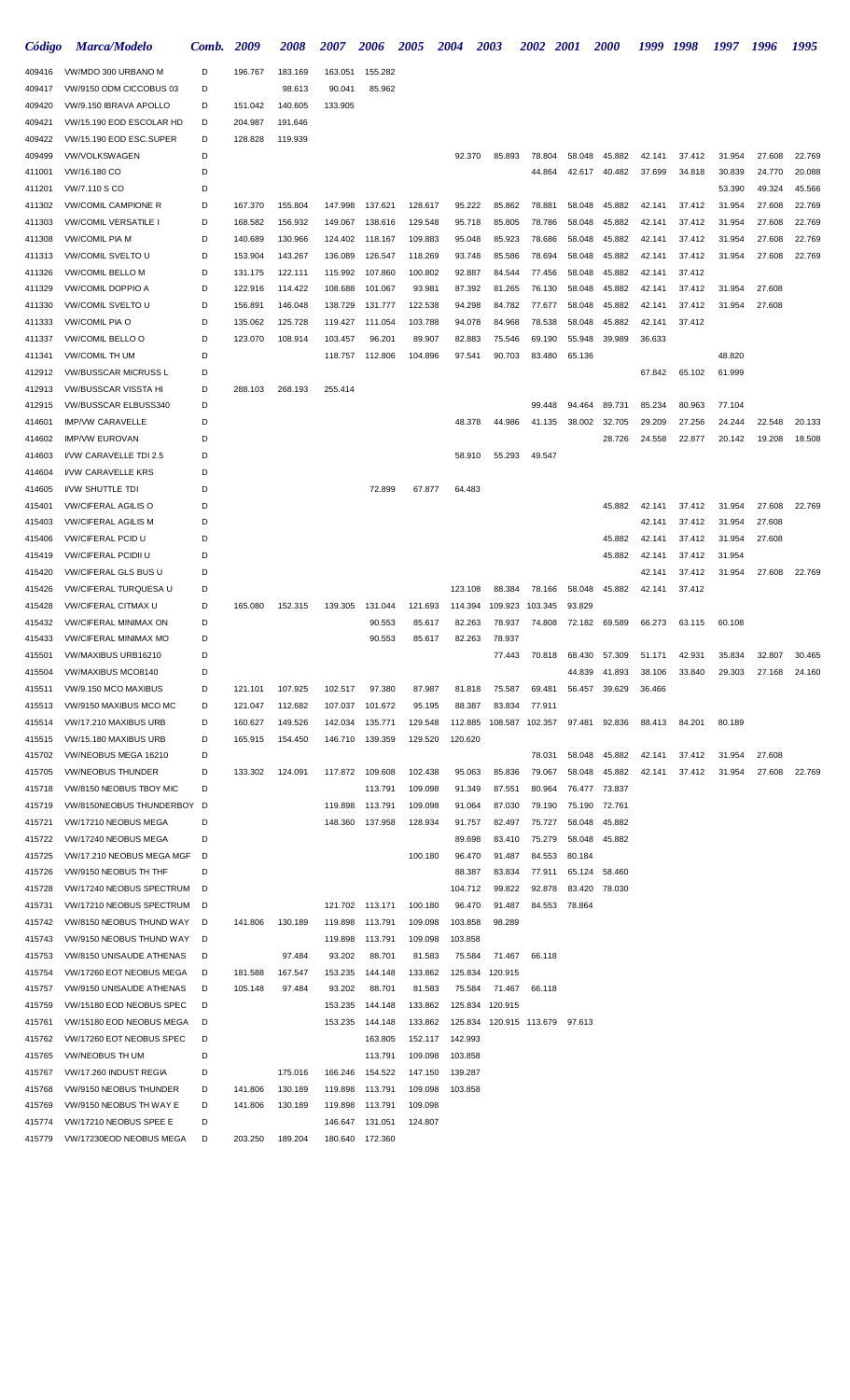| Código           | <b>Marca/Modelo</b>                                       | Comb.  | 2009               | <i><b>2008</b></i> | <i><b>2007</b></i> | 2006               | <i><b>2005</b></i> | 2004             | 2003             | <i><b>2002</b></i> | <b>2001</b>      | <i><b>2000</b></i>      | 1999             | 1998             | 1997             | 1996   | 1995   |
|------------------|-----------------------------------------------------------|--------|--------------------|--------------------|--------------------|--------------------|--------------------|------------------|------------------|--------------------|------------------|-------------------------|------------------|------------------|------------------|--------|--------|
| 415780           | VW/15190EOD NEOBUS SPEC                                   | D      | 173.068            | 161.108            | 152.452            | 134.739            | 128.713            |                  |                  |                    |                  |                         |                  |                  |                  |        |        |
| 415781           | VW/17230EOD NEOBUS SPEC                                   | D      | 183.101            | 170.447            | 162.372            | 155.203            |                    |                  |                  |                    |                  |                         |                  |                  |                  |        |        |
| 415782           | VW/17230EOD NEOBUS SROD                                   | D      | 241.092            | 224.432            | 212.776            | 193.942            | 185.184            |                  |                  |                    |                  |                         |                  |                  |                  |        |        |
| 415784           | VW/15190EOD NEOBUS MEGA                                   | D      | 183.417            | 170.741            | 161.967            | 154.620            |                    |                  |                  |                    |                  |                         |                  |                  |                  |        |        |
| 416509           | VW/MPOLO ALLEGRO GVR                                      | D      |                    |                    |                    |                    |                    |                  |                  |                    | 58.048           | 45.882                  | 42.141           | 37.412           | 31.954           | 27.608 |        |
| 416514           | <b>VW/MPOLO ANDARE R</b>                                  | D      | 201.912            | 178.395            | 169.456            | 157.575            | 141.087            | 109.267          | 75.349           | 68.991             | 56.053           | 40.010                  | 36.536           | 32.542           | 27.478           |        |        |
| 416519           | <b>VW/MPOLO VIAGGIO GVR</b><br><b>VW/MPOLO TORINO GVU</b> | D      |                    |                    |                    |                    |                    |                  |                  |                    | 58.048           | 45.882                  | 42.141           | 37.412           | 31.954           | 27.608 |        |
| 416530<br>416537 | <b>VW/MPOLO VIALE U</b>                                   | D<br>D | 163.999            | 153.143<br>152.665 | 145.466<br>145.016 | 135.267<br>137.750 | 126.417<br>128.091 | 94.415<br>93.416 | 85.436<br>85.300 | 78.286<br>78.210   | 58.048<br>58.048 | 45.882<br>45.882        | 42.141<br>42.141 | 37.412<br>37.412 | 31.954<br>31.954 | 27.608 | 22.769 |
| 416543           | <b>VW/MPOLO SENIOR GVM</b>                                | D      |                    |                    |                    | 120.257            | 111.825            | 93.716           | 85.925           | 78.718             | 58.048           | 45.882                  | 42.141           | 37.412           | 31.954           | 27.608 | 22.769 |
| 416546           | VW/MPOLO SENIOR GVO                                       | D      |                    |                    | 130.683            | 121.520            | 113.569            | 94.125           | 85.941           | 79.289             | 58.048           | 45.882                  | 42.141           | 37.412           | 31.954           | 27.608 | 22.769 |
| 416548           | <b>VW/MPOLO FRATELLO MO</b>                               | D      |                    |                    |                    | 120.372            | 111.933            | 92.691           | 84.783           | 77.598             | 58.048           | 45.882                  | 42.141           | 37.412           |                  |        |        |
| 416549           | <b>VW/MPOLO FRATELLO LOT</b>                              | D      |                    | 134.669            | 127.920            | 121.511            | 112.992            | 93.790           | 84.944           | 78.044             | 58.048           | 45.882                  | 42.141           | 37.412           |                  |        |        |
| 416550           | <b>VW/MPOLO FRATELLO ESC</b>                              | D      |                    |                    |                    |                    |                    |                  |                  | 75.848             | 58.048           | 45.882                  |                  |                  |                  |        |        |
| 416553           | <b>VW/MPOLO VIAGGIO R</b>                                 | D      | 188.398            | 175.378            | 166.589            | 147.926            | 135.055            | 92.425           | 83.991           | 76.746             | 58.048           | 45.882                  | 42.141           |                  |                  |        |        |
| 416558           | <b>VW/MPOLO TORINO A</b>                                  | D      | 172.404            | 152.778            | 145.121            | 137.850            | 130.942            | 96.018           | 89.737           | 75.924             | 58.586           | 55.255                  | 48.790           | 42.759           | 34.710           | 32.797 |        |
| 416560           | <b>VW/MPOLO ALLEGRO R</b>                                 | D      |                    |                    | 168.977            | 148.686            | 131.410            | 92.047           | 82.759           | 76.021             | 58.048           | 45.882                  |                  |                  |                  |        |        |
| 416577           | <b>VW/MPOLO VIALE ART</b>                                 | D      | 118.273            | 107.041            | 98.852             | 93.898             | 87.315             | 81.192           | 75.500           | 68.674             | 56.277           | 39.664                  |                  |                  |                  |        |        |
| 416581           | <b>VW/MPOLO PARADISO R</b>                                | D      | 246.092            | 229.085            | 215.812            | 205.505            | 190.869            | 151.447          | 143.933          | 135.330            |                  |                         |                  |                  |                  |        |        |
| 416591           | VW/MPOLO SEN MIDI ON                                      | D      | 204.112            | 190.007            | 180.486            | 171.886            |                    |                  |                  |                    |                  |                         |                  |                  |                  |        |        |
| 416594           | <b>VW/MPOLO IDEALE R</b>                                  | D      | 177.956            | 164.195            | 150.171            | 141.265            | 131.186            | 123.317          |                  |                    |                  |                         |                  |                  |                  |        |        |
| 416615           | <b>VW/MPOLO SENIOR MO</b>                                 | D      | 138.634            | 128.204            | 120.545            | 114.886            | 109.772            | 104.542          | 99.560           | 93.849             | 89.378           | 85.118                  | 81.063           | 77.200           | 73.522           | 70.019 | 66.683 |
| 416628           | VW/MPOLO TORINO U<br>VW/8150 NEOBUS TH WAY E              | D<br>D | 160.709<br>141.806 | 145.203<br>130.189 | 133.925            | 127.543<br>113.791 | 109.098            |                  |                  |                    |                  |                         |                  |                  |                  |        |        |
| 417544<br>417549 | VW/17210EOD NEOBUS SROAD                                  | D      |                    |                    | 119.898<br>192.155 | 184.069            | 174.178            | 103.858          |                  |                    |                  |                         |                  |                  |                  |        |        |
| 417551           | VW/18320EOT NEOBUS SROAD                                  | D      | 269.723            | 251.083            | 238.502            | 226.551            | 215.756            |                  |                  |                    |                  |                         |                  |                  |                  |        |        |
| 443010           | <b>VW/GUARARAPES ALFA 12</b>                              | D      |                    |                    |                    |                    |                    |                  |                  |                    |                  |                         | 42.141           | 37.412           | 31.954           |        |        |
| 443012           | <b>VW/GUARARAPES ALFA 8</b>                               | D      |                    |                    |                    |                    |                    |                  |                  |                    | 58.048           | 45.882                  | 42.141           | 37.412           |                  |        |        |
| 462007           | <b>VW/IRIZAR INTERCENTURY</b>                             | D      | 125.864            | 117.166            | 111.294            | 105.717            | 98.306             | 90.743           | 82.601           | 75.823             | 58.048           | 45.882                  |                  |                  |                  |        |        |
| 462008           | <b>VW/IRIZAR CENTURY S1</b>                               | D      | 126.210            | 117.487            | 111.600            | 106.008            | 100.696            | 95.650           | 90.858           | 85.424             | 81.354           |                         |                  |                  |                  |        |        |
| 462009           | VW/18.320 EOT IRIZAR PB                                   | D      | 244.379            | 227.490            | 216.652            |                    |                    |                  |                  |                    |                  |                         |                  |                  |                  |        |        |
| 463024           | VW/CAIO ALPHA U                                           | D      |                    |                    |                    |                    |                    |                  |                  |                    | 68.320           | 57.208                  | 51.312           | 42.959           | 35.934           | 34.280 | 29.819 |
| 463038           | <b><i>VW/CAIO INTERCITY R</i></b>                         | D      | 224.931            | 209.387            | 199.410            |                    |                    |                  |                  |                    |                  |                         |                  |                  |                  |        |        |
| 463045           | VW/CAIO ALPHA 16210CO                                     | D      |                    |                    |                    |                    |                    |                  |                  | 63.087             | 59.925           | 56.922                  | 51.181           | 34.976           | 30.832           | 24.617 | 20.223 |
| 463048           | VW/CAIO INTER 16210CO                                     | D      |                    |                    |                    |                    |                    |                  |                  | 71.590             | 68.003           | 57.160                  | 51.392           | 42.892           | 36.078           | 34.359 |        |
| 463052           | VW/CAIO CAROLV VW8140                                     |        |                    |                    |                    |                    |                    |                  |                  |                    |                  | 57.120                  | 54.665           | 47.429           | 44.732           | 40.047 | 36.624 |
| 463053           | VW/CAIO PICCO VW8140                                      | D      |                    |                    |                    |                    |                    |                  |                  | 70.350             | 66.581           | 51.408                  | 44.212           | 39.961           | 36.485           | 33.036 | 29.808 |
| 463054           | VW/CAIO APACHES21 U                                       | D      |                    |                    |                    |                    |                    | 91.705           | 85.277           | 78.711             | 58.048           | 45.882                  | 42.141           | 37.412           | 31.954           |        |        |
| 463063<br>463066 | VW/CAIO PICCOLINO O<br>VW/CAIO PICCOLO O                  | D<br>D |                    |                    |                    |                    |                    | 91.357<br>89.001 | 84.951<br>82.760 | 78.129<br>75.773   | 58.048<br>58.048 | 45.882<br>45.882        | 42.141<br>42.141 | 37.412<br>37.412 | 31.954           |        |        |
| 463105           | <b>VW/INDUSCAR APACHE U</b>                               | D      | 172.784            | 160.843            | 152.783            | 142.072            | 132.777            | 86.045           | 78.482           | 71.776             | 58.048           |                         |                  |                  |                  |        |        |
| 463108           | <b>VW/INDUSCAR PICCO O</b>                                | D      |                    | 152.315            | 139.305            | 131.044            | 121.693            | 114.394          | 109.923          | 103.345            | 98.421           | 93.732                  | 89.265           | 85.013           |                  |        |        |
| 463113           | <b>VW/INDUSCAR PICCOL O</b>                               | D      | 165.080            | 152.315            | 139.305            | 131.044            | 121.693            | 114.394          | 109.923          | 103.345            |                  |                         |                  |                  |                  |        |        |
| 463115           | <b>VW/INDUSCAR INTERC R</b>                               | D      |                    |                    |                    |                    |                    |                  | 92.119           | 86.547             | 81.903           |                         |                  |                  |                  |        |        |
| 463119           | VW/INDUSCAR MIL U OT                                      | D      | 165.080            | 152.315            | 139.305            | 131.044            | 121.693            | 114.394          | 109.923          | 103.345            | 88.515           | 82.797                  |                  |                  |                  |        |        |
| 463124           | VW/INDUSCAR GIR 240                                       | D      | 149.492            | 135.942            | 125.693            | 119.718            | 111.029            | 105.847          | 100.827          | 93.395             | 85.740           |                         |                  |                  |                  |        |        |
| 463125           | VW/INDUSCAR GIR 210                                       | D      | 149.492            | 135.942            | 125.693            | 119.718            | 111.029            | 105.847          | 100.827          | 93.395             | 87.858           |                         |                  |                  |                  |        |        |
| 463142           | VW/INDUSCAR FOZ VWOD                                      | D      | 128.574            | 119.492            | 113.103            | 107.522            | 101.483            | 96.115           |                  |                    |                  |                         |                  |                  |                  |        |        |
| 463153           | <b>VW/INDUSCAR FOZ U</b>                                  | D      | 155.378            | 146.179            | 139.214            |                    |                    |                  |                  |                    |                  |                         |                  |                  |                  |        |        |
| 463300           | VW/KM ALFA 8000                                           | D      |                    | 121.035            | 114.971            | 109.210            | 101.552            | 92.985           | 84.937           | 75.654             | 58.048           | 45.882                  |                  |                  |                  |        |        |
| 463302           | VW/KM ALFA 12000                                          | D      |                    |                    | 114.736            | 108.987            | 101.346            | 94.715           | 85.797           | 75.674             | 58.048           | 45.882                  |                  |                  |                  |        |        |
| 463401           | VW/8150OD HOBBY PRINCIPE                                  | D      |                    |                    |                    | 113.791            | 109.098            | 103.858          | 98.289           | 90.674             | 86.646           | 82.772                  |                  |                  |                  |        |        |
| 463402           | VW/9150OD HOBBY PRINCIPE                                  | D      |                    |                    | 106.178            | 100.857            | 95.195             | 88.387           | 83.834           | 77.911             | 65.196           | 52.514                  |                  |                  |                  |        |        |
| 463404<br>463900 | VW/17240OT HOBBY MONARCA<br><b>VW/LUHRS TROLLYBUS</b>     | D<br>D |                    |                    |                    |                    |                    |                  | 99.822           | 92.878<br>77.911   | 82.495<br>58.554 | 77.166<br>52.694        |                  |                  |                  |        |        |
| 464201           | VW/17210OD ANCAR DOMINIO                                  | D      |                    |                    |                    | 235.878            | 219.048            | 205.910          | 197.861          |                    |                  | 186.021 172.873 161.706 |                  |                  |                  |        |        |
| 464403           | VW/MASCA GRANMICRO O                                      | D      | 119.857            | 111.574            | 105.983            | 98.553             | 92.105             | 85.265           | 78.147           | 70.912             | 58.048           |                         |                  |                  |                  |        |        |
| 464404           | VW/MASCA GRANMINI O                                       | D      | 101.300            | 94.300             | 89.759             | 85.815             | 79.560             | 73.363           | 68.015           | 65.107             |                  |                         |                  |                  |                  |        |        |
| 464405           | VW/MASCA GRANMINI W120 O                                  | D      |                    |                    |                    | 90.553             | 85.617             | 82.263           | 78.937           | 74.808             |                  |                         |                  |                  |                  |        |        |
| 464409           | VW/MASCA GRANMINI W120 M                                  | D      | 113.143            | 103.408            | 95.526             | 90.553             | 85.617             | 82.263           | 78.937           | 74.808             |                  |                         |                  |                  |                  |        |        |
| 464410           | VW/MASCA GRANMINI M                                       | D      | 113.143            | 103.408            | 95.526             | 90.553             | 85.617             | 82.263           | 78.937           | 74.808             |                  |                         |                  |                  |                  |        |        |
| 464412           | VW/MASCA GRANVIA O                                        | D      | 107.907            | 100.519            | 94.096             | 90.966             | 83.523             | 78.070           | 74.987           | 70.811             | 67.844           |                         |                  |                  |                  |        |        |
| 464417           | VW/MASCA GRANVIA EOD O                                    | D      |                    |                    | 120.022            | 111.511            | 104.524            | 98.232           |                  |                    |                  |                         |                  |                  |                  |        |        |
| 464418           | VW/MASCA GRANMIDI O                                       | D      |                    | 103.408            | 95.526             | 90.553             | 85.617             | 82.263           | 78.937           | 74.808             | 72.182           | 69.589                  | 56.805           | 54.098           |                  |        |        |
| 464420           | <b>VW/MASCA GRANFLEX O</b>                                | D      | 200.446            | 186.594            | 177.519            | 166.969            | 139.710            | 132.924          |                  |                    |                  |                         |                  |                  |                  |        |        |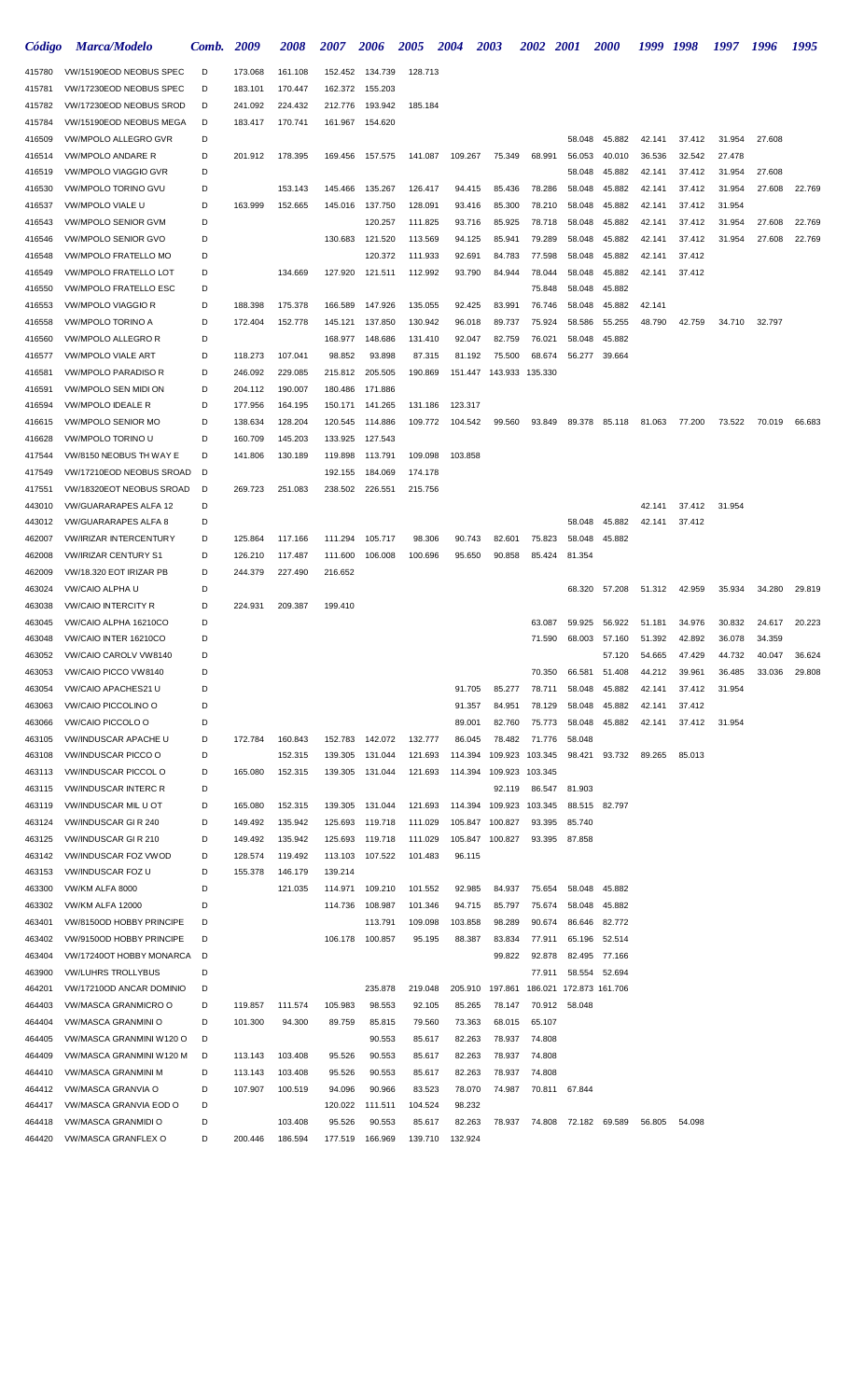| Código | <b>Marca/Modelo</b>      | <b>Comb.</b> 2009 |         | 2008    | 2007    | 2006            | <b>2005</b> | <b>2004</b> | 2003 |                  | 2002 2001 | <b>2000</b> | 1999 | 1998 | 1997 | 1996 | 1995 |
|--------|--------------------------|-------------------|---------|---------|---------|-----------------|-------------|-------------|------|------------------|-----------|-------------|------|------|------|------|------|
| 464426 | VW/MASCA GRANMIDI M      | D                 | 113.107 | 105.291 | 100.015 | 95.915          | 90.577      |             |      |                  |           |             |      |      |      |      |      |
| 464427 | VW/MASCA TH UM           | D                 |         |         |         | 124.454 118.115 | 113.243     |             |      |                  |           |             |      |      |      |      |      |
| 464429 | VW/MASCA GRANMIDI EOD O  | D                 | 139.730 | 127.065 |         | 117.484 111.900 |             |             |      |                  |           |             |      |      |      |      |      |
| 464431 | VW/MASCA GRANMICRO E O   | D                 | 143.482 | 134.987 | 128.555 |                 |             |             |      |                  |           |             |      |      |      |      |      |
| 464433 | VW/MASCA GRANVIA E O     | D                 | 187.769 | 174.793 | 166.465 |                 |             |             |      |                  |           |             |      |      |      |      |      |
| 464441 | VW/MASCA ROMA 350R O     | D                 | 268.805 | 250.228 | 238.306 |                 |             |             |      |                  |           |             |      |      |      |      |      |
| 464600 | VW/9150 FFORMA ONIX UB01 | D                 |         |         |         | 101.672         | 95.195      | 88.387      |      | 83.834<br>77.911 |           |             |      |      |      |      |      |
| 464700 | VW/9150 REFAM ATTUALE3   | D                 |         | 115,816 | 110.014 | 100.141         | 95.195      | 88.387      |      | 83.834<br>77.911 |           |             |      |      |      |      |      |
|        |                          |                   |         |         |         |                 |             |             |      |                  |           |             |      |      |      |      |      |

# *Fabricante: VOLVO*

|        | Código Marca/Modelo           | Comb. | 2009    | <i><b>2008</b></i> | 2007    | <b>2006</b>     | <b>2005</b> | <b>2004</b> | <b>2003</b>                             | <i>2002</i>                        | <b>2001</b>             | <i><b>2000</b></i>              | 1999                                    | 1998    | 1997    | 1996   | 1995   |
|--------|-------------------------------|-------|---------|--------------------|---------|-----------------|-------------|-------------|-----------------------------------------|------------------------------------|-------------------------|---------------------------------|-----------------------------------------|---------|---------|--------|--------|
| 400013 | VOLVO/BUSSCAR URBANUSS U D    |       |         |                    |         |                 |             |             |                                         |                                    | 150.705 118.908 106.546 |                                 | 98.348                                  | 61.187  | 50.357  | 41.824 | 35.360 |
| 400018 | VOLVO/BUSSCAR URBANUSS A D    |       |         |                    |         |                 |             |             |                                         | 155.150 146.795 118.908 106.546    |                         |                                 | 98.348                                  | 61.187  | 50.357  |        |        |
| 400029 | VOLVO/BUSSCAR EL BUSS R       | D     |         |                    |         |                 |             |             |                                         |                                    | 150.292 118.908 106.546 |                                 | 98.348                                  | 61.187  | 50.357  | 41.824 | 35.360 |
| 400032 | VOLVO/BUSSCAR JUM BUSS R      | D     | 234.203 | 218.017            | 207.092 | 192.571         | 179.070     |             | 166.514 154.838 145.870 118.908 106.546 |                                    |                         |                                 | 98.348                                  | 61.187  | 50.357  |        |        |
| 400036 | VOLVO/BUSSCAR VIS BUSS R      | D     | 260.555 | 242.548            | 230.394 | 218.849         | 203.504     | 182.980     |                                         | 154.430  148.400  118.908  106.546 |                         |                                 | 98.348                                  | 61.187  | 50.357  |        |        |
| 400038 | VOLVO/BUSSCAR J BU 400 R      | D     | 260.044 | 242.072            | 229.942 | 213.820         | 199.832     | 186.759     |                                         | 159.765 148.459 118.908 106.546    |                         |                                 | 98.348                                  | 61.187  | 50.357  |        |        |
| 400042 | VOLVO/BUSSCAR PANORAMI R      | D     | 409.884 | 381.557            | 362.437 | 321.694         | 281.542     | 242.289     |                                         | 186.375 149.559 118.908 106.546    |                         |                                 | 98.348                                  | 61.187  | 50.357  | 41.824 |        |
| 400053 | VOLVO/BUSSCAR URBPLUS U       | D     | 221.522 | 206.214            | 195.880 | 186.064         | 176.740     | 167.883     |                                         | 159.471 149.934 118.908 106.546    |                         |                                 | 98.348                                  |         |         |        |        |
| 400054 | VOLVO/BUSSCAR URBPLUS A       | D     | 229.516 | 213.653            | 202.947 | 192.778         | 179.262     |             | 170.720 162.587 151.474 118.908 106.546 |                                    |                         |                                 |                                         |         |         |        |        |
| 401501 | VOLVO/B58 ARTICULADO          | D     |         |                    |         |                 |             |             |                                         |                                    |                         |                                 |                                         |         |         | 63.576 | 52.894 |
| 401502 | VOLVO/B58 4X2                 | D     |         |                    |         |                 |             |             |                                         |                                    |                         |                                 | 87.946                                  | 81.461  | 71.959  | 63.664 | 52.744 |
| 401503 | VOLVO/B58 6X2                 | D     |         |                    |         |                 |             |             |                                         |                                    |                         |                                 |                                         |         | 71.892  | 63.644 | 53.134 |
| 401504 | VOLVO/B58 BIARTICULADO        | D     |         |                    |         |                 |             |             |                                         |                                    |                         |                                 |                                         | 47.646  | 40.578  | 33.753 | 27.837 |
| 401505 | VOLVO/B58 ECO KF 4X2          | D     |         |                    |         |                 |             |             |                                         |                                    |                         |                                 | 59.043                                  | 48.132  | 40.582  | 33.551 | 27.995 |
| 401506 | VOLVO/B58 ECO KJ 4X2          | D     |         |                    |         |                 |             |             |                                         |                                    |                         |                                 | 50.267                                  | 47.994  | 40.297  | 33.793 | 28.103 |
| 401507 | VOLVO/B58 ECO ART             | D     |         |                    |         |                 |             |             |                                         |                                    |                         |                                 |                                         |         | 40.376  | 39.154 | 36.893 |
| 401599 | VOLVO/B58                     | D     |         |                    |         |                 |             |             |                                         |                                    |                         |                                 | 86.954                                  | 81.339  | 71.889  | 63.356 | 52.911 |
| 401899 | VOLVO                         | D     |         |                    |         |                 |             |             |                                         |                                    |                         |                                 | 76.812                                  | 48.072  | 40.768  | 33.523 | 27.934 |
| 404299 | VOLVO/VOLVO B 58 E ARTIC      | D     |         |                    |         |                 |             |             |                                         |                                    |                         |                                 |                                         |         |         |        |        |
| 407601 | VOLVO/B10M 4X2                | D     |         |                    |         |                 |             |             |                                         | 171.640 157.954 117.245 105.663    |                         |                                 | 98.723                                  | 87.409  | 77.773  | 74.666 | 68.339 |
| 407602 | VOLVO/B10M 6X2                | D     |         |                    |         |                 |             |             |                                         |                                    |                         | 144.465 137.225 120.743 115.659 |                                         | 98.478  | 88.702  | 82.936 | 76.862 |
| 407603 | VOLVO/B10M ECO ART            | D     |         |                    |         |                 |             |             |                                         |                                    |                         |                                 | 118.844                                 | 98.099  | 88.612  | 82.855 | 77.128 |
| 407699 | VOLVO/B10M                    | D     |         |                    |         |                 |             |             |                                         |                                    |                         |                                 | 117.769                                 | 101.672 | 87.385  | 79.554 | 68.065 |
| 411321 | VOLVO/COMIL SVELTO U          | D     |         |                    |         |                 |             |             |                                         | 154.196 145.596 118.908 106.546    |                         |                                 | 98.348                                  | 61.187  | 50.357  |        |        |
| 411322 | VOLVO/COMIL VERSATILE I       | D     |         |                    |         |                 |             |             |                                         |                                    |                         |                                 |                                         |         |         | 43.244 | 40.898 |
| 411323 | VOLVO/COMIL CAMPIONE R        | D     | 285.345 | 265.625            | 252.314 | 211.222         | 196.413     | 169.369     |                                         | 155.190 145.874 118.908 106.546    |                         |                                 | 98.348                                  | 61.187  | 50.357  | 41.824 | 35.360 |
| 411342 | VOLVO/COMIL DOPPIO A          | D     |         |                    |         |                 |             |             |                                         | 156.442 150.282 118.908            |                         |                                 |                                         |         |         |        |        |
| 412301 | IMP/VOLVO B12 360 6X2         | D     |         |                    |         |                 |             |             |                                         |                                    |                         |                                 | 135.271                                 | 120.238 | 112.795 | 95.633 | 84.909 |
| 412302 | IMP/VOLVO B12 360 6X4         | D     |         |                    |         |                 |             |             |                                         |                                    |                         |                                 | 170.095 153.080 136.867 123.600         |         | 108.824 | 96.745 | 83.267 |
| 412303 | IMP/VOLVO B12 400 4X2         | D     |         |                    |         |                 |             |             |                                         |                                    |                         |                                 |                                         |         |         |        | 76.415 |
| 412304 | IMP/VOLVO B12 400 6X2         | D     |         |                    |         |                 |             |             |                                         |                                    |                         |                                 |                                         |         |         | 93.026 | 83.171 |
| 412701 | VOLVO/B12 400 6X2             | D     |         |                    |         |                 |             |             |                                         |                                    |                         | 188.306 145.389 128.831 118.657 |                                         | 97.742  | 88.829  | 83.202 | 74.820 |
| 412702 | VOLVO/B12 400 4X2             | D     |         |                    |         |                 |             |             |                                         |                                    |                         |                                 | 170.587 140.628 129.924 117.823 101.153 |         | 86.635  | 78.995 | 68.108 |
| 412703 | VOLVO/B12 360 4X2             | D     |         |                    |         |                 |             |             |                                         |                                    |                         |                                 |                                         |         | 101.344 | 86.072 | 76.297 |
| 412704 | VOLVO/B12 360 6X2             | D     |         |                    |         |                 |             |             |                                         |                                    |                         |                                 | 122.466 110.227                         |         | 97.793  | 87.050 | 74.574 |
| 415414 | <b>VOLVO/CIFERAL PCIDII U</b> | D     |         |                    |         |                 |             |             |                                         |                                    |                         | 106.546                         | 98.348                                  | 61.187  |         |        |        |
| 415423 | VOLVO/CIFERAL GLS BUS U       | D     |         |                    |         |                 |             |             |                                         |                                    |                         |                                 |                                         | 61.187  | 50.357  | 41.824 |        |
| 415517 | <b>VOLVO/B7R MAXIBUS ROD</b>  | D     |         |                    |         | 120.352         | 107.107     | 102.670     |                                         |                                    |                         |                                 |                                         |         |         |        |        |
| 415709 | VOLVO/B7R NEOBUS EVO2000      | D     | 167.779 | 156.185            | 148.358 | 140.924         | 133.862     |             | 124.214 113.885 108.382 96.580 81.755   |                                    |                         |                                 | 78.101                                  | 70.468  |         |        |        |
| 415710 | VOLVO/B7R 285 INDUST REG      | D     |         |                    |         |                 | 162.009     |             | 150.983 140.520 123.746                 |                                    |                         | 96.790 82.288                   | 77.411                                  | 69.940  |         |        |        |
| 415733 | VOLVO/B10M NEOBUS MEGART D    |       |         |                    |         |                 |             |             | 136.031 128.233 120.297                 |                                    |                         |                                 |                                         |         |         |        |        |
| 415766 | VOLVO/B7R SCHEID EXECUTI      | D     |         |                    |         | 154.262         | 145.256     | 138.054     |                                         |                                    |                         |                                 |                                         |         |         |        |        |
| 415772 | VOLVO/B12R INDUST SUPR        | D     |         |                    |         | 330.881 316.938 | 300.714     |             |                                         |                                    |                         |                                 |                                         |         |         |        |        |
| 416503 | VOLVO/MPOLO TORINO GVU        | D     |         |                    |         |                 |             |             | 161.455 153.364 143.565 118.908 106.546 |                                    |                         |                                 | 98.348                                  | 61.187  | 50.357  |        |        |
| 416504 | VOLVO/MPOLO TORINO GVA        | D     |         |                    |         | 193.113 183.436 | 174.246     |             | 165.513 153.908 145.841 118.908 106.546 |                                    |                         |                                 | 98.348                                  | 61.187  | 50.357  |        |        |
| 416513 | VOLVO/MPOLO ANDARE R          | D     |         |                    |         |                 |             |             |                                         | 155.331 145.491 118.908 106.546    |                         |                                 | 98.348                                  | 61.187  | 50.357  |        |        |
| 416518 | VOLVO/MPOLO VIAGGIO GVR       | D     |         |                    |         |                 |             |             |                                         |                                    |                         | 118.908 106.546                 | 98.348                                  | 61.187  | 50.357  | 41.824 |        |
| 416523 | VOLVO/MPOLO PARAD GVR         | D     |         |                    |         |                 |             |             |                                         |                                    |                         | 118.908 106.546                 | 98.348                                  | 61.187  | 50.357  | 41.824 | 35.360 |
| 416526 | VOLVO/MPOLO PARAD GVLDR       | D     |         |                    |         |                 |             |             |                                         |                                    | 149.869 118.908 106.546 |                                 | 98.348                                  | 61.187  | 50.357  |        |        |
| 416529 | VOLVO/MPOLO PARAD GVDDR       | D     |         |                    |         |                 |             |             |                                         |                                    |                         | 118.908 106.546                 | 98.348                                  | 61.187  | 50.357  |        |        |
| 416533 | VOLVO/MPOLO TORINO GVB        | D     |         |                    | 178.793 | 169.835         | 161.325     |             | 153.240 142.496 133.748 114.283 101.711 |                                    |                         |                                 | 94.233                                  | 58.853  | 48.322  |        |        |
| 416535 | VOLVO/MPOLO VIALE U           | D     | 221.539 | 195.956            | 186.136 | 176.809         | 167.948     |             | 159.533 148.347 138.656 113.660 102.799 |                                    |                         |                                 | 93.875                                  | 58.992  | 48.254  |        |        |
| 416540 | VOLVO/MPOLO VIALE A           | D     | 220.554 | 195.900            | 186.083 | 176.758         | 167.901     |             | 159.486 148.304 138.386 114.011 102.647 |                                    |                         |                                 | 94.101                                  | 58.468  | 47.845  |        |        |
| 416541 | VOLVO/MPOLO VIALE B           | D     |         |                    |         |                 |             |             |                                         |                                    |                         |                                 | 58.840                                  | 55.891  | 53.228  |        |        |